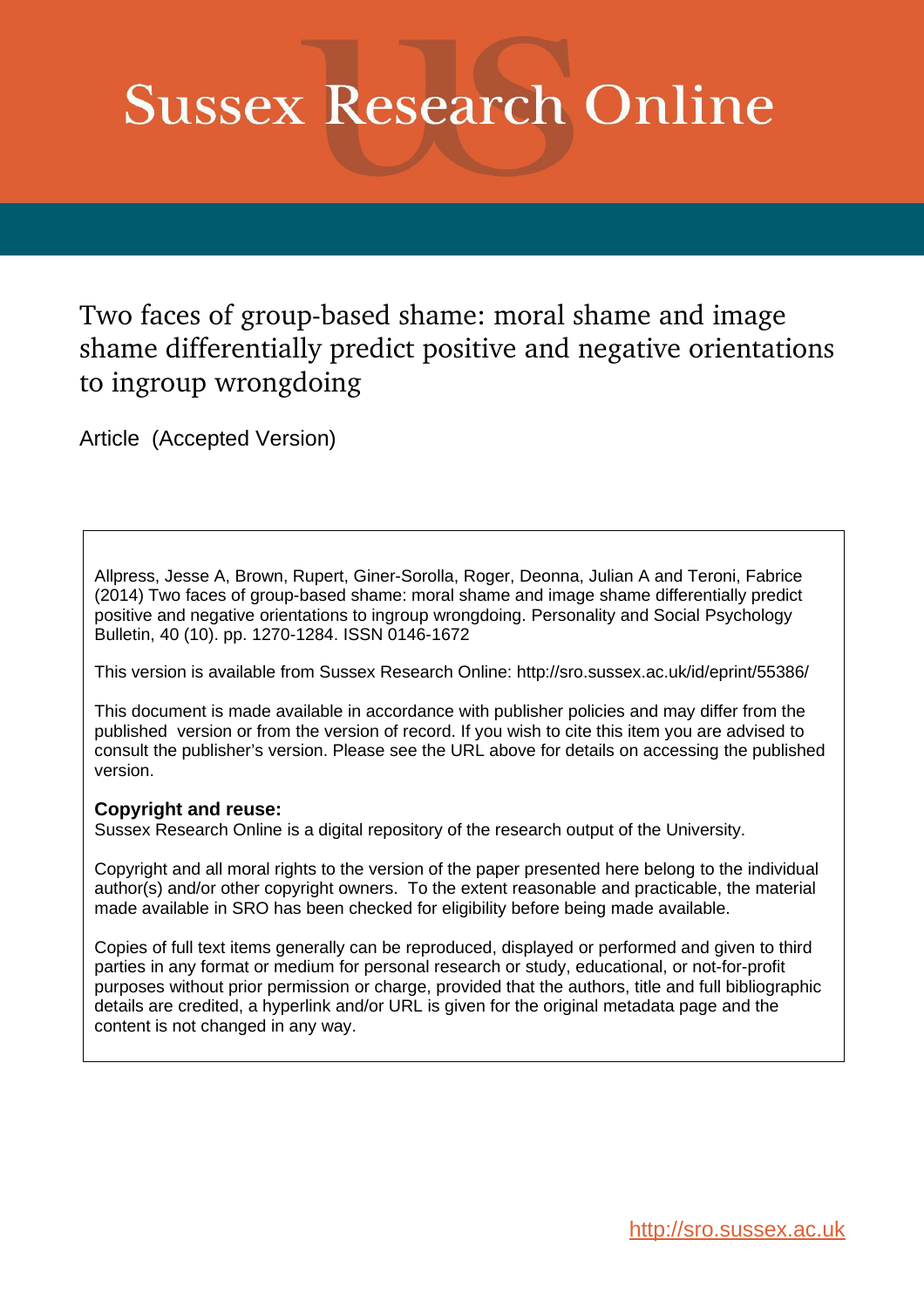Two faces of group-based shame: Moral Shame and Image Shame differentially predict positive and negative orientations to ingroup wrongdoing.

Jesse. A. Allpress<sup>1</sup>, Rupert Brown<sup>1</sup>, Roger Giner-Sorolla<sup>2</sup>, Julien A. Deonna<sup>3</sup>, & Fabrice Teroni<sup>3,4</sup>.

<sup>1</sup>School of Psychology, University of Sussex, United Kingdom.

<sup>2</sup> School of Psychology, University of Kent, United Kingdom

<sup>3</sup> Swiss Centre in the Affective Sciences and Department of Philosophy, University of Geneva, Switzerland

4 Institut für Philosophie, University of Bern, Switzerland

#### Author note

Correspondence concerning this article should be addressed to Rupert Brown, School of Psychology, University of Sussex, Pevensey 1, Falmer, Brighton BN1 9QH, United Kingdom. E-mail: r.brown@sussex.ac.uk

Word count (Abstract, text, notes and references): 10769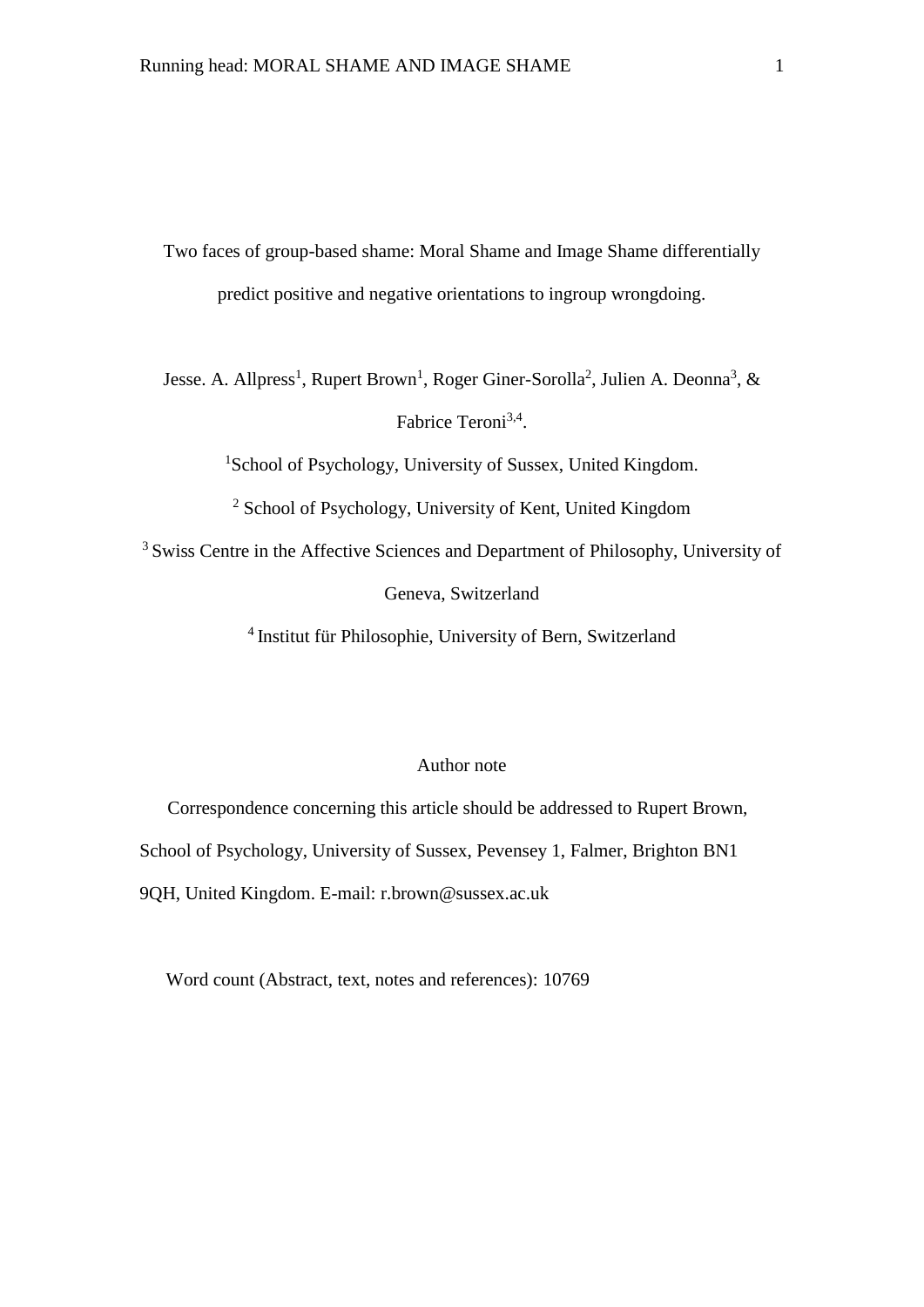#### **Abstract**

This paper proposes distinctions between guilt and two forms of shame: guilt arises from a violated norm and is characterised by a focus on specific behaviour; shame can be characterised by a threatened social image (Image Shame) or a threatened moral essence (Moral Shame). Applying this analysis to group-based emotions, three correlational studies are reported, set in the context of atrocities committed by (British) ingroup members during the Iraq war (*N*s, 147, 256, 399). Results showed that the two forms of shame could be distinguished. Moreover, once the other form of shame was controlled for, they were differentially related to orientations towards the outgroup: Image Shame was associated with negative orientations, whereas Moral Shame had associations with positive outgroup orientations. These associations were distinct from the associations of guilt and rejection. Study 3 used a longitudinal design and provided evidence suggestive of a causal direction *from* emotions *to* outgroup orientation.

Key words: Shame, Guilt, Apology, Avoidance.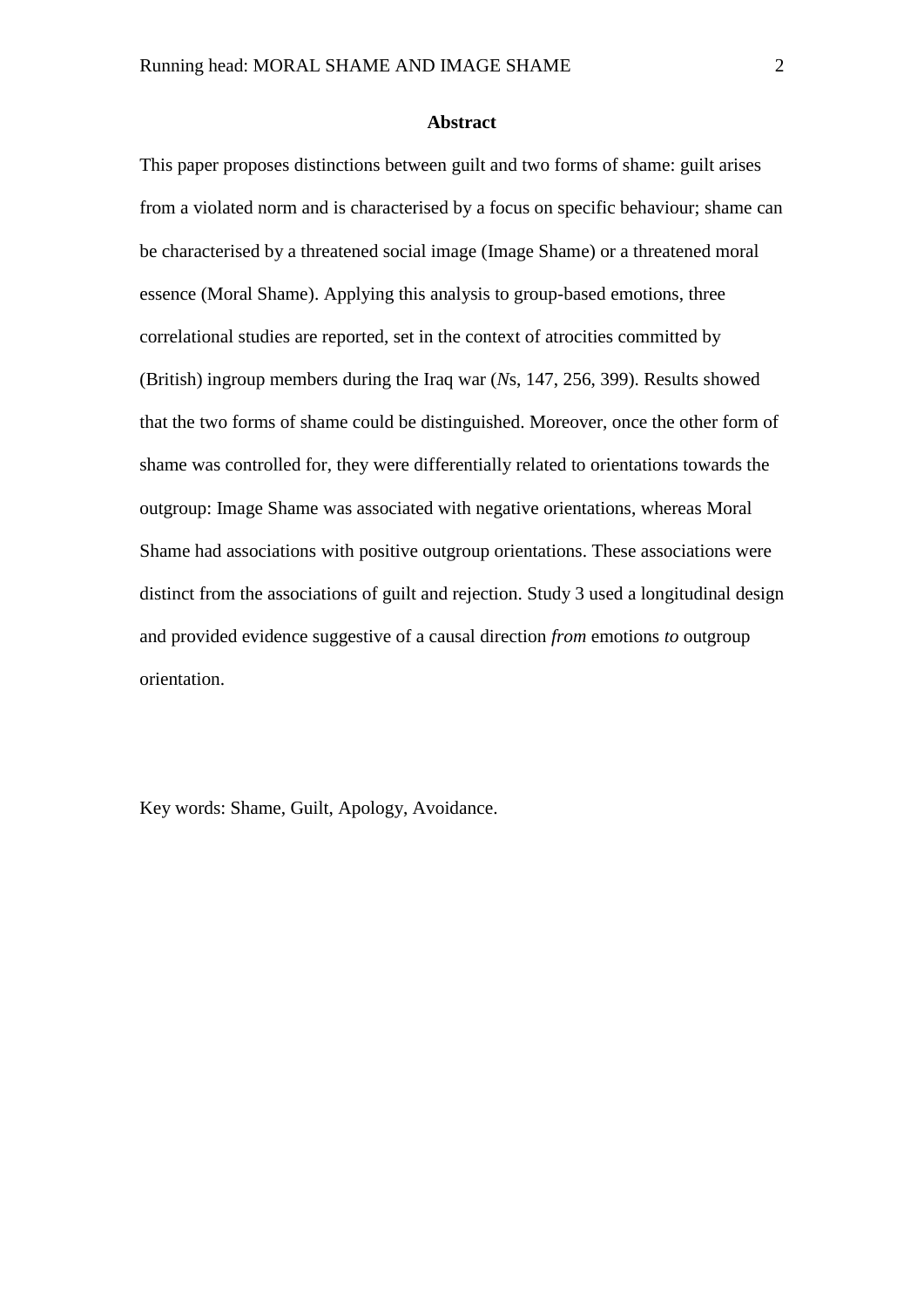*Following prolonged media criticism, the chief executive of a multi-national corporation appears at a press conference to apologise for an incident involving one of their operations that has created major environmental pollution which threatens the health and livelihoods of a nearby community. In his statement he says his company is ashamed that a small minority of its workers have been negligent in causing the accident. He seems worried about how his company's image may now be damaged by the incident and quickly leaves the press conference after making his statement.*

*The leader of a country makes a public apology to the aboriginal people of her country for their historical mistreatment at the hands of the non-indigenous majority. In her statement she says that such oppression has brought shame on her country and is incompatible with its core moral values. She promises to implement a new programme of cultural and economic regeneration for them.* 

These two – not entirely fictitious – examples illustrate something important about the ways in which group members – in this case, group leaders – can respond emotionally to the knowledge that others in their group have wrongly harmed another group. Both protagonists mention the word 'shame' in their statements, but the rhetoric and publicly expressed intentions differ. In the first case, the CEO seems mainly concerned about the public image of his company, seems to be reacting defensively and leaves the scene as soon as he can. In the second, the government leader feels that the very foundation of her country's value system is challenged by the misdeeds of past governments, expresses empathy for the victimised group and then communicates her intention to make reparation to it. We call these two emotional reactions Image Shame and Moral Shame respectively. In this paper we investigate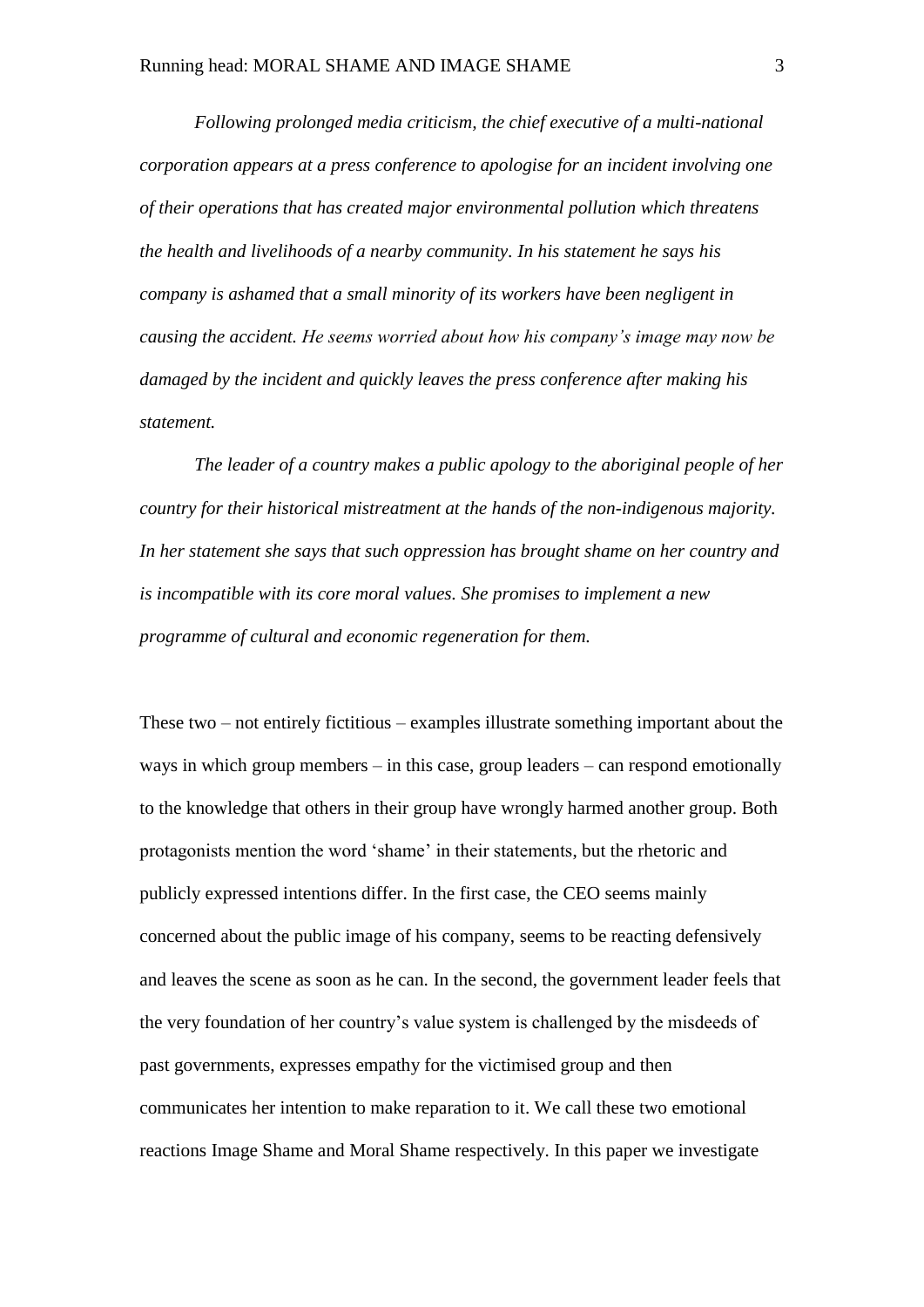the psychological reality of these two forms of shame in intergroup settings. We first show how, in intergroup contexts, these emotions can be distinguished from each other and from their closely related cousin, guilt. We propose that, controlling for the other form of shame, image-based shame is likely to be associated with primarily antisocial tendencies whilst moral-based shame should be associated with more pro-social orientations. Three empirical studies set in contemporary intergroup contexts provide support for these ideas.

#### *Group-based emotions*

Group-based emotions result from appraisals of actions or experiences on a group level: others in the ingroup do something, or have something done to them, and the emotion is felt by the individual group members (Branscombe & Doosje, 2004; Iyer & Leach, 2008; E. R. Smith, 1993). How are such group-based emotions possible? An essential pre-requisite is that the individuals concerned have some level of identification with the ingroup in the particular situation in question. This is likely to happen when contextual factors make certain group identities salient and shift the situation from being 'interpersonal' to being 'intergroup' (Brown & Turner, 1981; Tajfel, 1978). Once that has occurred, then attributes and experiences of the group have the potential to become attributes and experiences of the individual group members through the process of self-stereotyping (Tajfel & Turner, 1986; Turner, Hogg, Oakes, Reicher & Wetherell, 1987). E. R. Smith, Seger and Mackie (2007) also include group identification as a defining characteristic of what they term 'grouplevel' emotions, and add three other descriptive criteria to help distinguish group-level from individual-level emotions: empirical distinctness, social convergence within the group and observable relationships with intergroup attitudes and behaviour. Whilst these additional criteria can be analytically useful, it is enough for many research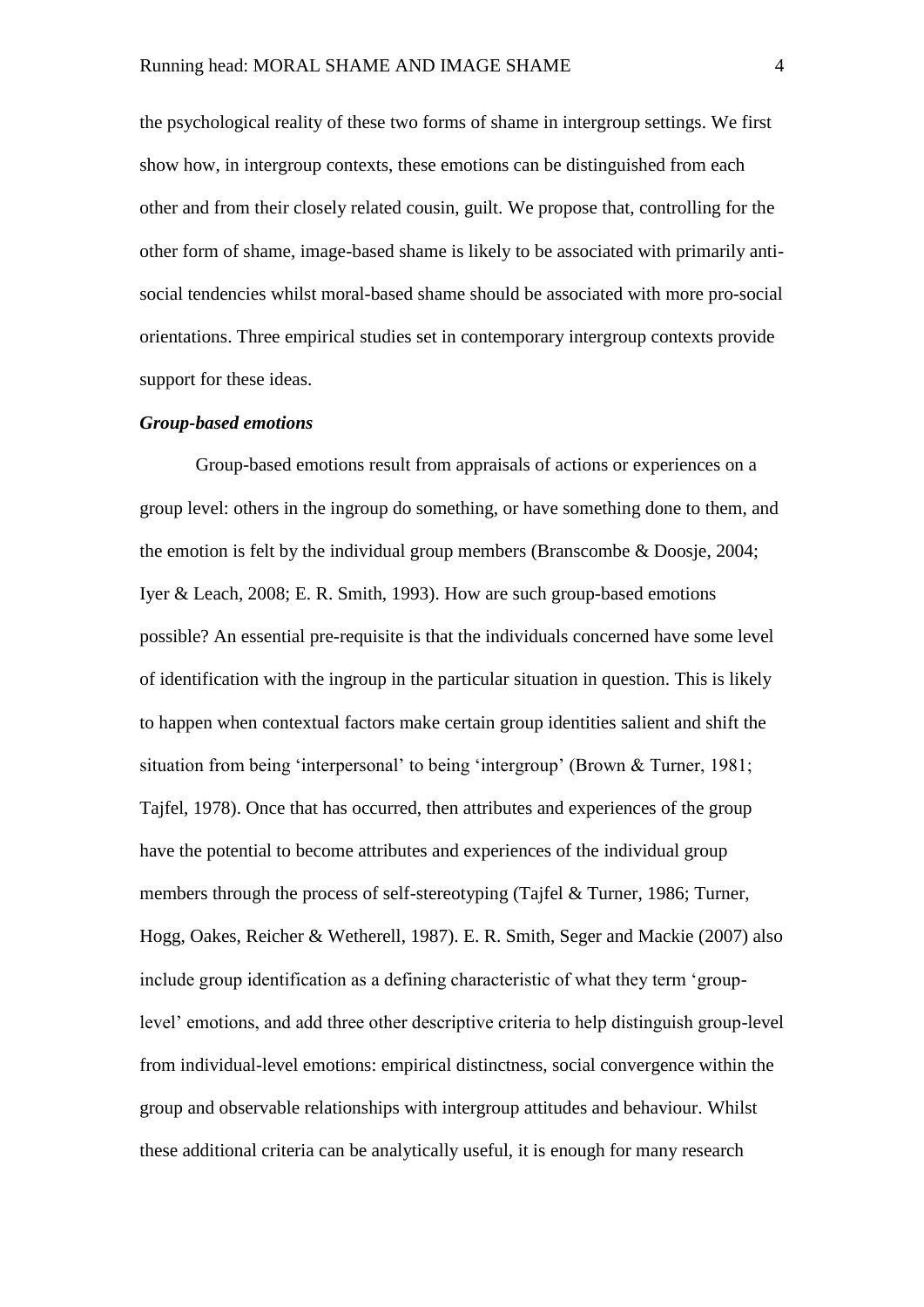purposes to ensure that group identities are salient to be able to investigate correlates of group-based emotions. In this research we focus on two group-based emotions in particular*,* guilt and shame.

#### *Guilt and Shame*

There are several ways in which guilt and shame have been distinguished in the literature (e.g., Gausel & Leach, 2011; Tangney & Dearing, 2002; Teroni & Deonna, 2008). An early contribution was by Lewis (1971). While noting that both emotions were self-focussed and arose from a perception of one's own failings or misdeeds, Lewis proposed that they differed in the degree to which the self is implicated: guilt results from a focus on the misdeed and how that action affected someone else, whereas shame results from a focus on the self, a feeling that one is flawed in some global way. In this scheme, guilt encourages the perpetrator to make reparation, whilst shame is more likely to lead to hiding, avoidance or even selfdefensive aggression.

Others followed Lewis' (1971) lead with research supporting shame's sense of global worthlessness and guilt's more action-oriented sense of responsibility (e.g., Branscombe, Slugoski & Kappen, 2004; Tangney & Dearing, 2002). But this is not the only perspective that has been advanced to explain the shame-guilt difference. Some have suggested that guilt is more other-focused than shame. Baumeister and his colleagues, for instance, propose that guilt serves to strengthen and maintain social relationships by motivating perpetrators to make restitution to those they have wronged (Baumeister, Stillwell & Heatherton, 1994); shame has been proposed, by contrast, to reflect concerns for social status and inferiority in a hierarchy (Gilbert, 2003).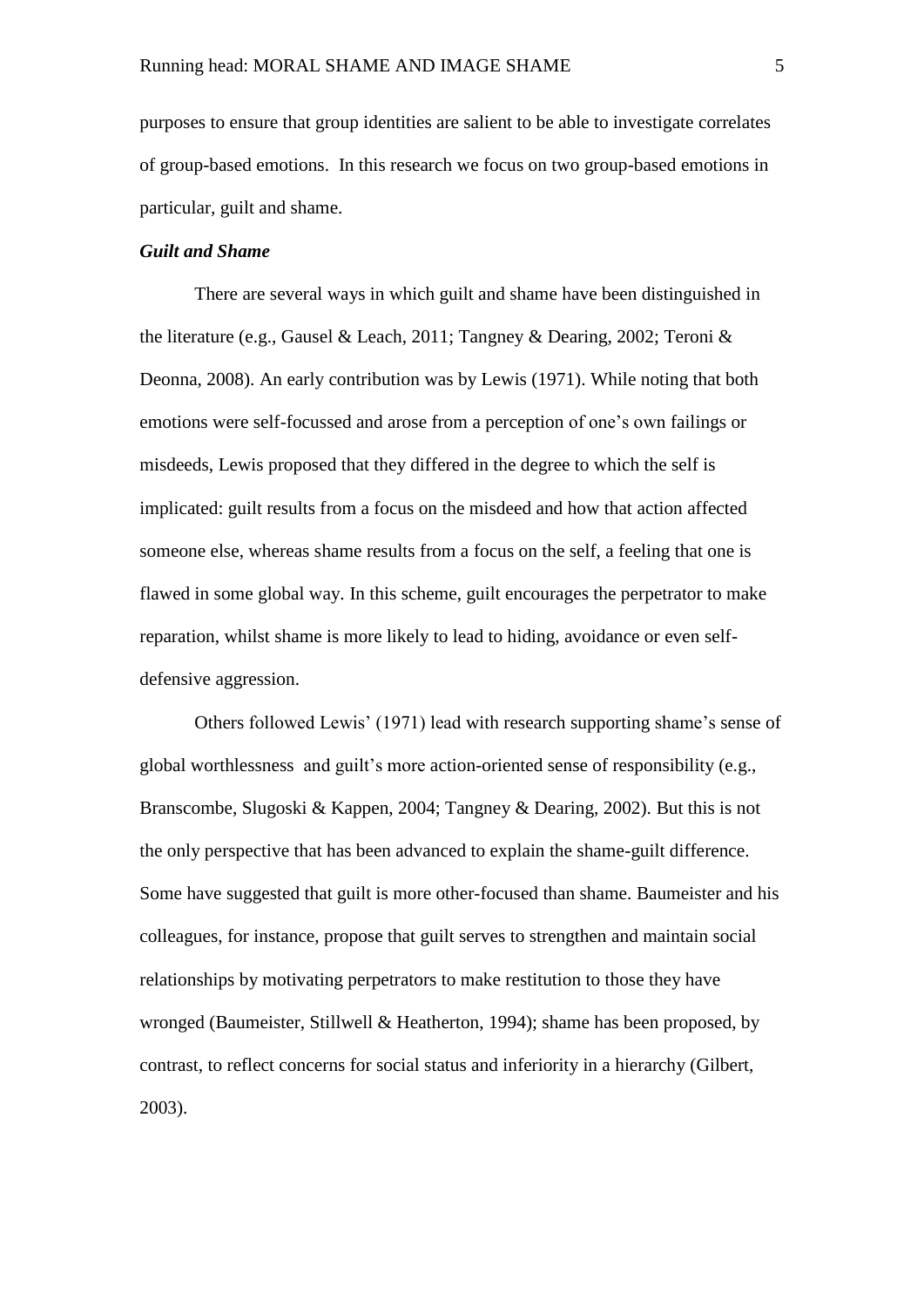Another distinction, focusing on the origin rather than outcome of the two emotions, claims that guilt more often arises internally, relative to shame's greater responsiveness to social input (Fontaine, Luyten, De Boeck, Corveleyn, Fernandez, Herrera & Ittze, 2006; R. H. Smith, Webster, Parrott, & Eyre, 2002). On this basis, guilt is often characterized as as more intimately related to morality than shame because it arises from a person's own conscience rather than others' disapproval. As we shall see, however, this may prove too sharp a contrast, since there may be reasons to distinguish two types of shame, one arising from "the public exposure of defects or transgressions" and the other from "a more private negative evaluation of the self" (R. H. Smith et al., 2002, p. 157). Although, derived from R. H. Smith and colleagues' work on interpersonal transgressions, this distinction finds echoes in intergroup contexts, as we shall see.

Finally, it has been suggested that guilt arises from norm violations - that is, in situations where people view their own behaviour or that of members of their group as flouting specific rules of conduct (e.g., failing to reciprocate a friend's help). In contrast, shame stems from more general failures to live up to one's core values - that is, in situations where people perceive a behaviour or a trait of theirs or of members of their group as severely undermining one or more of the values they hold (e.g., courage or generosity) and which partly define their identity (Teroni & Deonna, 2008). Moreover, and independently of the sort of distinction that is emphasized, shame is commonly characterised as maladaptive and leading to self-defensive and avoidant reactions, while guilt is generally regarded as an emotion with more positive connotations and pro-social outcomes.

Consistent with these hypotheses, in many studies of interpersonal relations, shame has been found to be linked to self-blame and avoidance responses (Roseman,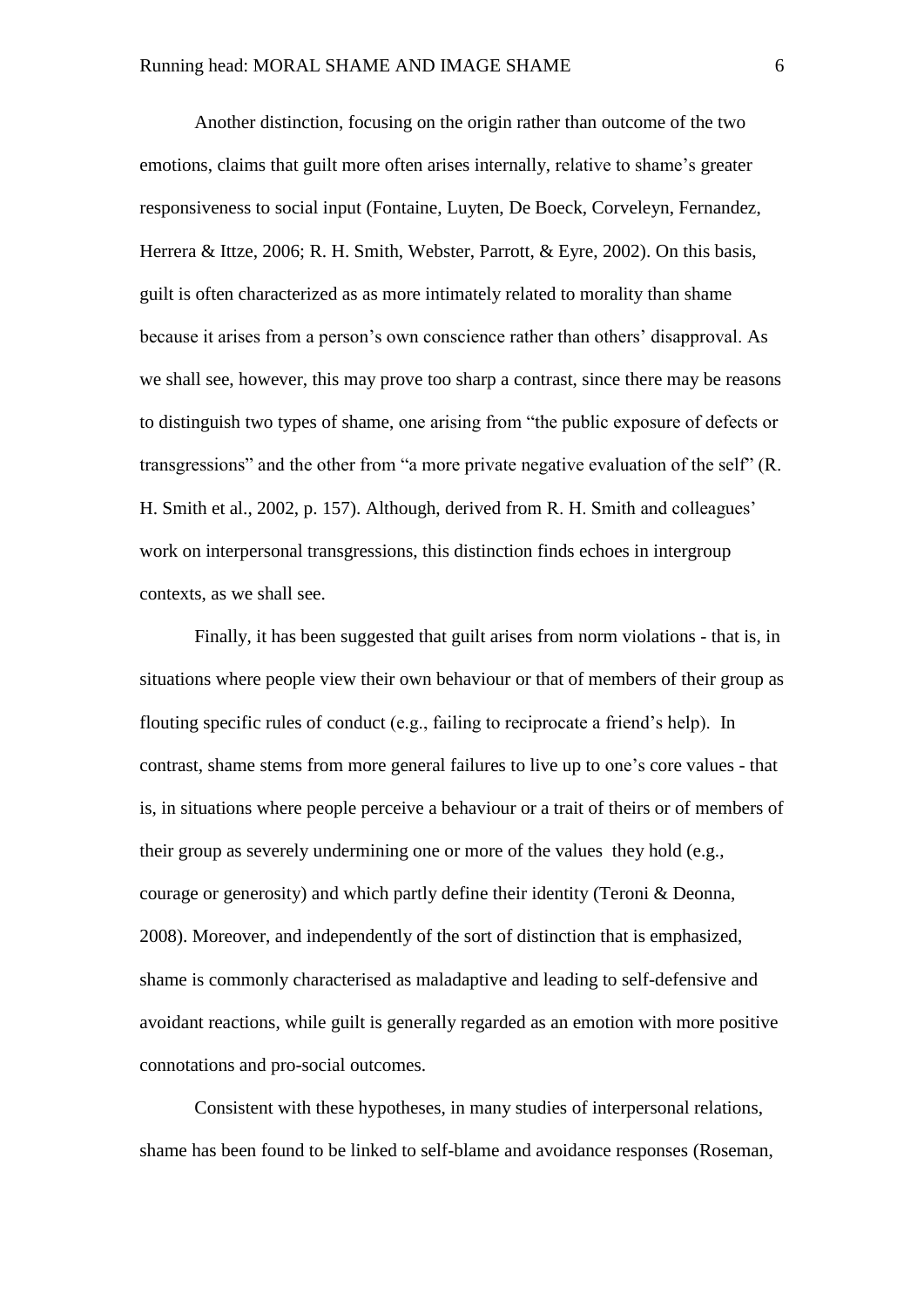Wiest & Swartz, 1994; Smith et al., 2002; Tangney, Miller, Flicker & Barlow, 1996), while guilt has often found to be associated with empathy and pro-social action tendencies (Niedenthal, Tangney & Gavanski, 1994; Tangney, 1991; Tangney et al., 1996). However, the empirical consensus has been less than perfect. For instance, reparation is not always associated more with guilt than with shame (Roseman et al., 1994; Tangney et al., 1996; Giner-Sorolla, Piazza, & Espinosa, 2011). Moreover, De Hooge, Breugelmans, and Zeelenberg, (2008) showed that shame episodes involving performance failures can motivate pro-social, relationship-enhancing interpersonal behaviour in situations where the shame was relevant to the decision at hand (i.e., in situations that are relevant to the shame-causing event). There is also evidence that guilt is sometimes linked to maladaptive outcomes, for example, depression (Luby et al., 2009; Meehan et al., 1996).

Research on group-based guilt and shame reveals a similarly equivocal picture. Several studies have found that group members' feelings of guilt about historical or contemporary ingroup misdeeds are, indeed, associated with intentions to make reparations to the wronged outgroup (e.g., Brown, González, Zagefka, Manzi, & Čehajić, 2008; Brown & Čehajić, 2008; Doosje, Branscombe, Spears, & Manstead, 1998; Harvey & Oswald, 2000; Iyer, Leach, & Crosby, 2003; Swim & Miller, 1999). However, Iyer, Schmader and Lickel (2007) found that feelings of guilt did not predict support for any reparative actions after accounting for feelings of shame and anger, while Leach, Iyer and Pederson (2006) and Harth, Kessler and Leach (2008) also found little connection between group-level guilt and reparative action. Similarly, Allpress, Barlow, Brown and Louis (2010) observed that, in the context of Australia's apology to Aboriginal Australians, the predictive power of shame rendered guilt an ineffective predictor of collective political action.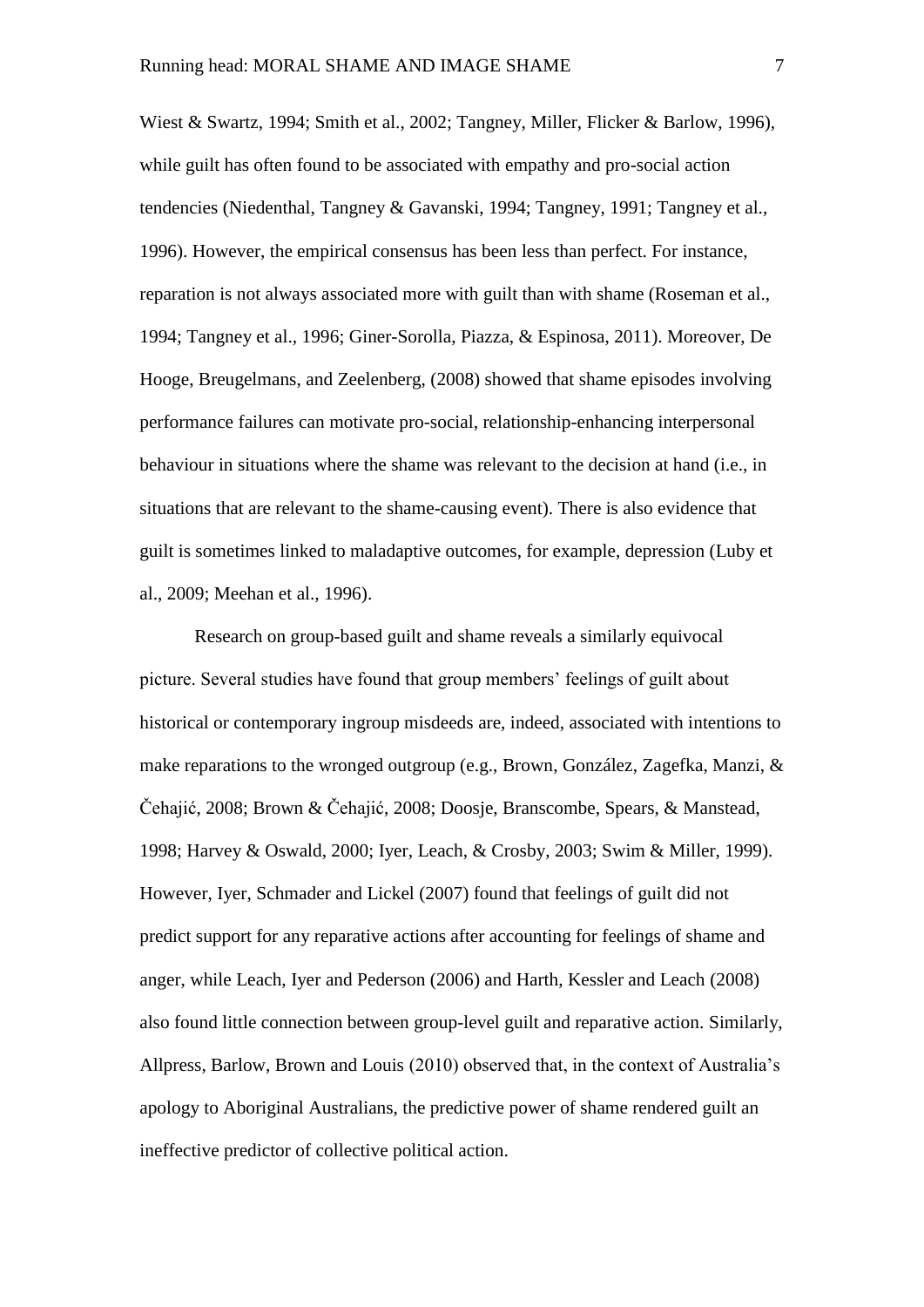Studies investigating the effects of group-based shame also provide mixed evidence. Consistent with the traditional viewpoint, Lickel, Schmader, Curtis, Scarnier and Ames (2005) and Schmader and Lickel (2006) showed that shame for others' misdeeds was associated with a desire to distance oneself from both the situation and those responsible for the wrong-doing (Johns, Schmader & Lickel, 2005; Iyer et al., 2007). However, several other studies have found positive correlations between forms of group-based shame and reparation attitudes and other pro-social responses (Allpress et al., 2010; Brown et al., 2008; Brown & Cehajic, 2008; Gausel, Leach, Vignoles & Brown, 2012; Rees, Allpress & Brown, 2013; Schmader & Lickel, 2006). Such findings, derived as they are from several quite different intergroup contexts, pose something of a puzzle for the view that guilt and shame should have opposite motivational consequences for social relations.

#### *Distinguishing Among Varieties of Shame*

The theoretical approach to shame we present here has been developed partly in an attempt to understand these apparently conflicting findings.

We begin from a view that contrasts guilt and shame in the following manner (Deonna, Rodogno & Teroni, 2011; Teroni & Deonna, 2008). Guilt arises in contexts in which the person or the group perceives some behaviour as violating a norm. Because people typically adhere to a rule of conduct according to which, say, one *ought* not steal, they feel guilty over putting the money in their pocket. Shame, by contrast, occurs in contexts of more general failures to live up to one's or the group's core values, situations in which people (or members of a group) perceive some behaviour or trait of theirs (or their group) as severely undermining one or more of the values they hold and that make up who they are. For example, stealing might be regarded as a failure to live up to the honest person one aspires to be. Values in this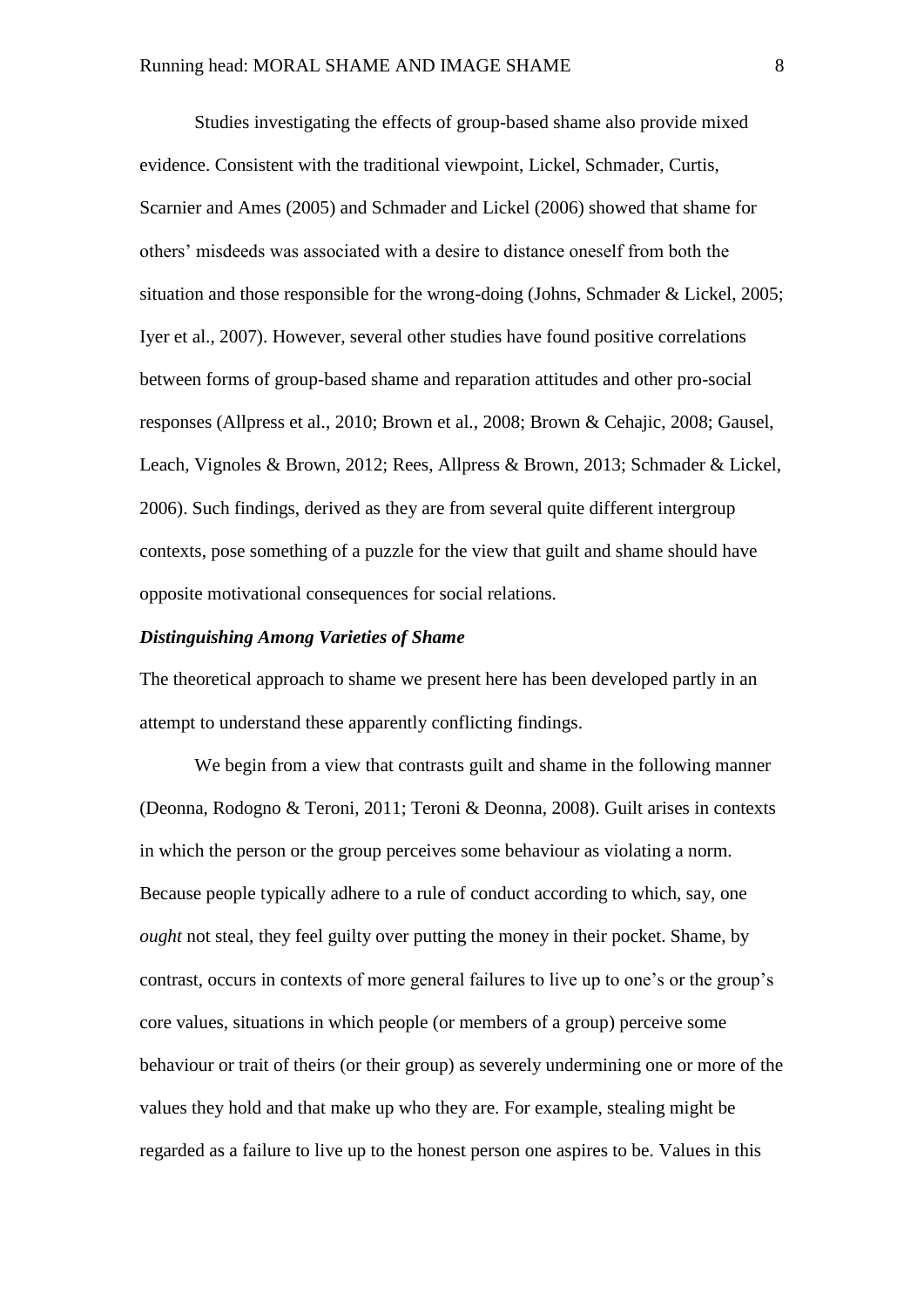framework can thus be characterised as qualities of objects or circumstances – e.g., instances of honesty, justice and benevolence but also wealth, power, beauty and reputation - whose existence is favoured, desired or pursued. Values in this sense differ from the more specific norms or rules of conduct that are grounded in these values (cf. Rokeach, 1973). To summarize, shame arising from a threatened value is a more general phenomenon than guilt – which attaches itself to a specific broken norm – but is a less general phenomenon than any feeling that would be based in a global sense of one's individual or collective worthlessness. Hence, it need not be an allencompassing, debilitating emotion, as some viewpoints have suggested. We believe, instead, that the nature of shame will be determined more specifically by which value is threatened (Deonna et al., 2011, pp. 104-107).

Becoming aware of a collective wrongdoing by one's own group can raise two value concerns. One valued aspect of the ingroup is being well regarded in the world, that is, having a positive collective image, which knowledge of wrongdoing can threaten. This value is non-moral because the group would cease to pursue it if it thought it did not serve its own interests. It can be contrasted with another value of the ingroup, its status as, say, a group that is motivated by justice and benevolence. These constitute paradigmatic moral concerns because they entail that they should be pursued by members of the group even in occasions in which they do not advance the interest of the group. Therefore, we propose that feelings of shame that arise from the perception that one's social image has been undermined – which we term Image Shame – will have different motivational effects from shame that arises from the perception that one's moral standing has actually been undermined – which we term Moral Shame.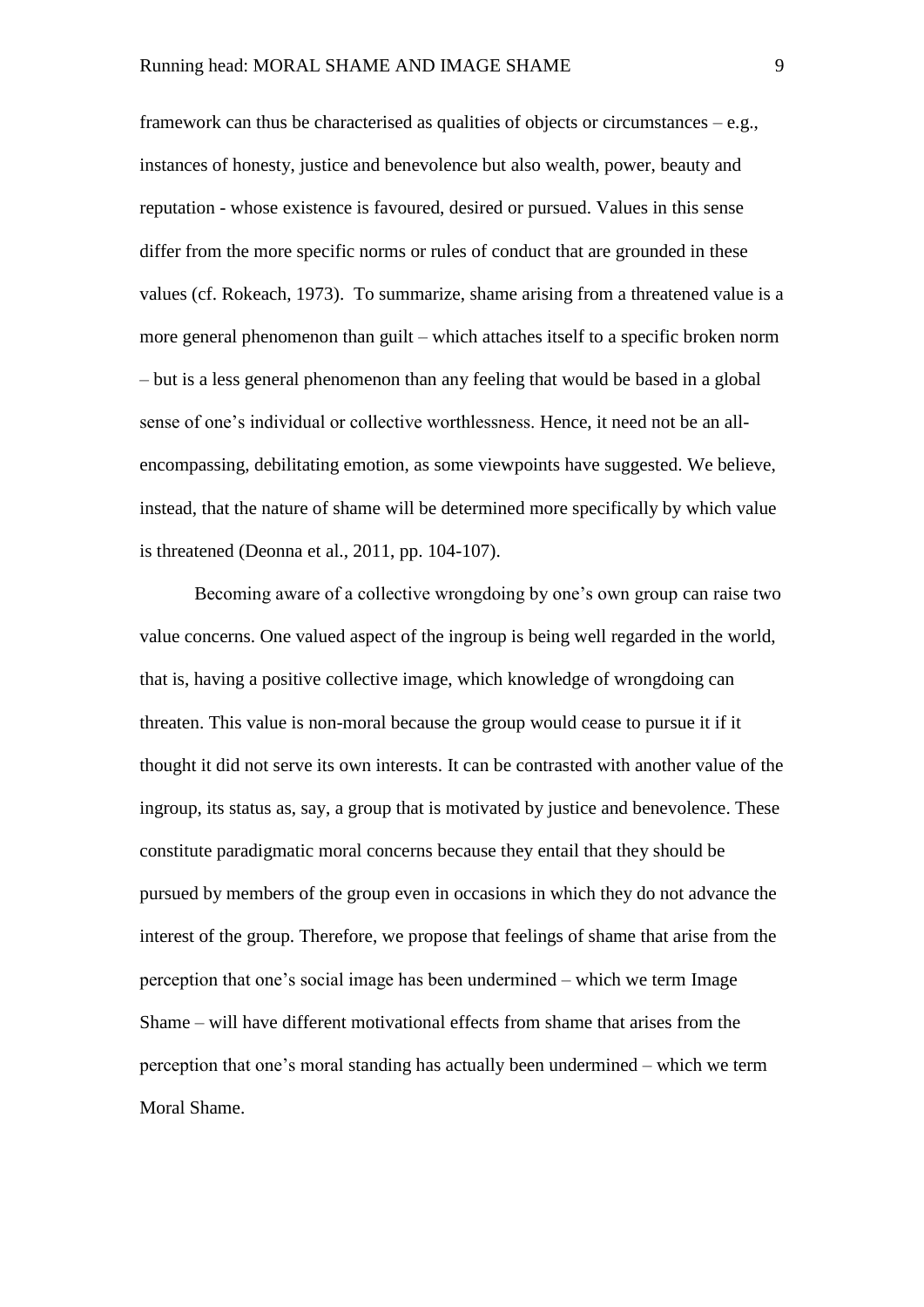In Image Shame, the concern is solely with the image and reputation of the group, and only secondarily or not at all with the well-being of the victim group. To reach this goal, the most successful way to restore the ingroup's valued social image, and to reduce the shame that arises from the judgement of others, is likely to involve avoidance and withdrawal from the critical gaze of others, in a hope that the issue will blow over. Someone might also adopt a defensive strategy of actively covering up the group's misdeeds, if s/he believes such a strategy might reduce external blame of the group. As the concern in Image Shame lies with the restoration of the ingroup's image, and not primarily or at all with the well-being of the victim group, a person experiencing this form of shame is unlikely to support opening themselves and their group up to further reparative commitments. The default preference, therefore, is likely to reflect an image-maintenance strategy characterised by avoidance and coverup. Feelings toward the victim group and the situation in general are likely to be hostile, because the emphasis is on how "they have made us look bad", rather than on how "we need to treat them better".

It is not so easy, however, to avoid and forget the transgressions that give rise to Moral Shame, because the threat is to a moral value that has, typically, high self importance. Indeed, morality has even been identified as the most valued trait in one's own group (Leach, Ellemers & Barreto, 2007). The coping strategy that is adopted in relation to Moral Shame will therefore reflect the relative importance the subject lends to the particular moral value. In this case, avoidance of the issue is unlikely to restore one's moral standing in one's own eyes. In order for Moral Shame to be reduced, an individual must be able to see the ingroup in positive moral terms. For this reason, an individual is most likely to adopt attitudes and behaviours that make up for the initial wrongdoing and restore the well-being of the victim group. Such a strategy is likely to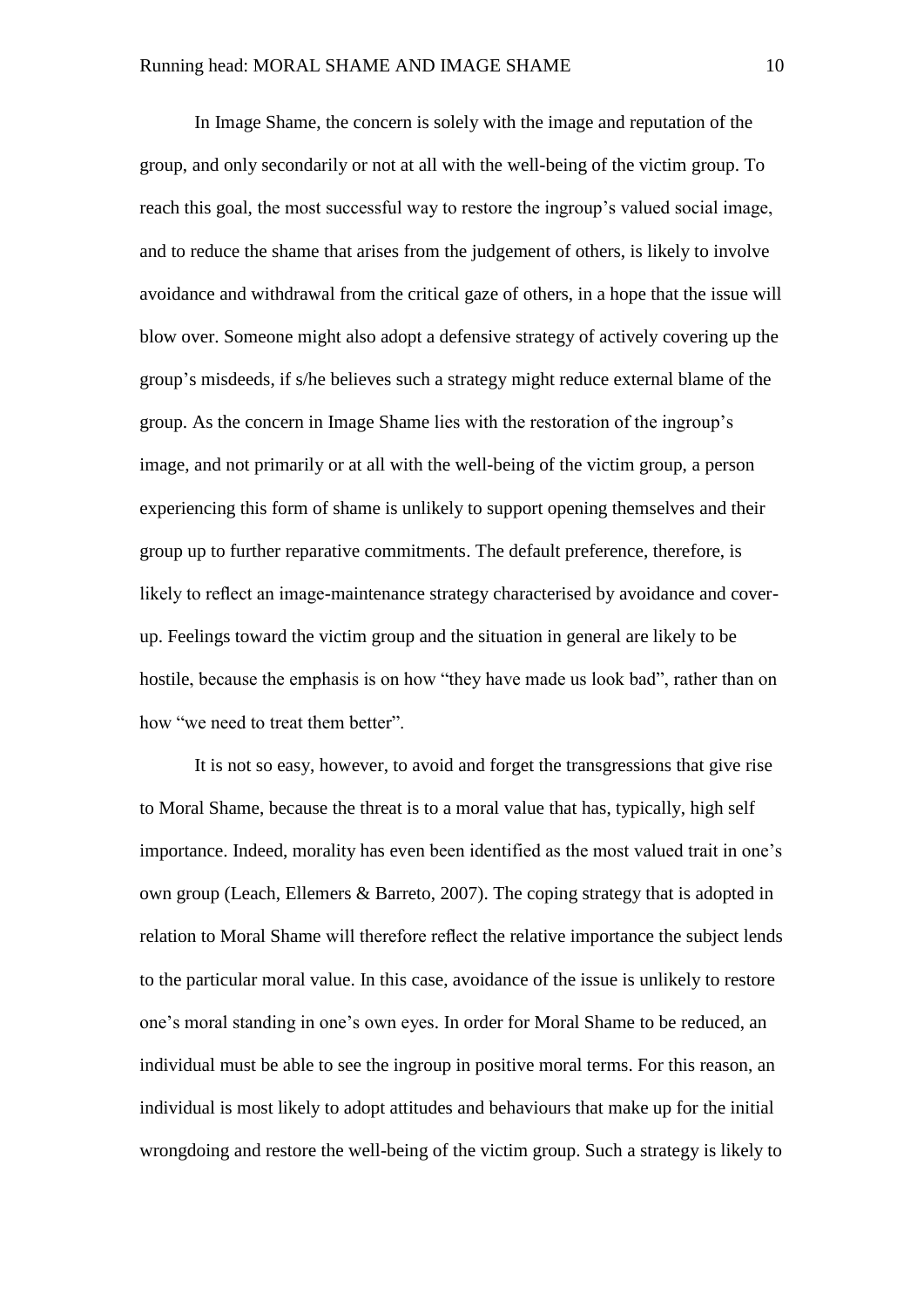include a genuine support for apology and compensations, and openness to discussing and addressing the original transgression.

Our analysis also provides some insight into the often-weak effects of guilt in intergroup contexts. Because of guilt's connection with discrete acts of wrongdoing that violate norms, it will not promote the same kind of action that either moral or image shame do. If anything, it should relate to acts of reparation that are limited to compensation of the harm done to the victim (Deonna et al., 2011; Iyer, Leach  $\&$ Crosby, 2003; Teroni & Deonna, 2008). This underscores our distinction between Moral Shame and guilt. Even though both are morally oriented, restorative emotions, the effects of guilt in an ongoing group-based context are likely to be weaker than those of Moral Shame. This is because the threat to one's valued self-conception as moral should prove a more potent motivator of reparative behaviour, than should guilt's concern over making good on a single act. A further factor likely to weaken the effects of group-based guilt is the reduced sense of personal responsibility for the misdeed. Unlike an interpersonal transgression, where *I* have done something wrong, I am less likely to feel responsibility for a malfeasance committed by other members of my group<sup>1</sup>. Moral shame, on the other hand, is more linked to my social identity as a member of a particular group. If I identify with that group, its properties and morals become mine, irrespective of any personal responsibility for its actions (Tajfel & Turner, 1986; Turner, Hogg, Oakes, Reicher & Wetherell, 1987).

Gausel and Leach (2011) have developed views that likewise support the prosociality of group-based shame. They argue that the mistake of the traditional viewpoint was to consider shame as constituting a global sense of failure. They also propose that shame has positive, reparative action outcomes, and is motivated by a threat specifically to the moral self-image – that is, the self's conception of true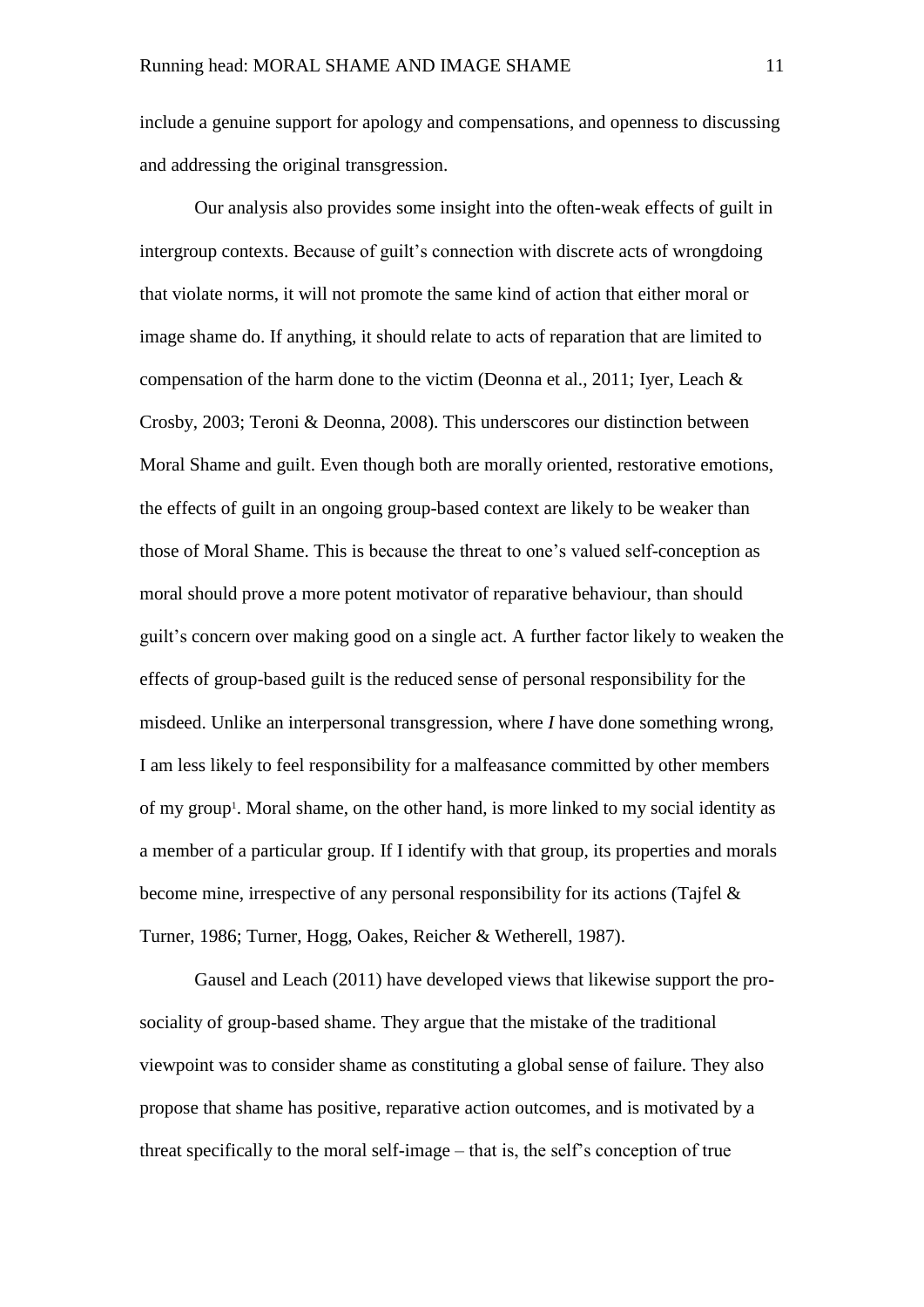morality. Where our model differs, however, is in proposing Image Shame as a form of shame. Gausel and Leach (2011) see negative, withdrawal-related outcomes of self-conscious emotion as coming from global inferiority feelings and feelings of rejection, rather than shame (Gausel et al., 2012). Of these two, rejection is conceptually closest to Image Shame, because it is concerned with others' view of the self.

#### *Existing Research and New Questions*

Initial evidence for these distinctions was provided by Allpress et al. (2010, Study 2), who distinguished between Moral Shame<sup>2</sup>, Image Shame and Guilt. Both Moral Shame and Guilt were significant positive correlates of support for compensation being offered to Kenyans by the British government for British atrocities in Kenya during the Mau Mau rebellion. Image Shame was *negatively* (and non-significantly) correlated with support for compensation, once guilt and Moral Shame were controlled for. Two subsequent studies, covering contemporary Germans' feelings about the Holocaust and Britons' feelings about their country's involvement in the war in Iraq, showed that, when included in the same structural model, Image Shame and Moral Shame were differently associated with prejudice towards a secondary 'victim' group  $-i.e.,$  not the outgroup that was the target of the original ingroup mistreatment (Rees et al., 2013). Image Shame was positively related to social distancing from the outgroup, while Moral Shame was negatively associated with social distancing from the same outgroup.

In two studies examining Norwegians' feelings about the mistreatment of the Tater minority, Gausel et al. (2012) showed that it was possible to distinguish their new conception of shame from feelings of inferiority and social rejection. The latter emotion was positively correlated with tendencies to avoid or cover up the Tater issue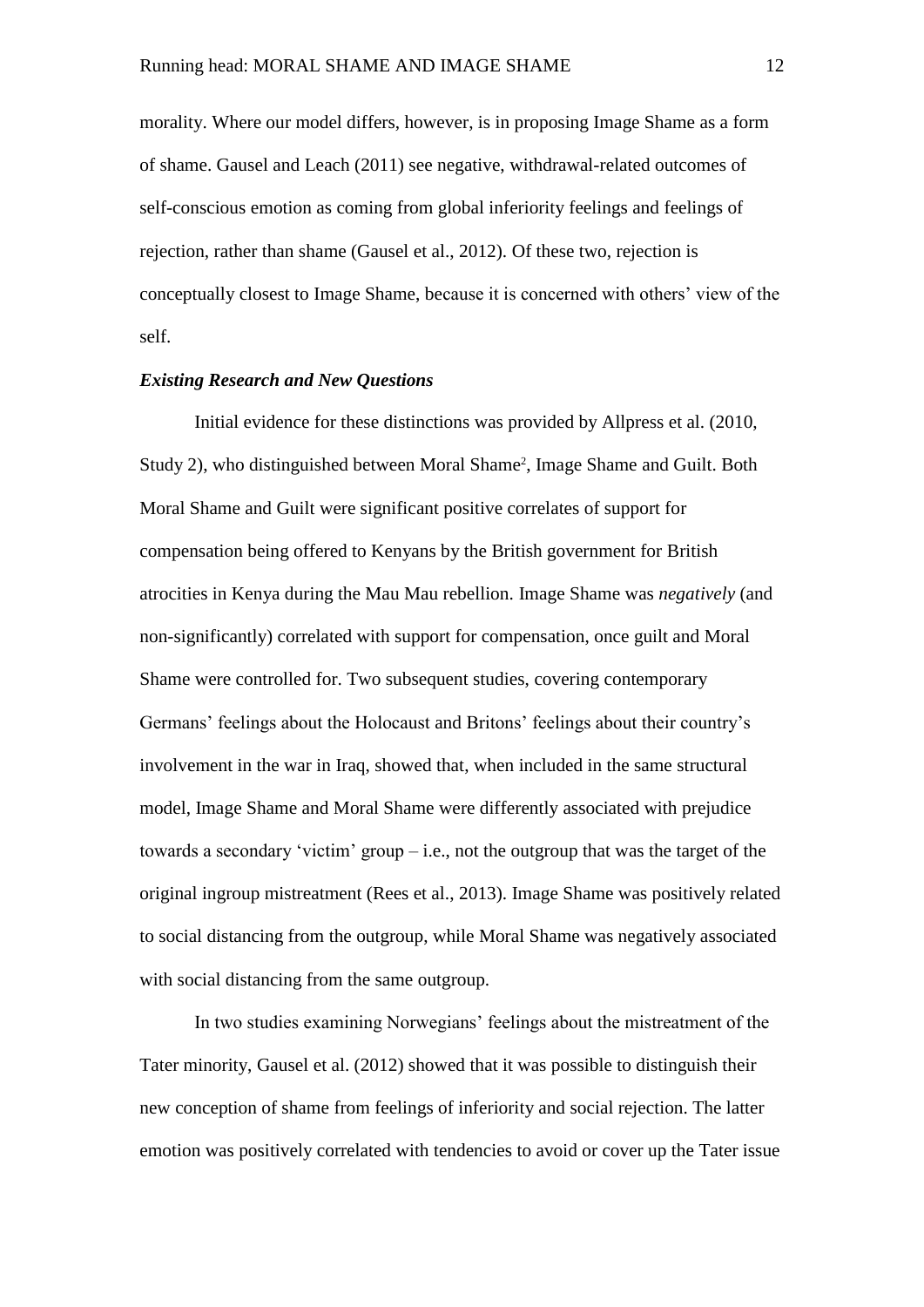and negatively related to pro-social orientations such as empathy for the Tater and a desire to make some kind of restitution. In contrast, shame revealed an exactly opposite pattern: a negative relationship with avoidance and cover up, positive with pro-sociality. Guilt proved largely unrelated to either outcome measure in a structural model that also included shame, rejection and inferiority.

Apart from testing whether negative outcomes are best attributed to rejection or image shame, our research also builds on previous research that has established only cross-sectional correlational links between image shame and negative outcomes (Allpress et al., 2010; Gausel et al., 2012; Rees et al., 2013). To gather evidence more suggestive of causal patterns over time, therefore, our Study 3 adopts a *longitudinal* design.

Before stating our hypotheses, a short statistical comment is in order. Because the self-conscious emotions we are studying here stem from an initial appraisal that the group has behaved illegitimately towards others, they are all likely to be positively correlated with one another. Indeed, it is quite possible to respond to a group wrongdoing with concerns for the implied norm violation (guilt), and for both the ingroup's image (Image Shame) *and* its moral standing (Moral Shame). The semantic similarity of the emotion words 'shame' and 'guilt' (Shaver, Schwartz, Kirson, & O'Connor, 1987) will further contribute to a co-variation among measures. Thus, in order to be able to distinguish between these emotions empirically, it is essential that a multivariate approach is adopted in which the independent associations of each emotion are assessed, controlling for the other emotions. Indeed, such a practice has long been adopted in the emotion literature, ever since Tangney et al.'s (1992) suggestion to study 'shame-free guilt' and 'guilt-free shame'. As we shall see, although the three different emotions may have similarly signed bivariate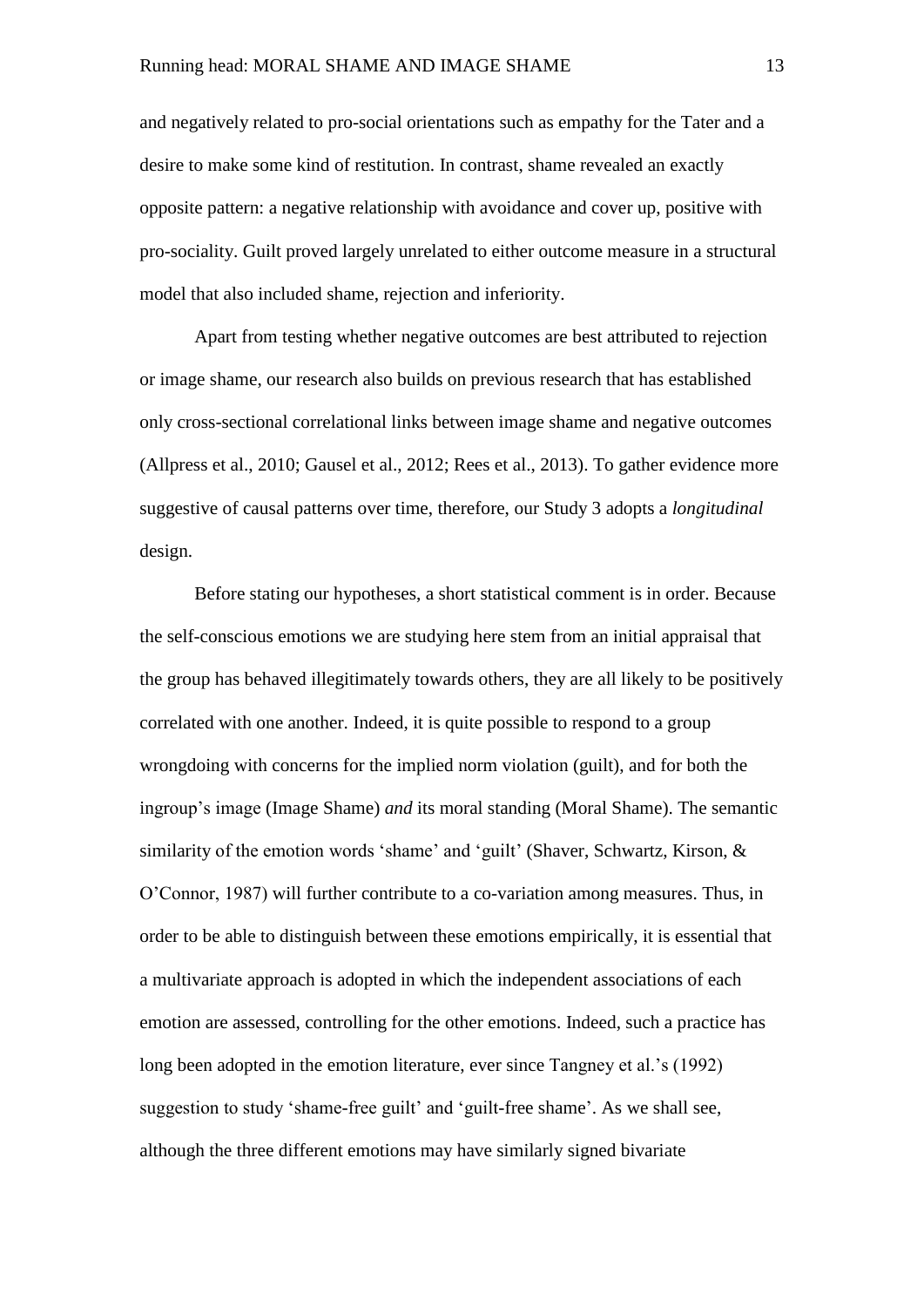relationships with the dependent measures of interest, once their shared variance is controlled for, differently valenced relationships with the dependent measures emerge. Of course, with such statistical 'suppression' effects, it is important to be precise and also cautious about the claims that are being made about the nature of the underlying relationships (Lynam, Hoyle & Neman, 2006). In this case, our hypotheses about the divergent associations between Image and Moral Shame and positive and negative intergroup orientations refer specifically to the associations with those intergroup outcomes *once the shared variance with the related emotions has been partialled out*.

In the light of the arguments advanced above, we tested the following hypotheses in three studies:

1. When controlling for each other, group-based Moral and Image Shame will be differently related to positive and negative orientations towards a (victim) outgroup: Moral Shame will be positively associated with positive orientations and inversely related to negative orientations; Image Shame will show an opposite pattern of associations.

2. When controlling for both varieties of shame, group-based Guilt is expected to resemble, if anything, Moral Shame's pattern of associations but with weaker ties to the outcome measures.

#### **Study 1**

The aim of Study 1 was to develop measures of group-based Moral and Image Shame to establish that they can be separated empirically both from each other and from group-based Guilt. It also addresses an important issue raised above, namely the difference between the conception of shame proposed here and that advanced by Gausel and Leach (2011). We then explored the relationships of these group-based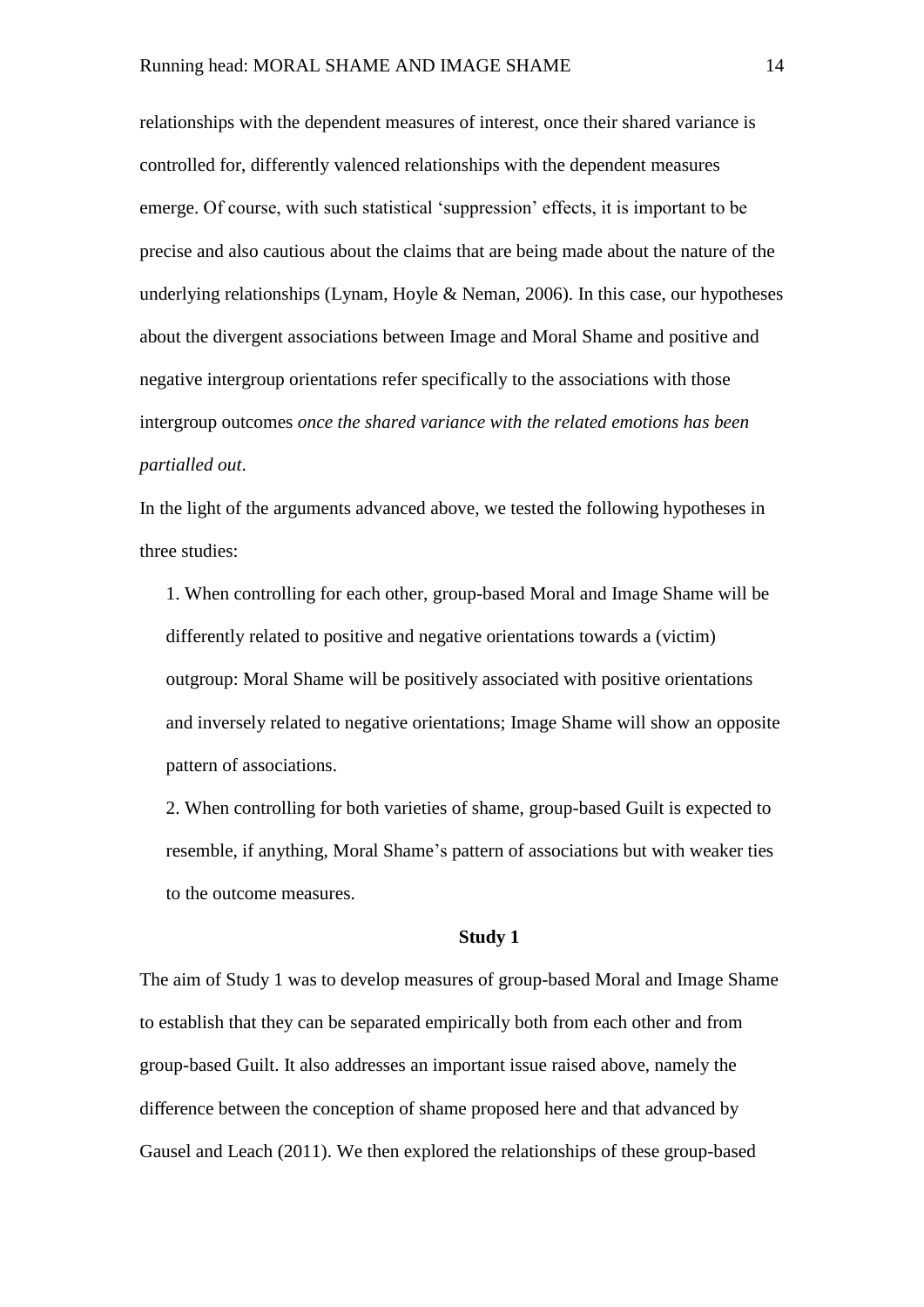emotions with both positive and negative intergroup orientations towards a harmed outgroup.

The intergroup context was the recent war in Iraq in which some well documented and systematic abuses of Iraqi prisoners by British soldiers had occurred. By first presenting research participants with an incident from that war, and by phrasing all our emotion and social orientation items in terms of one or both of the groups concerned (Britain, Iraq), we ensured that the context was genuinely 'intergroup', that some minimal level of group identification would be instigated, and hence that group-based emotions would be in play.

#### *Method*

#### *Participants*

One hundred and fifty nine British students were recruited as participants. Of those, 147 (73 male, 72 female, 2 unspecified; age range, 18-28 years, mean 20.0) participants who self-identified as "British" were included in the final analysis.

#### *Procedure*

Participants were asked (in early 2009) if they would like to fill out a questionnaire on their attitudes toward Britain's involvement in the war in Iraq. The questionnaire consisted of a newspaper article, ostensibly sourced from the *Guardian* – a reputable British newspaper – followed by the dependent variables. The article gave an account of prisoner abuse carried out by British soldiers in Iraq (Amnesty International, 2007; Red Cross (ICRC), 2004). Participation was voluntary and anonymous but participants could enter a prize draw for one of two £30 prizes in return for their participation.

#### *Measures*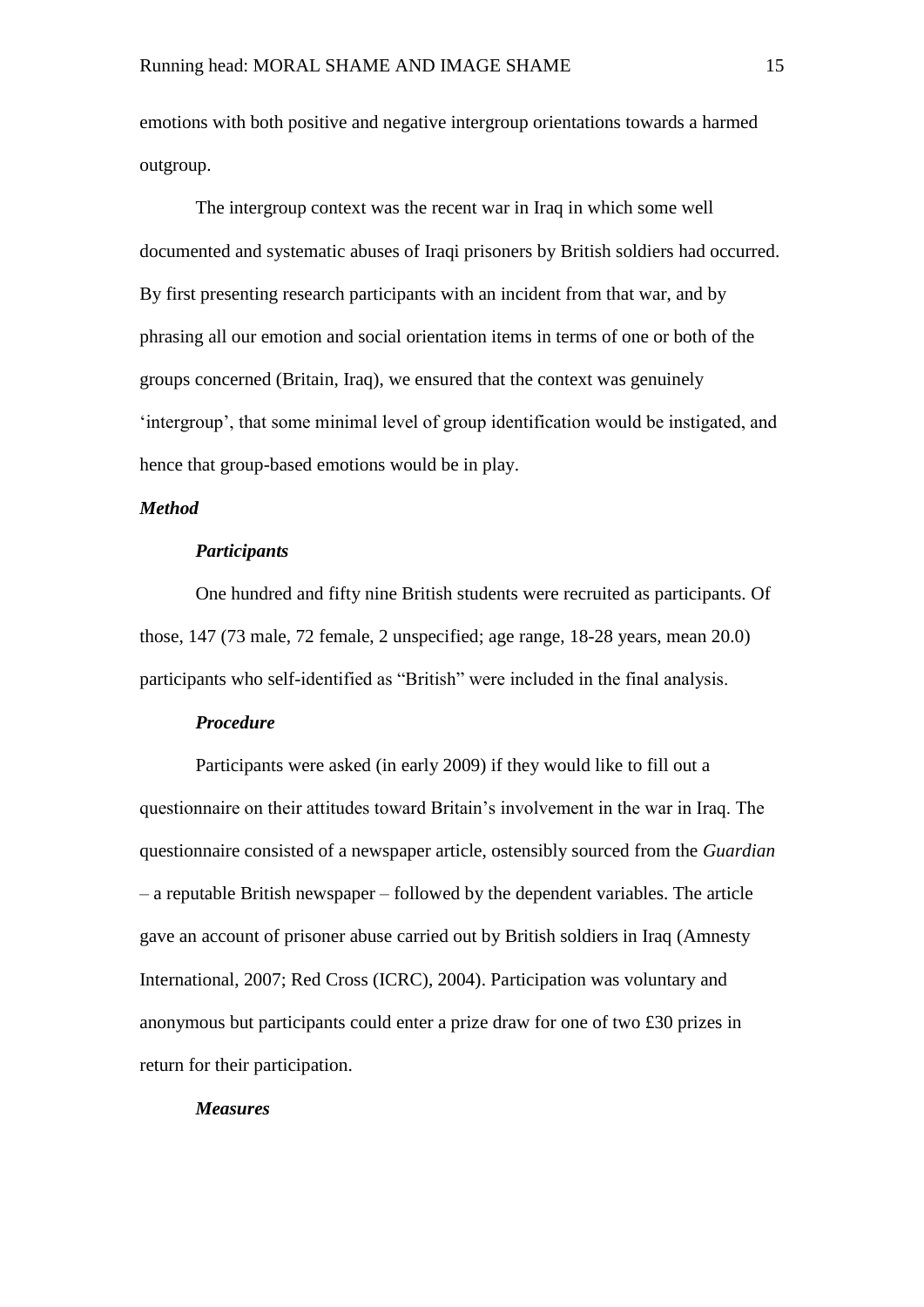All items were measured on nine-point scales ranging from 1 (strongly disagree) to 9 (strongly agree).

*Moral Shame* was measured, adapting items from Brown et al. (2008), by asking participants how much they agreed (or disagreed) with the following three statements: (1) "Our treatment of Iraqi people makes me feel somewhat ashamed about what it *means* to be British", (2) "I do *not* feel ashamed to be British for the way we have treated the Iraqi people" (reversed), and (3) "I feel ashamed for the aggressive tendency of British people",  $\alpha$  = .82.

*Image Shame* was measured, again modifying items from Brown et al. (2008), by asking participants how much they agreed (or disagreed) with the following three statements: (1) "I feel disgraced because the behaviour of British people toward Iraqi people has created a *bad image* of Britain in the eyes of the world", (2) "To think how Britain is *seen* for its treatment of Iraqi people makes me feel ashamed", and (3) "I feel humiliated when I think of how Britain is *seen* negatively by the rest of the world for how it has treated the Iraqi people",  $\alpha$  = .85.

*Guilt* was measured by slightly amending three items from Brown et al. (2008): (l) "I feel guilty for the manner in which Iraqi people have been treated by British", (2) "Even if I have done nothing bad, I feel guilty for the behaviour of British toward Iraqis", and (3) "I feel guilty for the bad living conditions of the Iraqi people",  $\alpha$  = .89.

*Rejection* was measured using adaptations of three items used by Gausel et al. (2012): "I feel rejected when I think about what has happened to the Iraqis", "As a Brit, I feel withdrawn when I think about what has happened to the Iraqis" and "I feel alone when I think about what has happened to the Iraqis",  $\alpha = .78$ .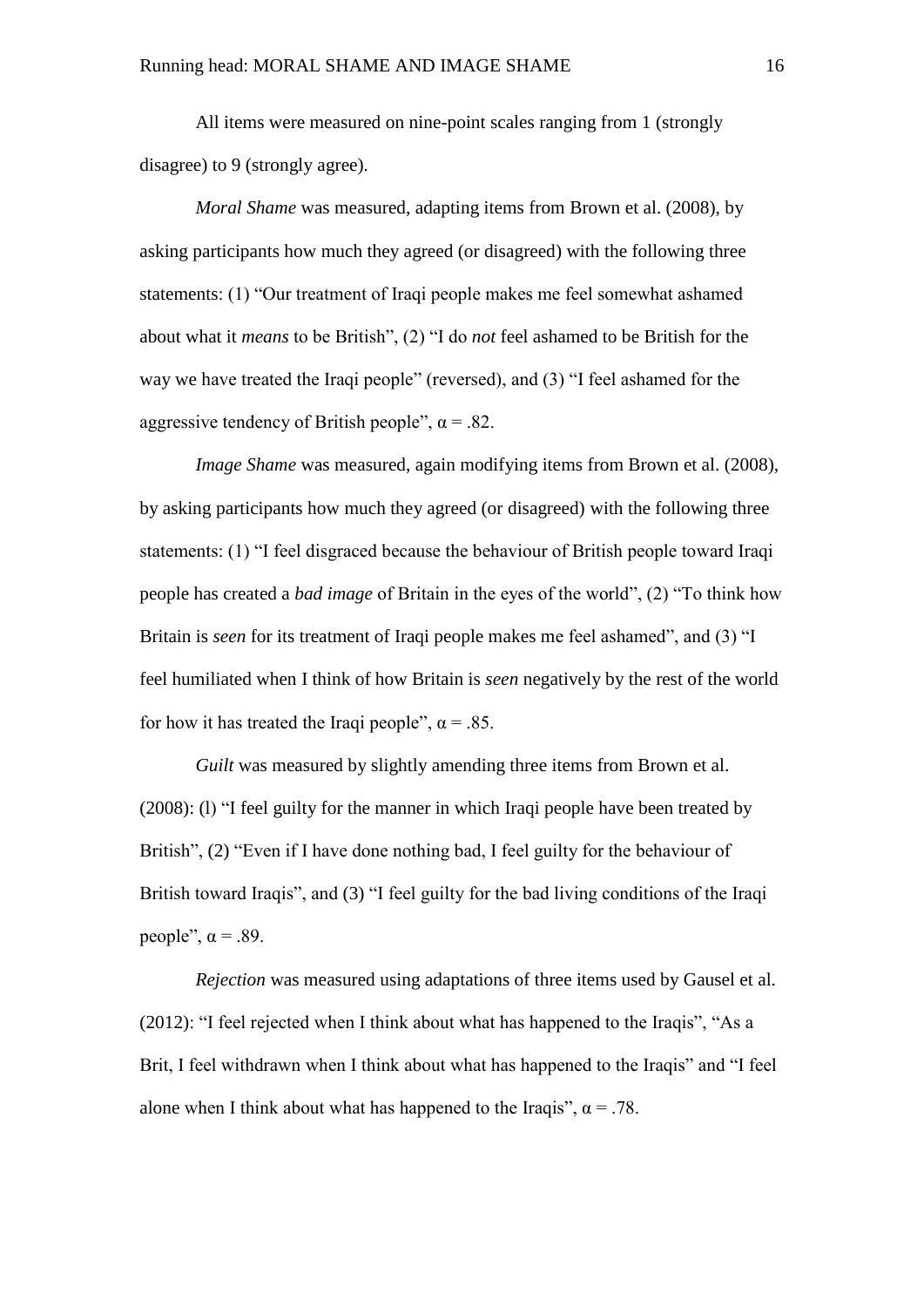Two measures of a positive orientation towards the outgroup were devised: *Support for apology* was measured with "I think that the British government should apologise for the atrocities committed against the Iraqi people"*,* and *support for financial compensation* with "I think that the British government should compensate Iraqis financially for injustices that have occurred during the invasion". As measures of a negative orientation towards the outgroup we included: *issue avoidance,* "I wish that people would stop going on about the invasion of Iraq", and *anger*, "I am angry that the Iraq situation is being talked about so often".

#### *Results*

Means and correlations between the variables are presented in Table 1. To test the hypothesised models we performed CFA and SEM analyses using MPlus (version 6). Missing values were estimated using Maximum Likelihood (ML).

Confirmatory factor analyses were performed to assess the factor structure of the items measuring Moral Shame, Image Shame and Guilt. In all models the factors were allowed to correlate but no observed items were allowed to cross-load. The hypothesised model, specifying Image Shame, Moral Shame and Guilt as separate factors provided a good fit to the data,  $\chi^2$  (24) = 37.72, *p* = .037, CFI = .982, SRMR = .032, RMSEA = .063. An alternative model that specified the Moral and Image Shame items as loading onto a single "shame" factor, in addition to a Guilt factor, showed a significant decrease in fit,  $\Delta \chi^2$  (2) = 44.52, *p* < .001,  $\Delta AIC = 40.52^4$ . A third model, in which all emotion items loaded onto one omnibus "negative emotion" factor also proved inferior,  $\Delta \chi^2$  (3) = 129.91, *p* < .001,  $\Delta AIC = 123.19$ . Thus, the data supported Hypothesis 1 in showing that Image Shame, Moral Shame, and Guilt can properly be regarded as separable emotion scales.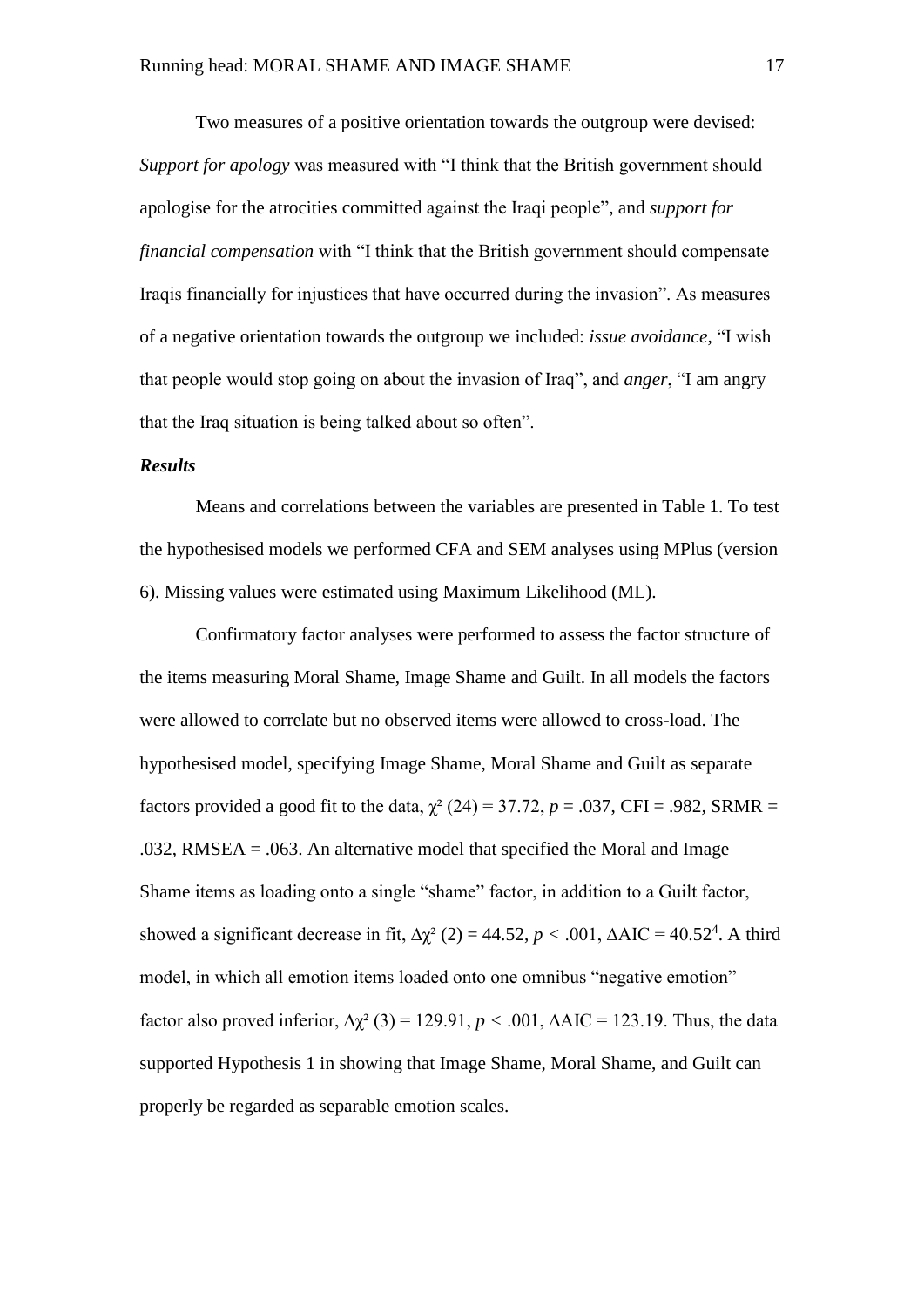In order to determine the relationship between Image Shame and feelings of Rejection, a further analysis was conducted, similar to those reported above. A fourfactor measurement model, with Image Shame, Rejection, Moral Shame and Guilt specified as separate factors, fitted the data well,  $\chi^2(38) = 64.60$ ,  $p = .005$ , CFI = .969, RMSEA = .069. Crucially, this model proved to be superior to a three-factor model where Image Shame and Rejection were specified as a single factor,  $\Delta \chi^2$  (3) = 89.32, *p*  $< .001$ ,  $\triangle AIC = 83.32$ , indicating that feelings of Image Shame are neither reducible to, nor better explained as, feelings of Rejection.

To test our hypothesis about the relationship between the emotion variables and measures of negative (a latent variable consisting of avoidance and anger items) and positive (consisting of support for apology and support for compensation) orientations, we evaluated the structural model shown in Figure 1. This model, in which all paths were specified between the emotions and the two response types, provided a reasonable fit to the data,  $\chi^2$  (9) = 16.09, p = .065, CFI = .984, RMSEA = .074. As hypothesised, Moral Shame was a significant positive predictor of positive responses ( $β = .44$ ,  $p < .001$ ), and a significant negative predictor of negative responses ( $β = -0.70$ ,  $p < 0.001$ ). In contrast, Image Shame positively predicted negative responses ( $β = .21, p < .05$ ), but was unrelated to adaptive, positive measures ( $β = .04$ , *p* > .05). Guilt was not significantly related to either positive ( $\beta$  = .11, *p* > .05) or negative responses ( $\beta$  = -.04,  $p > .05$ ). It is noteworthy that Rejection was not significantly related to either positive ( $\beta$  = .14, *p* > .05) or negative ( $\beta$  = -.05, *p* > .05) orientations.

#### *Discussion*

The results of Study 1 provided support for our hypotheses in a new intergroup context. They confirmed that it is possible to separate Moral Shame, Image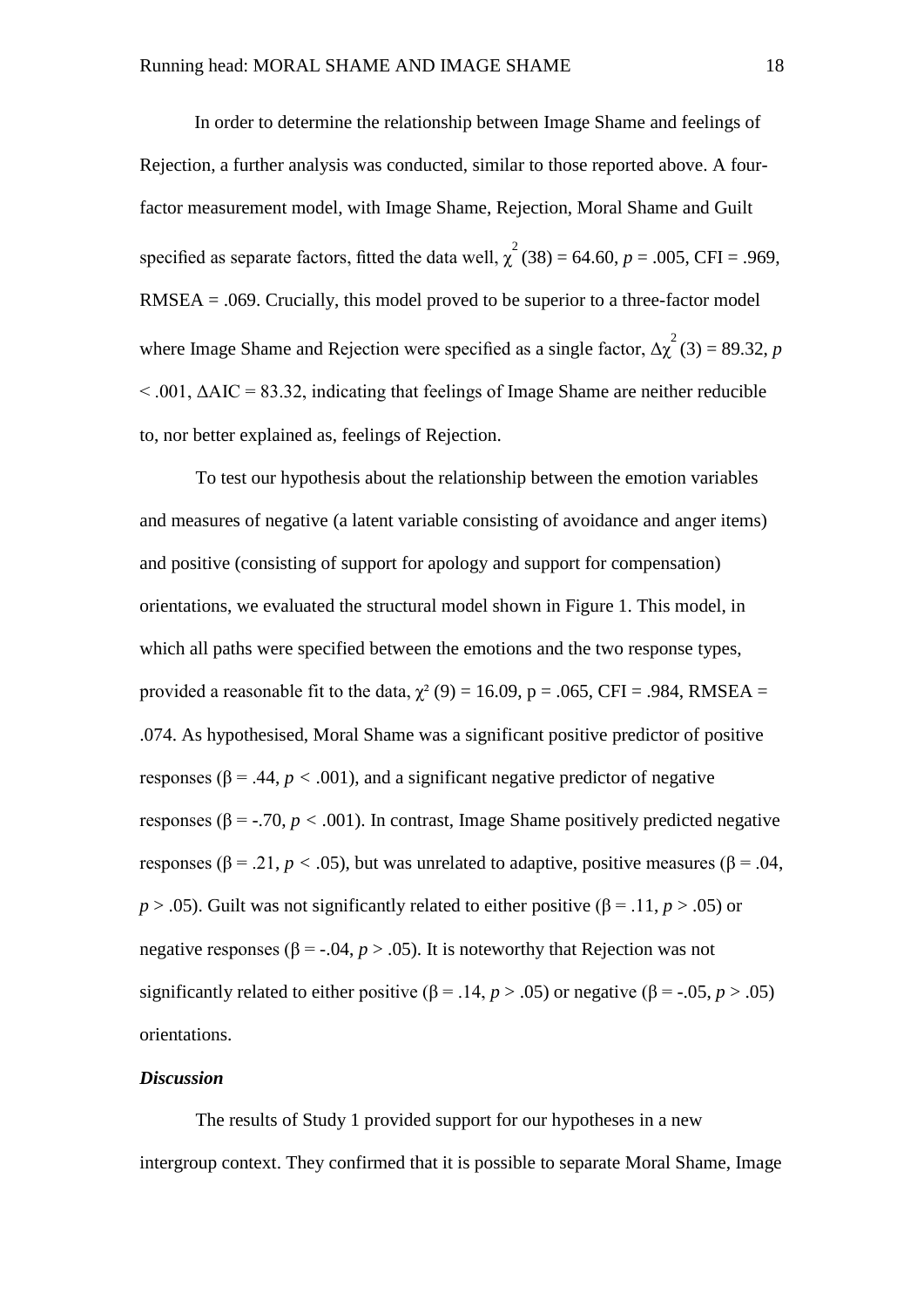Shame and Guilt as distinct group-based emotions, and these different emotions were differently associated with positive and negative intergroup orientations (support for apology and compensation, versus anger and avoidance) when tested simultaneously in the same structural model. Guilt was unrelated to either positive or negative intergroup orientation, once the two forms of shame were partialled out. Importantly, these results obtained whilst controlling for felt Rejection which was not itself independently associated with either dependent variable. This latter finding suggests that there may be some merit in using Image Shame, over and above rejection, as a way to explain defensive and hostile orientations toward a situation of collective shaming (cf. Gausel et al., 2012). We return to this issue in the General Discussion.

#### **Study 2**

In order to refine our measures of group-based Image and Moral Shame, a further study was conducted, again using atrocities committed by British troops in Iraq as the emotion instigating context. Hitherto, the focus in our items was to contrast Image Shame from a more general measure of shame that would tap Moral Shame. However, we recognized that it would be desirable to create measures that more explicitly mentioned these key concepts. We also included an additional measure of negative social orientation, the wish to cover up the crimes committed by the ingroup, a measure suggested by Gausel et al. (2012).

#### *Method*

#### *Participants*

Two hundred and fifty six psychology students participated for partial course credit. The survey was hosted on the Bristol Online Survey system and participants were invited to complete the study online via the host department's participant management system. Of those recruited, 252 (45 male, 207 female; age range 16-43 years, mean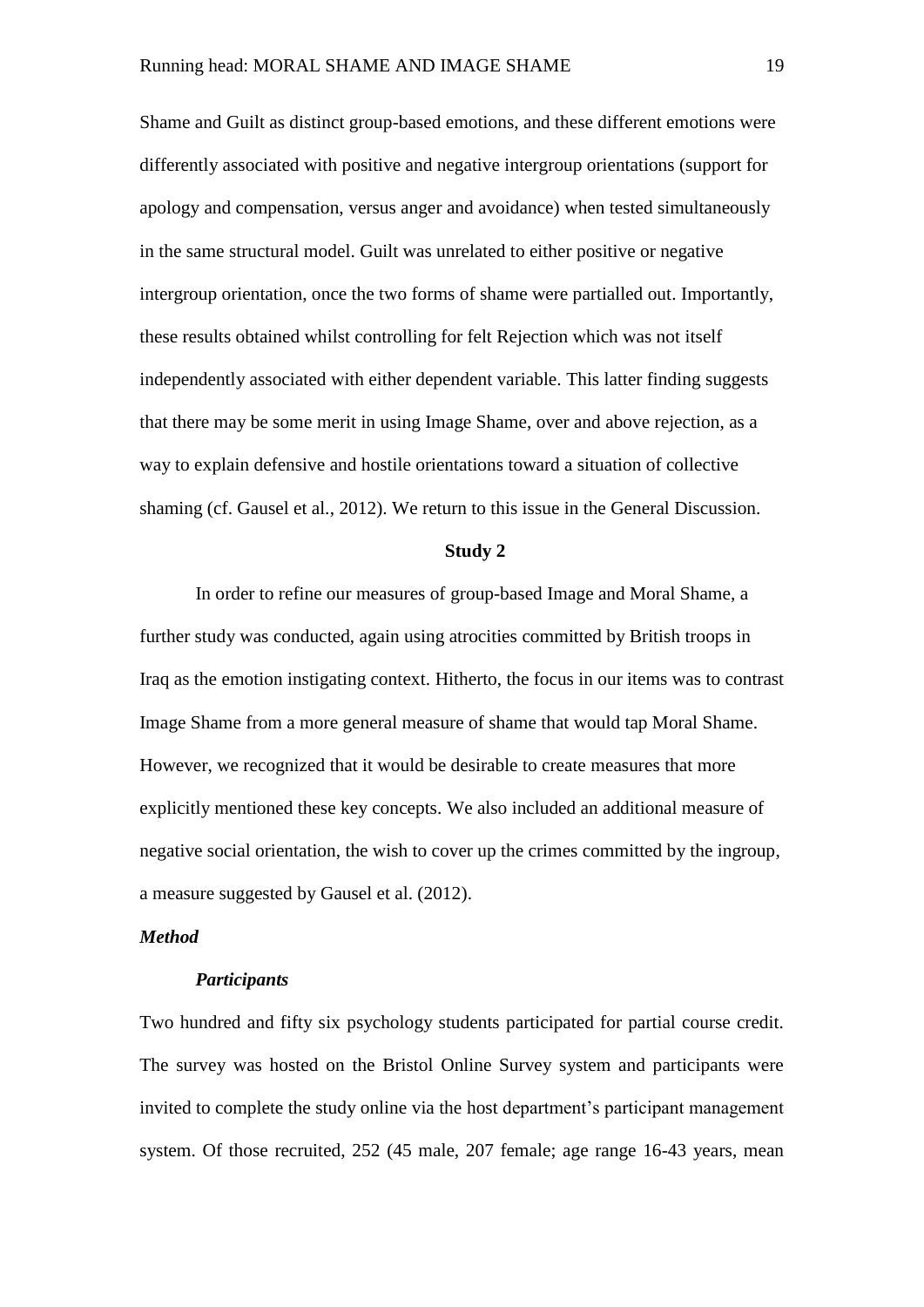20.0) participants who self-identified as "British" were included in the final analysis.

#### *Procedure*

Participants were informed that the survey was investigating attitudes toward Britain's involvement in the invasion of Iraq and that their participation was voluntary. They were presented with excerpts from a real BBC News article on the treatment of Iraqi prisoners (http://news.bbc.co.uk/1/hi/uk/8266699.stm), followed by the dependent measures<sup>3</sup>. Participants were debriefed following completion of the questionnaire.

#### *Measures*

All items were measured on seven-point scales ranging from 1 (strongly disagree) to 7 (strongly agree).

*Moral Shame* was measured using three items: "I feel ashamed because Britain's actions with regard to Iraq have been immoral", "I feel ashamed to be British for the way we have treated the Iraqi people", and "I feel ashamed for the damage done to Iraqi people by Brits",  $\alpha$  = .85.

*Image Shame* was measured using five items: "I feel ashamed because Britain has a damaged reputation", "I feel ashamed when I realise that other countries might think of Britain negatively because of our involvement in Iraq", "I feel disgraced because the behaviour of British people toward Iraqi people has created a bad image of Britain in the eyes of the world", "To think how Britain is seen for its treatment of Iraqi people makes me feel ashamed", and "I feel humiliated when I think of how Britain is seen negatively by the rest of the world for how it has treated the Iraqi people",  $\alpha$  = .93.

*Guilt* was measured using the same three items as in Study 1,  $\alpha$  = .89.

*Support for apology*, *support for financial compensation*, *issue avoidance* and *anger* were all measured using the same items as Study 1.

*Cover-up* was measured with three items adapted from Gausel et al. (2012): "I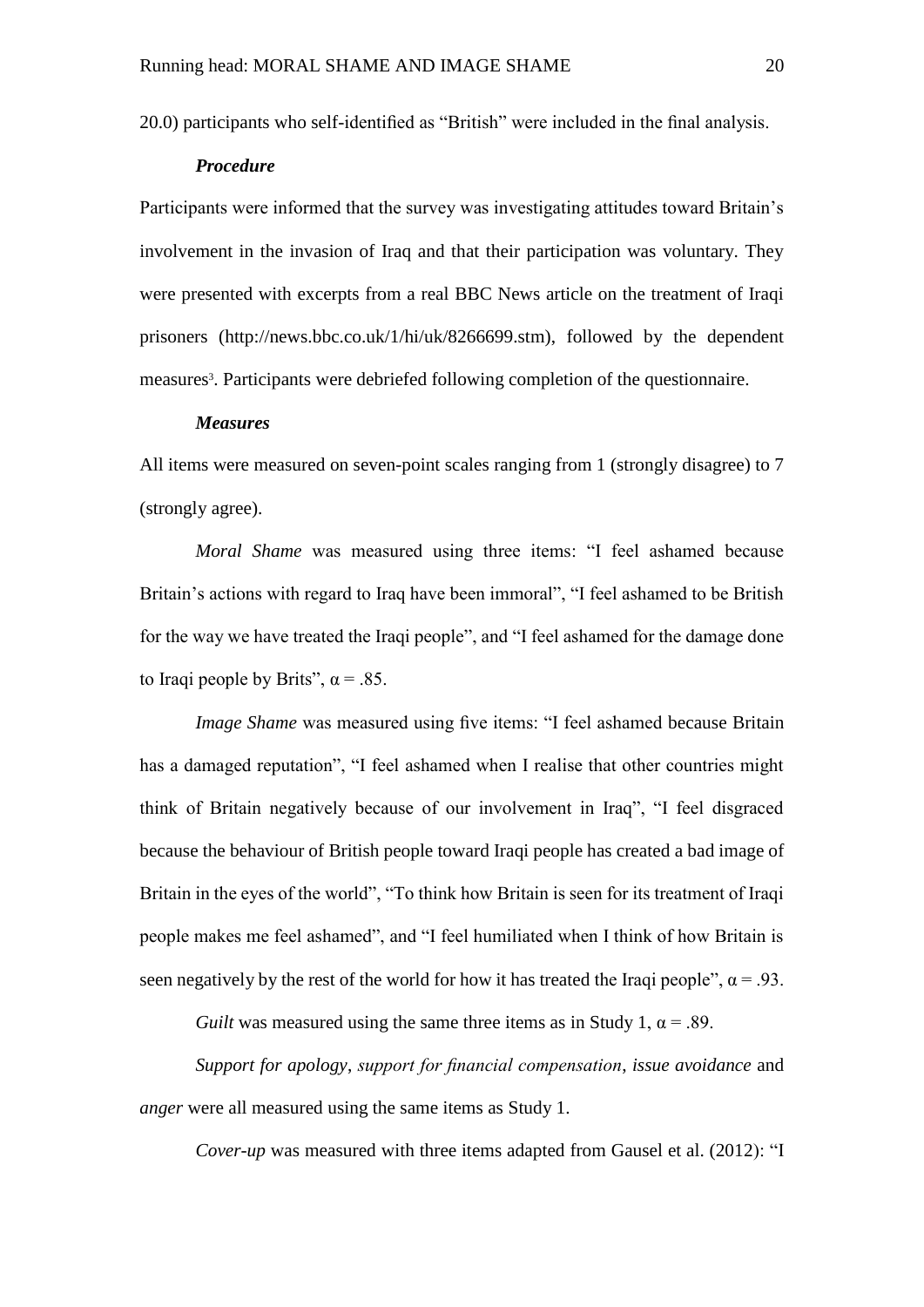think that we Brits should make it less clear what has happened to the Iraqi people", "I think that we Brits need to be careful of sharing national information with other nations", and "We Brits should make the Iraq issue become less important in the public awareness",  $\alpha$  = .79.

#### *Results*

The means of and correlations among the variables are reported in Table 2.

A three-factor model specifying Image Shame, Moral Shame and guilt provided a reasonable fit to the data,  $\chi^2(41) = 100.01$ ,  $p < .001$ , CFI = .972, SRMR = .036, RMSEA  $=$  .076. This three-factor model proved to be superior to the three alternative models evaluated in the previous two studies: when Image Shame and Moral Shame were combined:  $\Delta \chi^2(2) = 176.61$ ,  $p < .001$ ,  $\Delta AIC = 172.61$ ; when Moral Shame and guilt were combined:  $\Delta \chi^2$  (2) = 233.48, *p* < .001,  $\Delta AIC = 229.48$ ; and when all variables were combined into one factor:  $\Delta \chi^2(3) = 518.24$ ,  $p < .001$ ,  $\triangle AIC = 512.24$ .

A structural model similar to that evaluated in Study 1 was then examined, with the exception that cover-up was included in the negative social orientations latent variable (see Figure 2). This model fit the data very well,  $\chi^2(13) = 15.89$ ,  $p = .255$ ,  $CFI = .996$ ,  $SRMR = .032$ ,  $RMSEA = .030$ . Moral Shame was again associated with decreased negative orientations (a latent variable consisting of anger, avoidance and a desire to cover up the ingroup's misdeeds) ( $\beta$  = -.32, *p* < .001). Additionally, Moral Shame was again associated with positive responses ( $\beta$  = .60, *p* < .001). As in study 1, Image Shame was correlated with negative outcomes (β = .20, *p <* .01). Also, Guilt was positively associated ( $\beta$  = .25,  $p < .01$ ), and Image Shame was negatively associated ( $\beta$  = -.18,  $p < .05$ ), with positive outcomes. Guilt was not, however, significantly related to negative outcome measures ( $\beta$  = -.13, p = .11).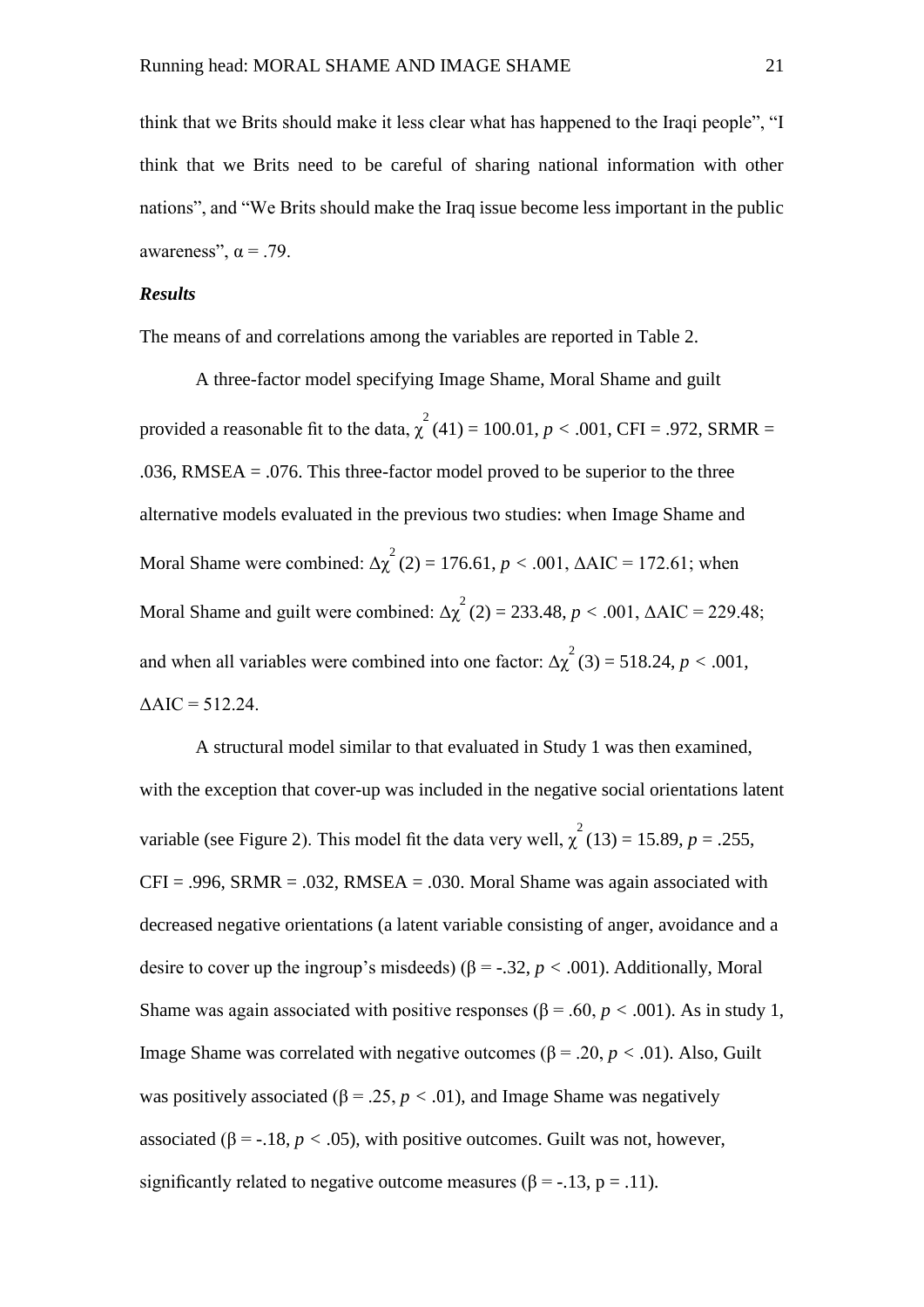Multicollinearity statistics were all within normal ranges, all variance inflation factors  $<$  1.93 and tolerances  $> .51$ 

#### *Discussion*

These findings corroborate the findings of Study 1 with regard to the divergent predictive effects of group-based Moral and Image Shame. Again, the data clearly showed that, once their shared variance was accounted for, Moral Shame was associated with positive outcomes, whereas Image Shame was associated with negative outcomes. This study extends the previous work with a larger sample and demonstrates that the latter outcomes can also include a wish to 'cover up' the misdeeds of the ingroup.

Although group-based guilt, unlike in Study 1, was significantly associated with positive outcomes in the structural model, its effect size was much lower than that of Moral Shame ( $\beta$ s = .25 and .60 respectively). The newly-found statistical significance of guilt (controlling for Moral and Image shame) can probably best be attributed to increasing the sample size and hence statistical power. As noted earlier, this picture is consistent with the literature on group-based guilt, which shows its associations to be often limited in the presence of other, more influential emotions, such as shame or anger (e.g., Gausel et al., 2012; Iyer et al., 2007; Leach et al., 2006; Rees et al., 2013).

#### **Study 3**

Studies 1 and 2, like the vast majority in the group-based emotions literature, employed a cross-sectional correlational design with all its attendant interpretative difficulties. Indeed, thus far, *all* the studies that have found divergent correlations for group-based Moral and Image Shame (or a variant thereof) have suffered from this limitation (Gausel et al., 2012; Rees et al., 2013). In order to fill this gap in the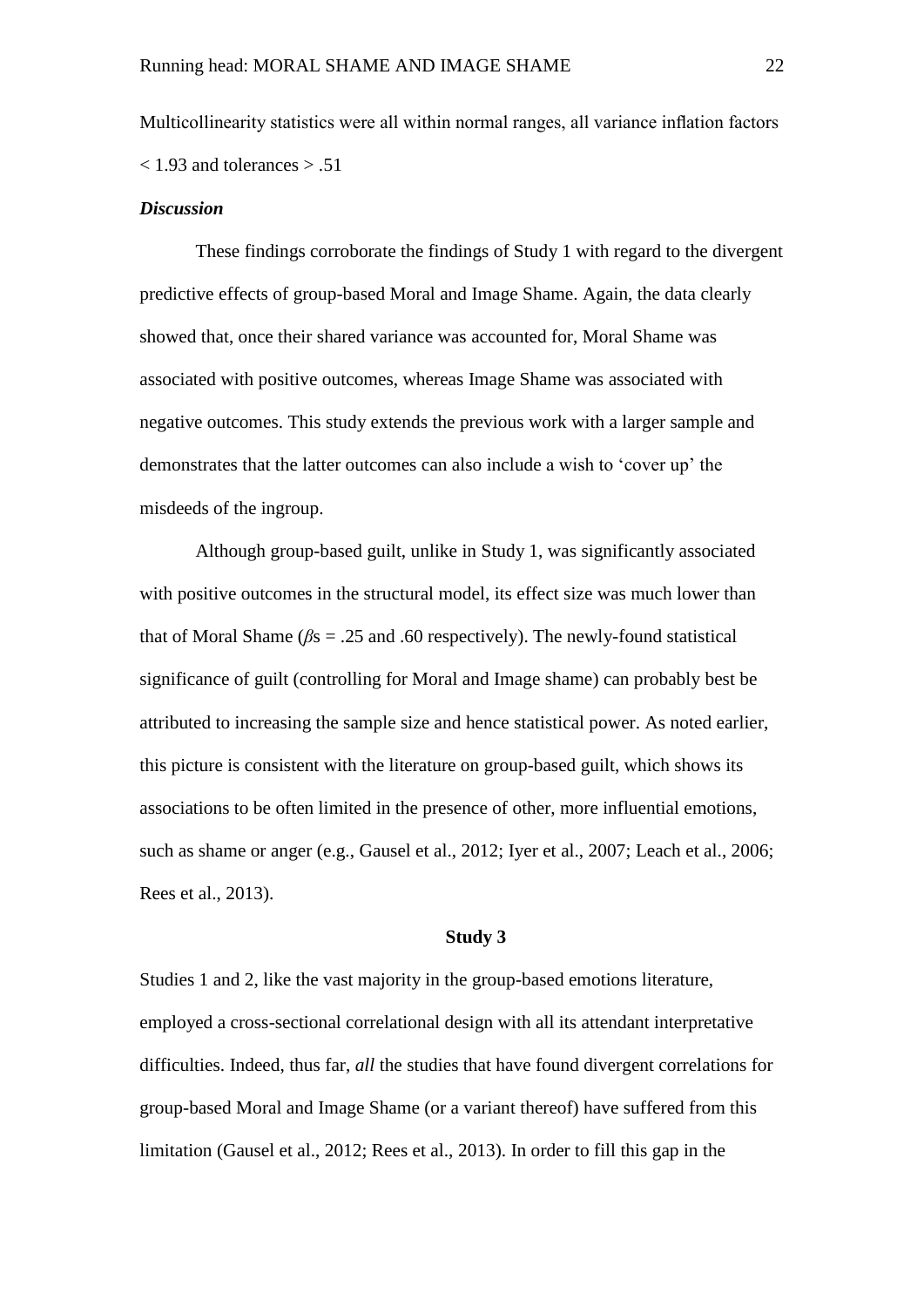literature, Study 3 employed a cross-lagged longitudinal design, following the example of Brown et al. (2008). Such a design permits slightly stronger inferences about the directionality of observed associations between presumed antecedents and presumed outcomes (Bijleveld & Kamp, 1998).

The hypotheses were as in the previous studies, although this time we predicted that the relationships between the emotion variables and the intergroup orientation measures would hold over time, and be stronger *from* emotions *to* intergroup orientations than vice versa.

#### *Method*

#### *Participants*

Data were collected at two time points, approximately four weeks apart. At Time 1, a community sample of 427 was recruited via an online survey. Of these respondents, 28 were excluded because they did not self-identify as "British", leaving a final initial sample of 399 participants (246 males and 153 females; age range 19-81 years, mean 48.0). This survey was run through a rewards-based online shopping network, in which users receive rewards points for completing surveys, entering competitions and purchasing items through the system's website. Participants were awarded points to the approximate value of £2 for completing the survey. The survey was hosted on the Bristol Online Survey system and participants were invited to complete the survey through an external link.

Four weeks after completing the initial questionnaire, the 399 participants who self-identified as British were invited to complete a follow-up study. They were again paid the equivalent of £2 for their participation. A total of 293 (73%) participants completed the survey again at Time 2 and was used in the final analysis ( $M = 186$ ,  $F =$ 107; age range 19-81, mean 48.0).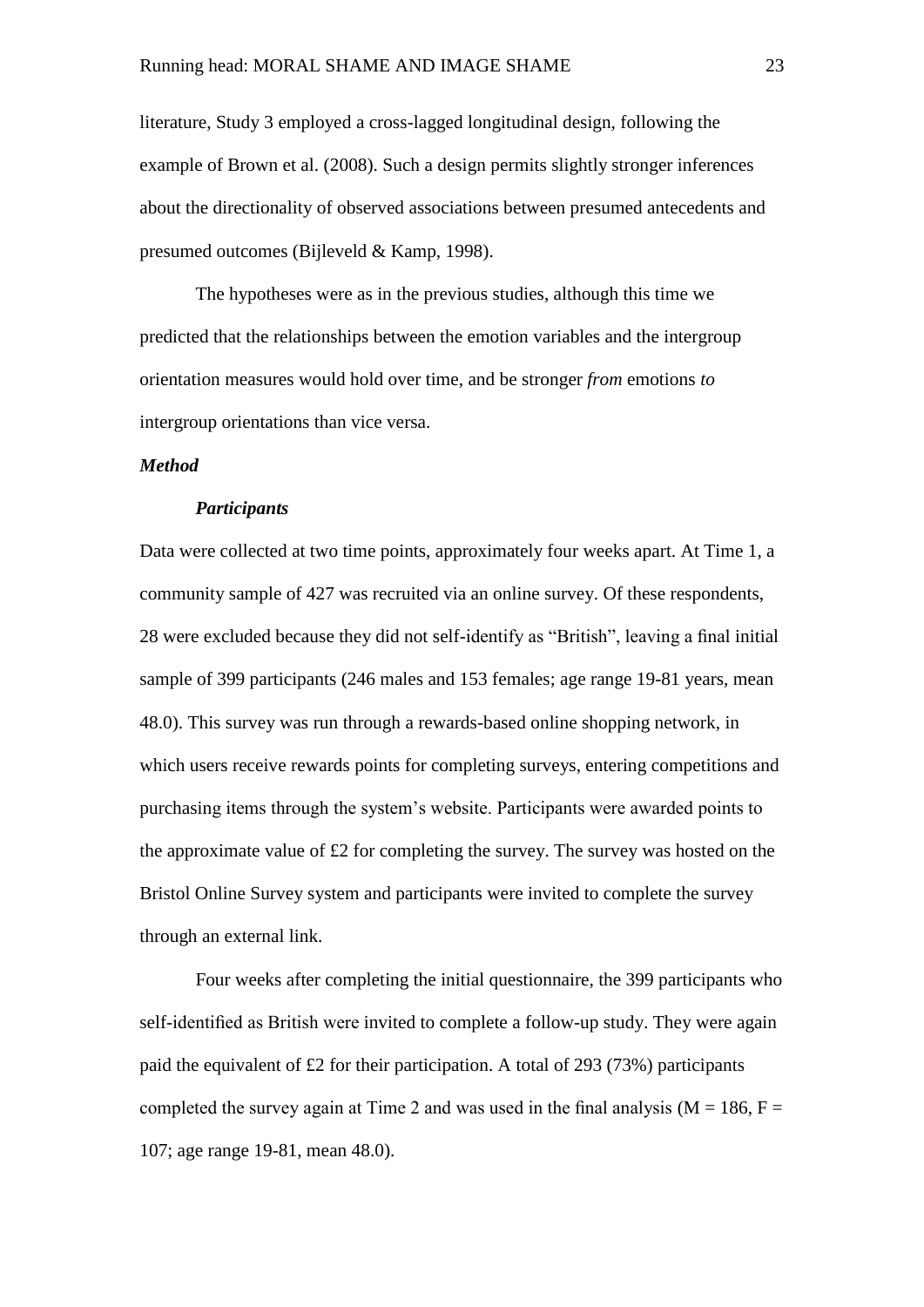#### *Procedure*

Data were collected in late 2010 and early 2011. Participants were told that the survey was for university research purposes only and would not be used in any political context. Participants were informed that they would be asked to read a BBC article about Britain's involvement in the invasion of Iraq and then answer some questions about their thoughts and feelings about the war. Participants read an article on the maltreatment of Baha Mousa and other Iraqi prisoners by the British army (http://news.bbc.co.uk/1/hi/uk/8266699.stm). The article was followed by the dependent variables.

British participants who filled out the survey at Time 1 were invited four weeks later to complete a follow-up study. They were told that they had recently completed a survey on their attitudes toward Britain's involvement in Iraq and that we were interested in how their attitudes may have changed over the last month. They were also informed that some of the questions may be similar to the survey they filled out previously. They were asked to answer each question with how they were feeling in that moment. The subsequent instructions, article and questions were identical to the survey at Time 1.

#### *Measures*

All items were measured using seven-point scales ranging from 1 (strongly disagree) to 7 (strongly agree).

Moral Shame ( $\alpha$  = .94), Image Shame ( $\alpha$  = .96), Guilt ( $\alpha$  = .90), support for apology, support for financial compensation, issue avoidance, anger and cover-up ( $\alpha$  = .78) were measured using the same items as Study 2. As in Study 2, support for apology and compensation were treated as indicators for the latent variable 'positive intergroup orientation'; issue avoidance, anger and cover-up were treated as indicators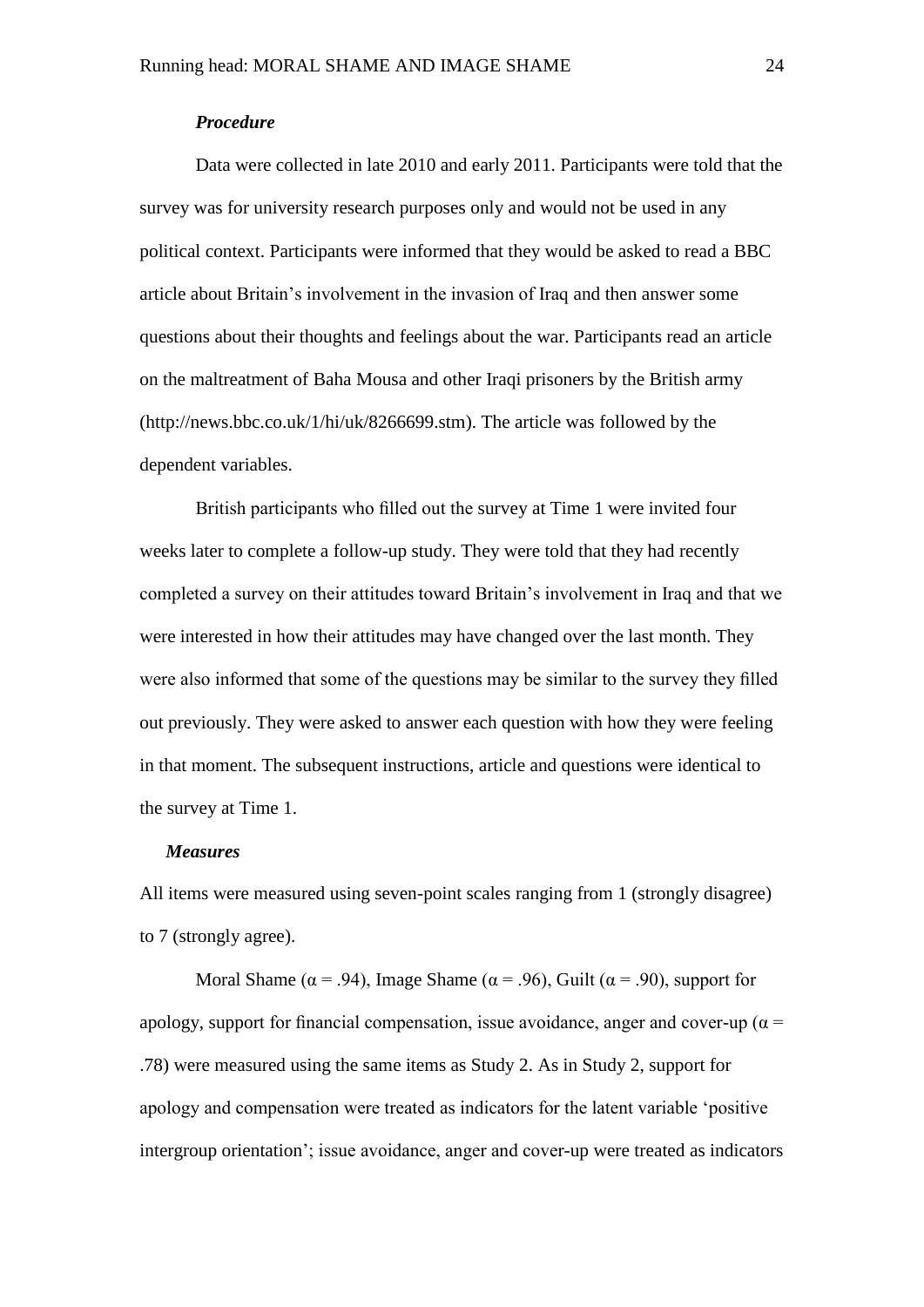for the latent variable 'negative intergroup orientation'.

#### *Results*

In order to evaluate whether there were any differences between those who completed both time points and those who completed the study only at Time 1, a MANOVA on the T1 data set was conducted, using all dependent measures, gender and age as dependent measures. Using Pillai's trace, there was a significant omnibus difference between the two samples,  $V = .05$ ,  $F(10, 388) = 1.87$ ,  $p < .05$ . However, inspection of the univariate effects revealed a marginally significant difference between samples on only one variable: anger that the issue of British troops' behaviour in the Iraq war was being discussed: those who chose not to repeat the study at T2 were slightly more angry at Time 1 ( $M = 3.89$ ) than those who completed the survey twice ( $M = 3.55$ ), *p <* .06.

Means of and inter-correlations among all variables are shown in Tables 3 to 5. As can be seen, there was a slight decrease in mean levels of all variables over time (Table 3). A repeated measures MANOVA revealed that there was a significant omnibus effect of time,  $F(5, 288) = 2.85$ ,  $p < .05$ . This omnibus effect was driven by significant temporal decreases in both Moral Shame,  $F(1, 292) = 11.02$ ,  $p < .01$ , and positive orientation, *F* (1, 292) = 5.17, *p <* .05.

As with Studies 1 and 2, confirmatory factor analyses were performed to assess the factor structure of the items measuring Moral Shame, Image Shame and Guilt. CFA analyses were conducted on Time 1 data. In all models the factors were allowed to correlate but no observed items were allowed to cross-load. The hypothesised model, specifying Image Shame, Moral Shame and Guilt as separate factors provided a reasonable fit to the data,  $\chi^2$  (41) = 126.71, p < .001, CFI = .978,  $SRMR = .022$ ,  $RMSEA = .085$ . An alternative model that specified the Moral and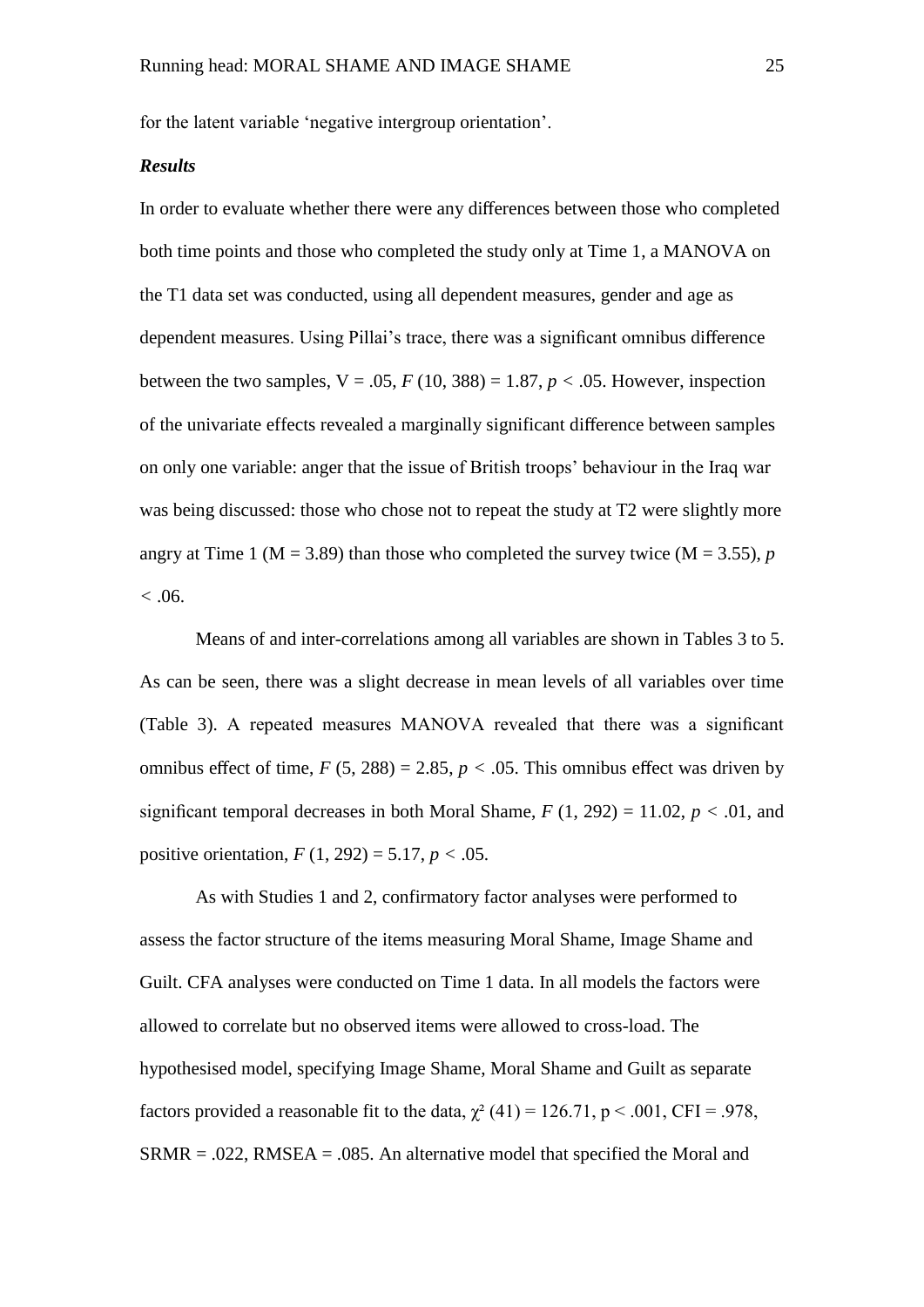Image Shame items as loading onto a single "shame" factor, in addition to a Guilt factor, again showed a significant decrease in fit,  $\Delta \gamma^2$  (2) = 160.00, p < .001,  $\Delta AIC = 164.00$ . A third model, in which all emotion items loaded onto one omnibus "negative emotion" factor provided a dramatically worse fit,  $\Delta \chi^2$  (3) = 453.24, p < .001, ∆AIC = 459.24. The three factor model of Image Shame, Moral Shame, and Guilt was therefore again supported, despite the relatively high correlations among them (Table 4).

To test our hypotheses about the effects of emotions at Time 1 on measures of negative and positive orientations at Time 2, the structural model shown in Figure 3 was evaluated. In this model, positive and negative orientations at Time 2 were predicted by the three emotions scales at Time 1, controlling for both positive and negative orientations at Time 1 (Bijleveld & van der Kamp, 1998). This model provided a very good fit to the data,  $\chi^2(42) = 51.62$ ,  $p = .15$ , CFI = .997, SRMR = .023, RMSEA  $= .028$ . Moral Shame at Time 1 predicted significantly less negativity at Time 2 ( $\beta = -$ .22,  $p < .05$ ), while Image Shame at Time 1 predicted *more* negativity at Time 2 ( $\beta$  = .18,  $p < .05$ ). No other path between the emotions at Time 1 and responses at Time 2 was significant.

Unsurprisingly, the test-retest associations were strong for both positive and negative orientations ( $\beta$  = .80 and  $\beta$  = .69, respectively, both  $ps < .001$ ). Positive orientation at Time 1 was also (negatively) associated with negative orientation at Time 2 ( $\beta$  = -.22,  $p < .05$ ). However, negative orientation at Time 1 was not correlated with positive orientation at Time 2 ( $\beta$  = -.06, n.s.).

The above results are suggestive of a directional relationship between Moral and Image Shame and negative intergroup orientations. To explore this possibility further, a second model, in which Time 2 Moral Shame, Image Shame and guilt were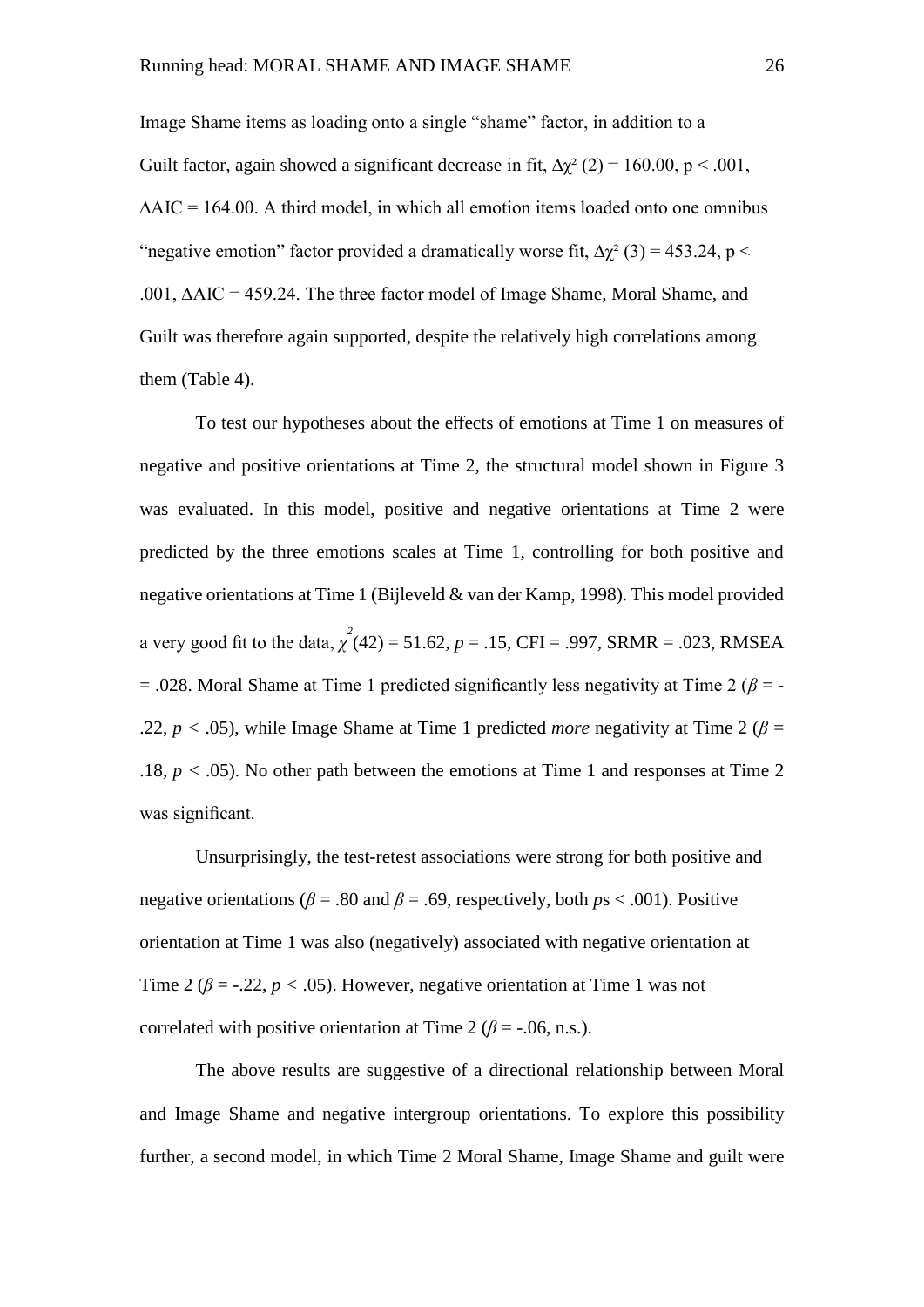predicted from Time 1 positive and negative orientations (controlling for Time 1 emotions), was examined. This model did not fit the data well,  $\chi^2(28) = 190.34$ ,  $p <$ .001, CFI = .938, SRMR = .235, RMSEA = .141. Negative orientations at Time 1 did not predict any of the emotions at Time 2, all *p*s > .65. The absence of reverse longitudinal relationships is consistent with the hypothesis that the direction of these associations runs *from* emotions *to* intergroup orientation.

#### *Discussion*

In this study we have shown for the first time that the divergent effects of group-based Moral and Image Shame on intergroup orientations can be observed longitudinally. Admittedly, these were only reliable on the negative orientation measure, but it is striking that their opposite valences bore out the cross-sectional relationships in Studies 1 and 2, and that have been reported elsewhere (Rees et al., 2013). Moreover, the associations in the reverse direction (from orientation to emotions) were far from significant.

It is notable that group-based guilt had no reliable longitudinal associations with either intergroup orientation measure, broadly confirming an emerging picture from the research presented here and elsewhere that, once Moral and Image Shame are controlled, group-based guilt seems to be a less influential emotion (Allpress et al., 2010; Iyer et al., 2007; Gausel et al., 2012; Leach et al., 2006; Rees et al., 2013). The absence of a longitudinal 'effect' of guilt here contrasts with the only other published longitudinal research on group-based emotions where, in two studies of attitudes towards an indigenous group in Chile, guilt and not shame proved to have reliable associations over time with a measure of reparation (Brown et al., 2008). Although the many contextual and methodological differences between those studies impede any definitive analysis, it should be noted that, in that earlier research, Moral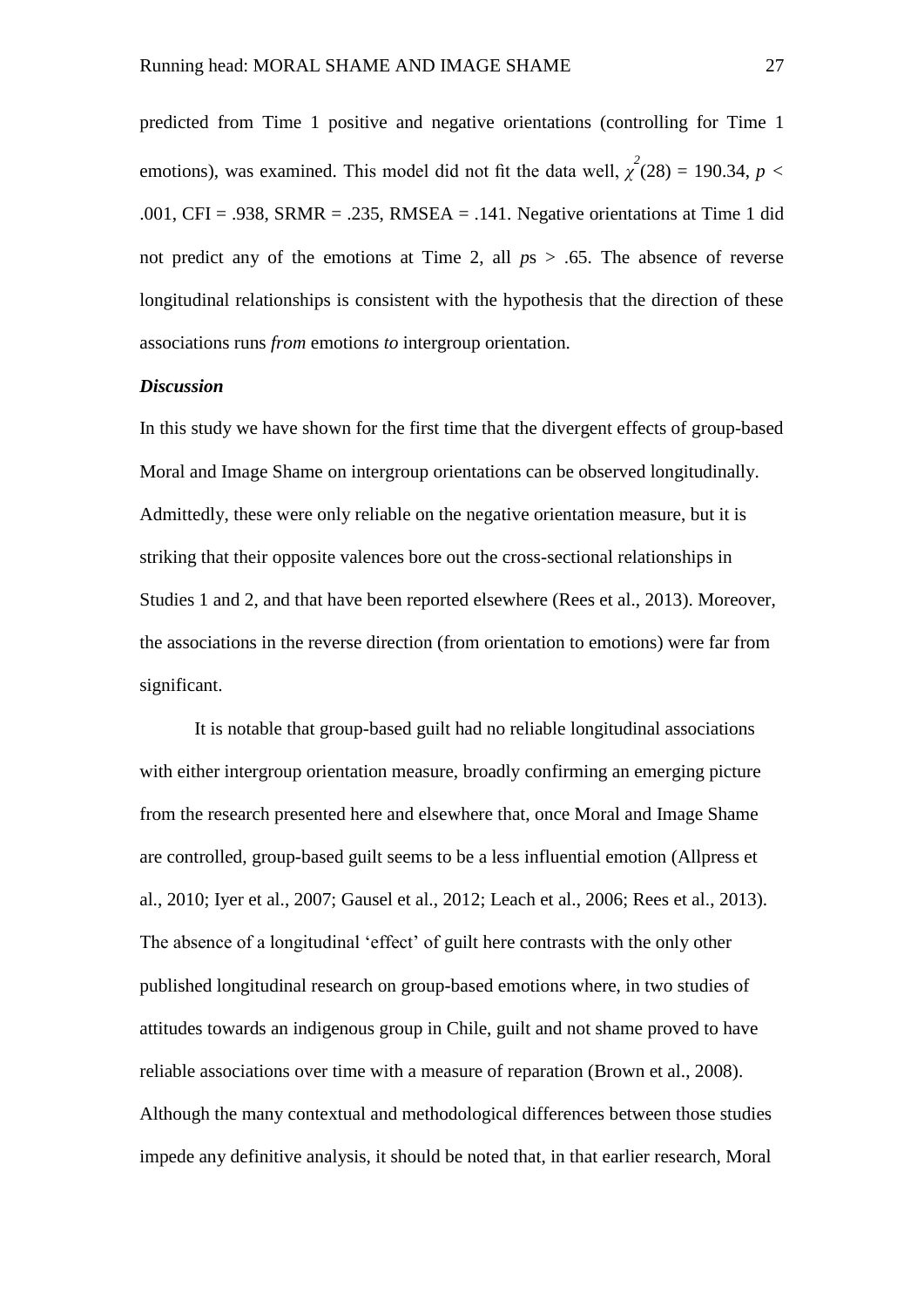and Image Shame had not yet been fully distinguished, either conceptually or psychometrically. It is thus possible that their effects on intergroup attitudes in the Brown et al. (2008) study cancelled each other out. Note, too, that Brown et al. (2008) did not have a measure of negative intergroup orientation.

One possible limitation of this study are the relatively high correlations amongst the emotion variables (.72 to .86, median .80), a possible indication of multicollinearity. There are four points to note about this issue. Firstly, the findings of this study were strikingly consistent with those from Studies 1 and 2 where the inter-correlations were lower (.51 to .67, median .57).Second, and again consistent with Studies 1 and 2 (and Rees et al., 2013), despite the inter-correlations, a threefactor solution (Guilt, Image Shame, Moral Shame) proved superior to either plausible alternative. Thirdly, the relatively large sample size of the study offers some protection against any potential effects of multicollinearity (O'Brien, 2007). Fourthly, regression analyses (not reported here) show that the collinearity statistics were all within normal ranges, all variance inflation factors  $\leq 4.20$  and tolerances  $\geq 0.24$ . This suggests that multicollinearity did not unduly influence the results obtained.

#### **General Discussion**

The three studies presented here provide converging evidence for Image Shame, Moral Shame and Guilt as distinct group-based emotional experiences with different motivational associations in intergroup contexts. When controlling for Image Shame and Guilt, Moral Shame had reliable associations with both positive and negative orientations (but in opposite directions). In contrast, once Moral Shame and Guilt were partialled out, Image Shame was consistently and positively correlated with a negative orientation to the victim group and, somewhat less consistently, inversely associated with a positive orientation. The associations with negative orientation for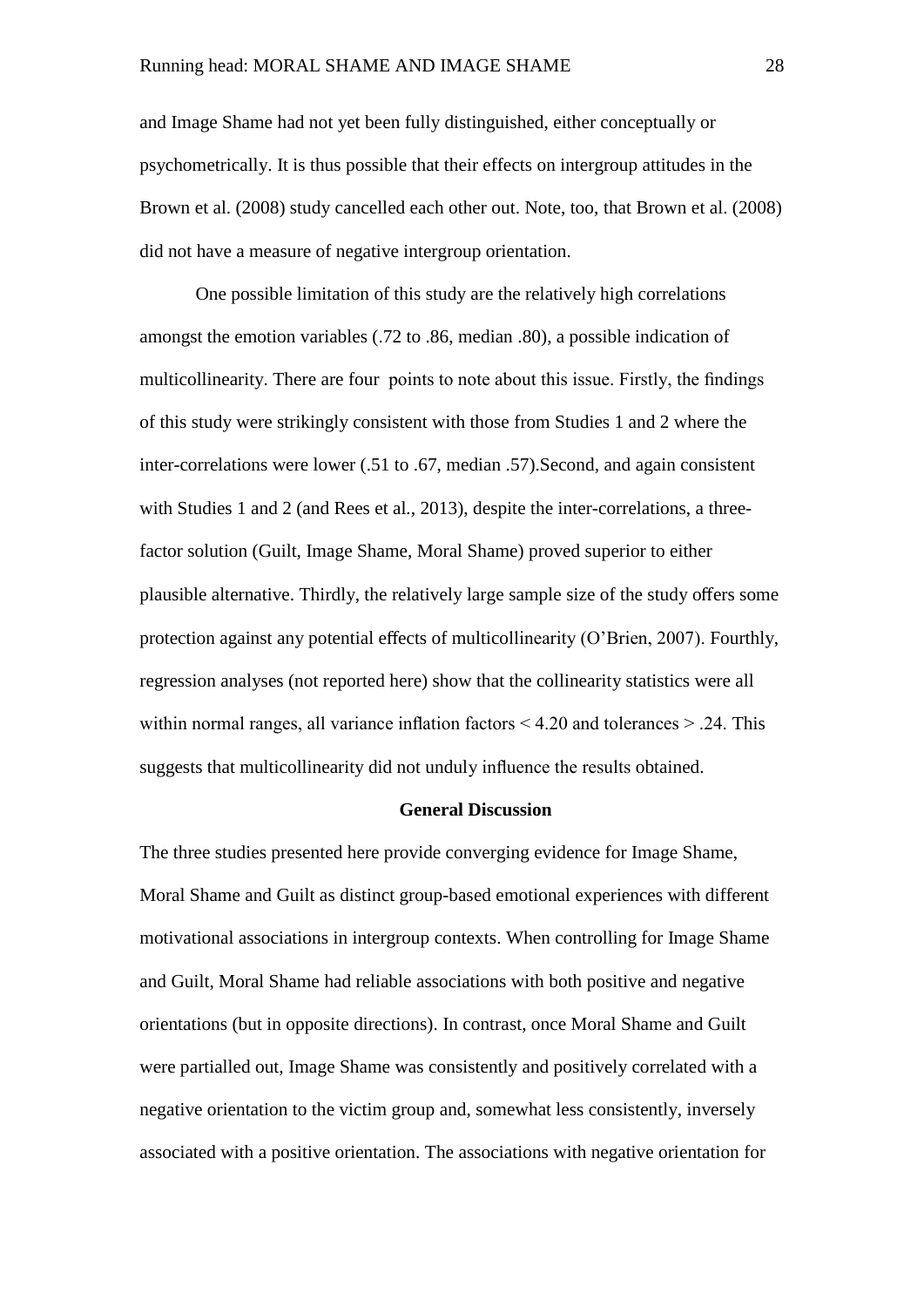both forms of shame survived the more stringent test of longitudinal analysis. Guilt was a much weaker and less consistent correlate of either intergroup measure.

One objection to our findings could be that our Image Shame measures included, in addition to items using the word "shame" (and variants), other items using semantically related concepts such as "humiliated" and "disgraced," while our Moral Shame measures only used the word "shame." Perhaps, then, Image Shame was really measuring one of those other emotions. However, empirically, the Image Shame measures always cohered internally and, while correlated with Moral Shame, consistently could be distinguished from it. If Image Shame really had little to do with shame then its "shame" items would have loaded along linguistic lines, with the other "shame" items in Moral Shame. This also suggests that "humiliated" and "disgraced" are semantically appropriate terms to study a form of shame that we believe to be more concerned with social reputation, as shown by their close relationship to items using the word "shame" in an image context. Indeed, humiliation has been shown to be in some ways similar to shame, but with less internalization – that is, involving the belief that the damage to one's image is unjust (Leidner, Sheikh & Ginges, 2012). From this analysis, "humiliated" appears as an appropriate word to characterize Image Shame but not Moral Shame.

#### *Theoretical implications*

Our findings have a number of theoretical implications for the understanding of group-based shame and guilt. In the present paper we have outlined a distinction between shame and guilt in which shame is characterised by a perceived threat to one's values and a focus on the self, whereas guilt is characterised by violated norms and a focus on specific behaviour. An important advantage of our model is that it allows consideration of different forms of shame that arise from threats to different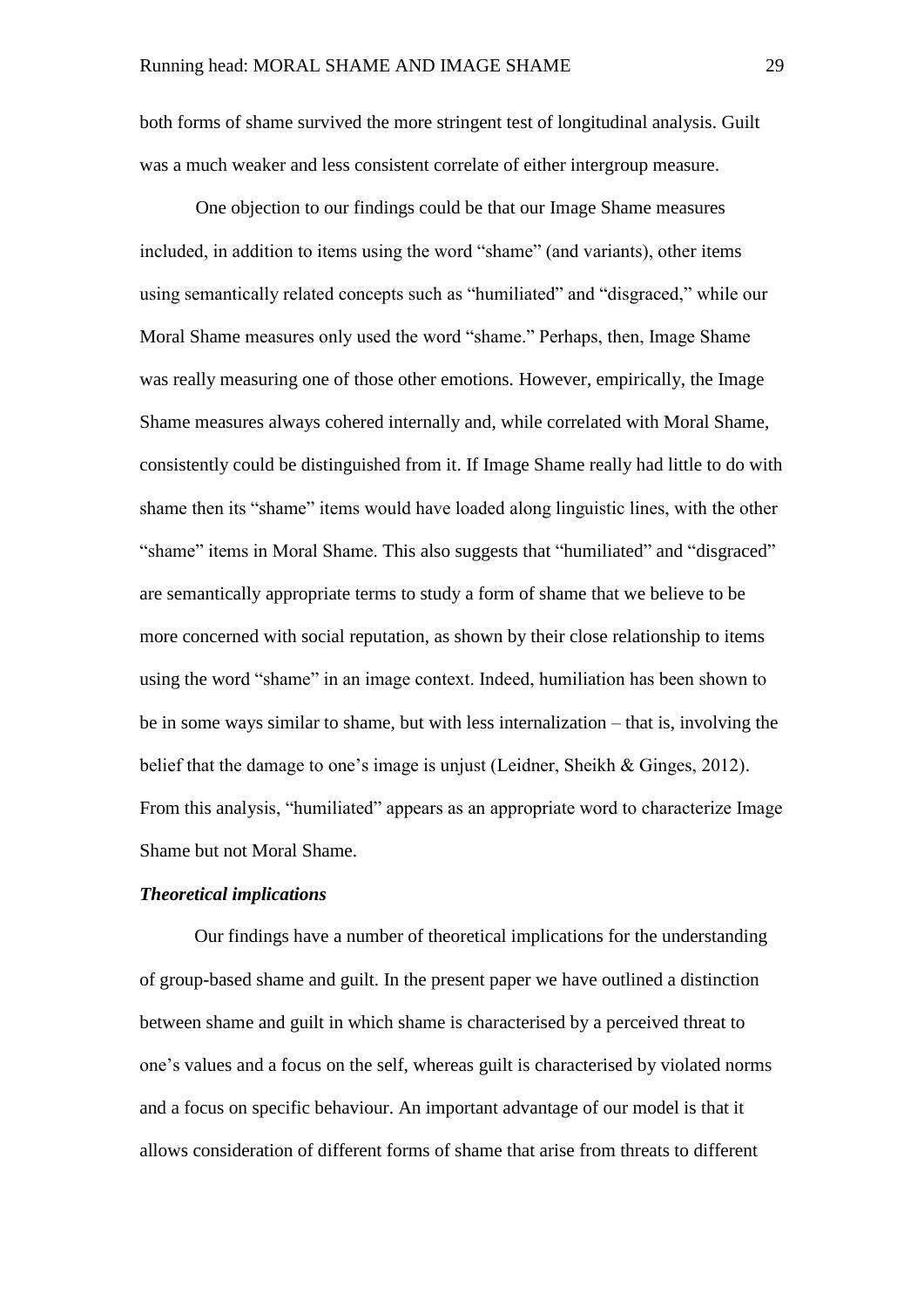values. Our research highlights that the values of social image and moral standing are important in motivating distinct intergroup attitudes and behaviours. Given the empirical inconsistencies within the shame literature, we believe that the distinction between Image Shame and Moral Shame is of particular importance for our understanding of shame.

Shame has traditionally been viewed as being associated with hiding, withdrawal and other maladaptive outcomes (Tangney & Dearing, 2002). In addition to the three studies presented here, a growing number of studies have now challenged this view by demonstrating the pro-social correlates of group-based shame (Allpress et al., 2010; Brown & Cehajic, 2008; Gausel et al., 2012; Rees et al., 2013). These findings confirm the 'pluralist' approach of Teroni and Deonna (2008), which allows for the possibility that different forms of shame arise as a function of which type of self-relevant value has been undermined by the subject, and that these different forms of shame may drive behaviour in different ways. We have documented this here in connection with the contrast between positive and negative orientations.

As we have seen, the nature of the value at stake in shame is one important determinant of the direction of its motivational influence. The data are quite clear that, once their shared variance is partialled out, shame arising from a threatened social image is associated with negative outcomes, whereas shame arising from a threatened moral standing is associated with positive outcomes. Still, two pending issues should be addressed. First, how does our conceptualisation of Image Shame relate to Gausel and Leach's (2011) feeling of rejection? Second, what are the consequences of the fact that Image Shame can sometimes be 'managed' by adopting a reparation-like stance?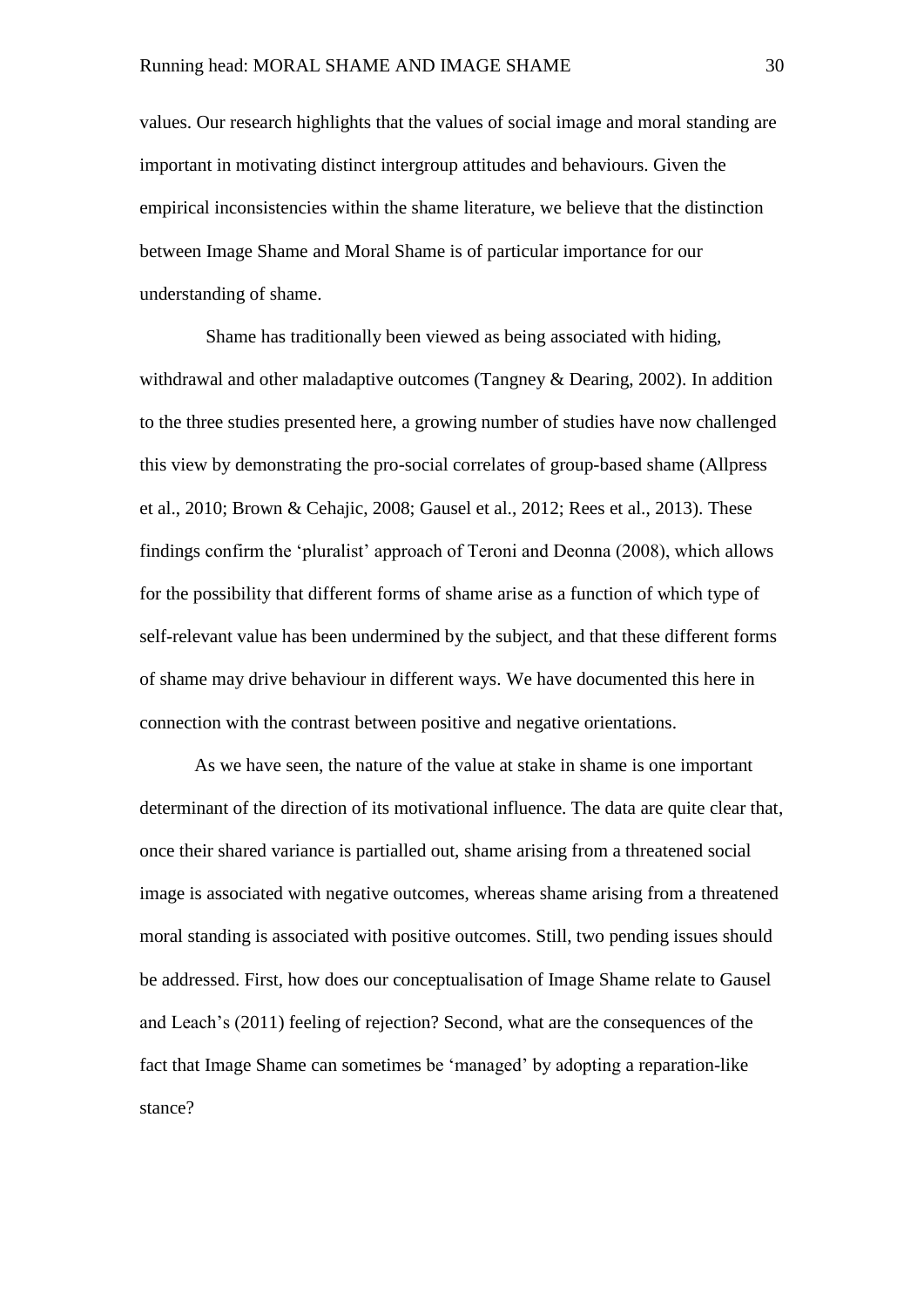On the first point, are the experiences of Image Shame and Rejection simply labelled differently but qualitatively identical, or do these experiences differ in some important way? Furthermore, if distinct experiences, might they be different steps in a negative cascade of events that stem from threatened social image (i.e., Image Shame  $\rightarrow$  feelings of rejection  $\rightarrow$  negative responses)? The present studies were not designed to investigate these questions, but we believe these are fruitful issues for future research.

On the second point, it is possible that in some contexts, group members feeling Image Shame might, indeed, seek to present reparation-like attitudes to restore their damaged reputation (as speculated by Brown et al., 2008). There are circumstances when this may happen, especially when (feigning) to act positively is perceived as the best means to manage one's image. By contrast, given what Moral Shame is, its relation with positive behaviour will of course be less flexible. While restoring the moral balance can and will take many forms depending on the circumstances, it must *necessarily* be done through (what the subject perceives as) morally good behaviour. In one study reported in Brown et al. (2008, Study 3), a cross-sectional association between shame and reparation seemed to be partially mediated by 'reputation management'. The authors concluded then that a desire to manage or improve the ingroup's public image could be one – albeit short-term – strategy that group members could adopt to deal with feelings of shame. Two observations are worth making here: *first*, in that earlier research, although the measure of shame used comprised aspects of the two varieties of shame that we now distinguish, in the analyses then employed they were simply combined into a single measure. Thus, at an empirical level, it is impossible to disentangle what was driving the observed mediation effect. Moreover, there was no measure of negative outgroup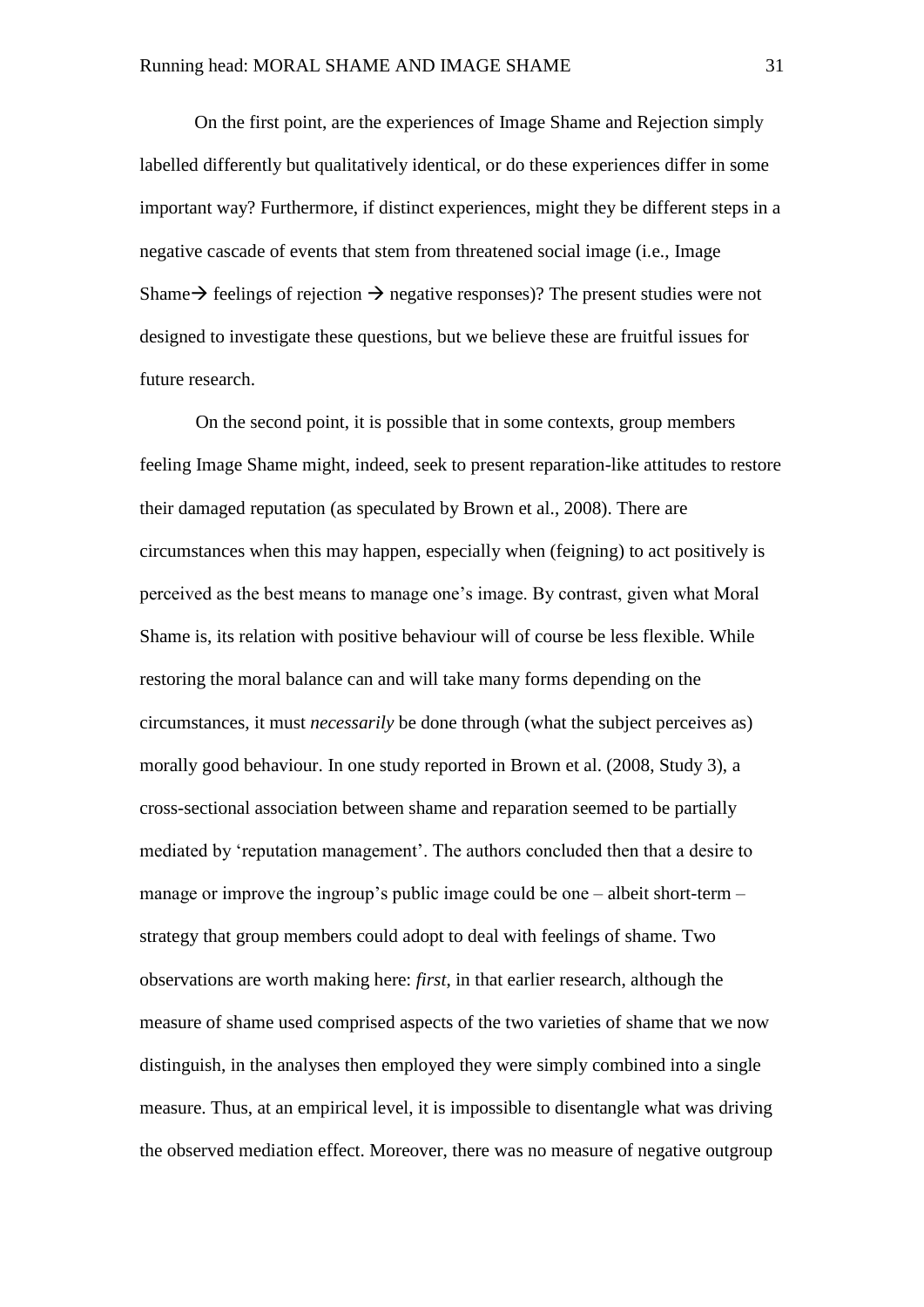orientation in any of the studies reported by Brown et al. (2008) which might have detected (image) shame's relationship with a less positive intergroup attitude. *Second*, the authors of that study were not aware of the theoretical account being developed by Teroni and Deonna (only published in 2008), nor self-evidently of the later analysis by Gausel and Leach (2011). In other words, the field has moved on. Our argument now is that, notwithstanding the hypotheses and data published in Brown et al. (2008), it is unlikely that Image Shame can usually be sustainably 'managed' by making gestures designed to improve the ingroup's reputation, although in some circumstances this may still occur. A more probable reaction, we believe, will be to distance themselves from the discomforting misdeeds or to seek other ways to deflect attention from them.

An important implication of our findings concerns the complex effects of 'shaming' on perpetrator groups. Our data suggest that the public shaming of perpetrator groups can sometimes increase negativity by provoking such reactions as anger, avoidance, attempts to cover-up the ingroup's wrong-doing and victim blame. We speculate whether the common tactic of 'naming and shaming' may not always promote positive reactions. Combs, Campbell, Jackson and Smith (2010) provide evidence from settings involving interpersonal transgressions that this may, indeed, be the case. Combs and colleagues found that vignettes or personal recollections of wrong-doings involving severe public chastisement evoked increased feelings of humiliation, anger and unfairness, as compared to private chastisement; shame and guilt were much less affected by such public reprimands. Combs et al. (2010) argue, as we do here, that the emotions of guilt and (moral) shame need to be distinguished from humiliation (or image shame). It is the latter emotion especially that is likely to be instigated in 'naming and shaming', with potentially adverse social consequences.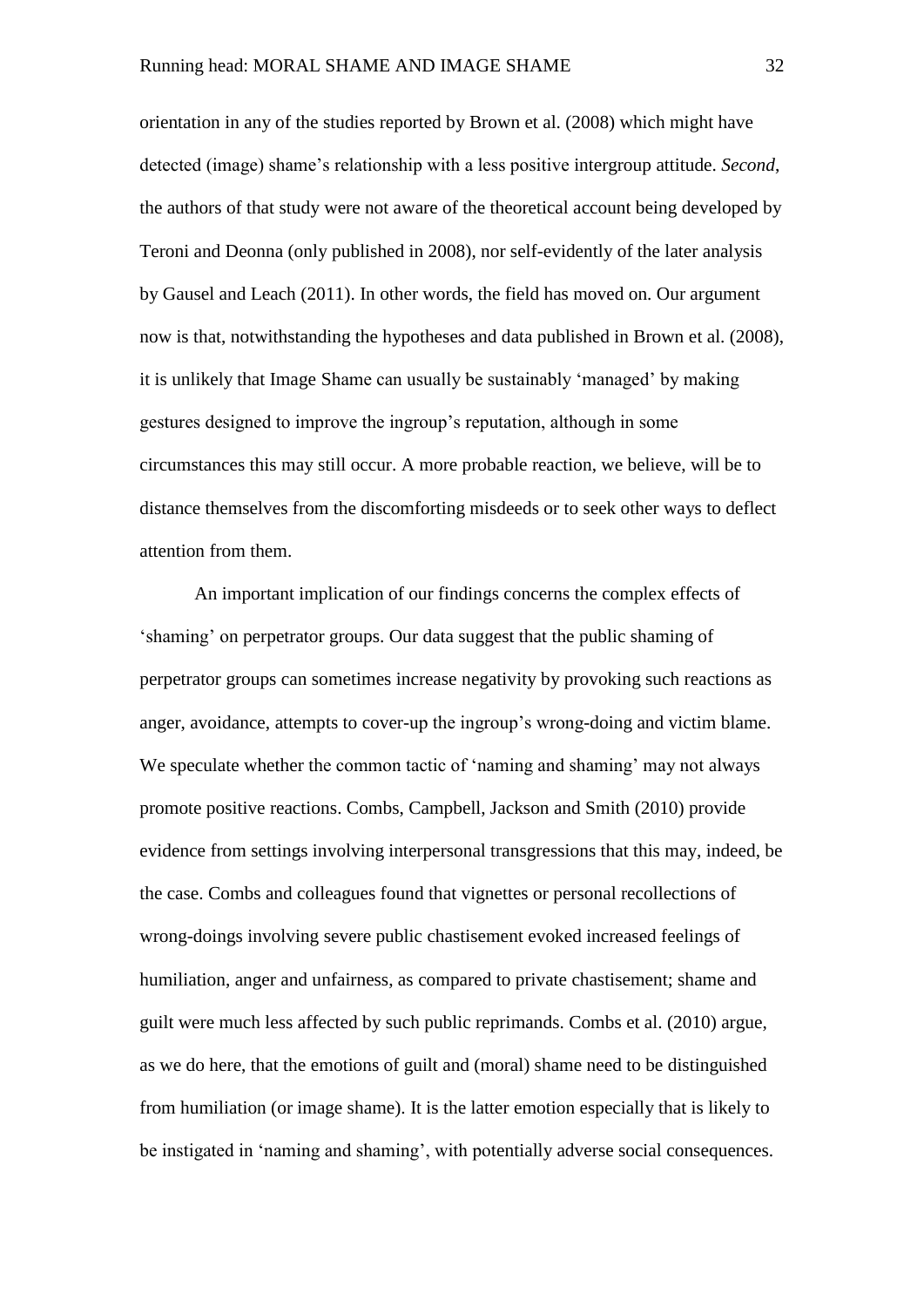The preceding analysis highlights the particular importance of shame experiences and expressions in instances of intergroup wrongdoing. Our data show that the common conception of shame as a universally maladaptive emotion does not capture fully the diversity of motivations with which it is connected. Shame that arises from a tarnished social image is indeed associated with avoidance, anger, cover-up and victim blame, and is likely to have negative effects on intergroup relations. On the other hand, shame that arises in response to violations of the ingroup's valued moral essence is strongly associated with a positive pattern of responses and is likely to have positive effects on intergroup relations.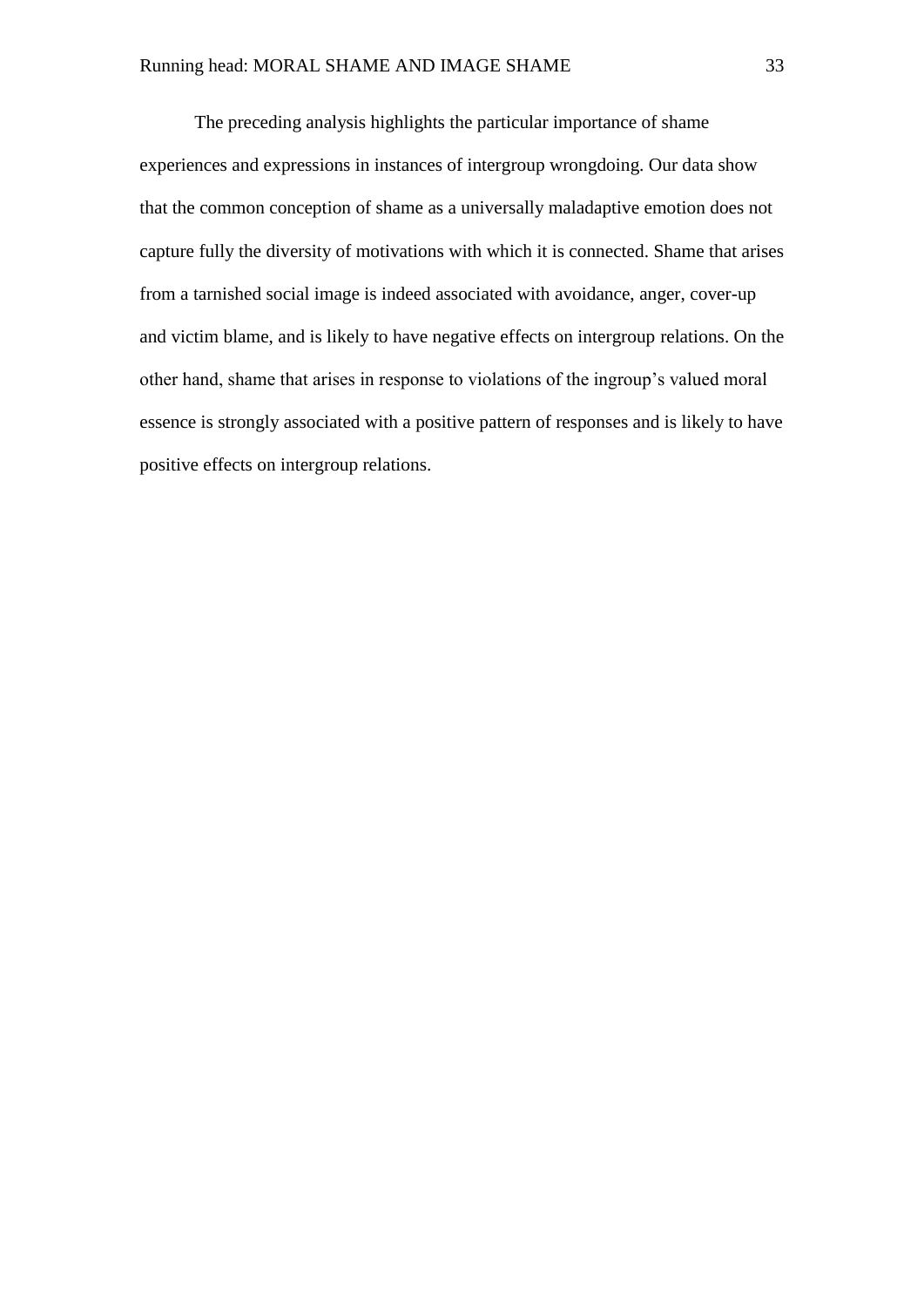#### **Acknowledgements**

This research was supported by a New Zealand Tertiary Education Commission Bright Future Top Achiever Doctoral Scholarship, awarded to the primary author. This paper benefited from the support of the Swiss Centre for the Affective Sciences, financed by the Swiss National Science Foundation.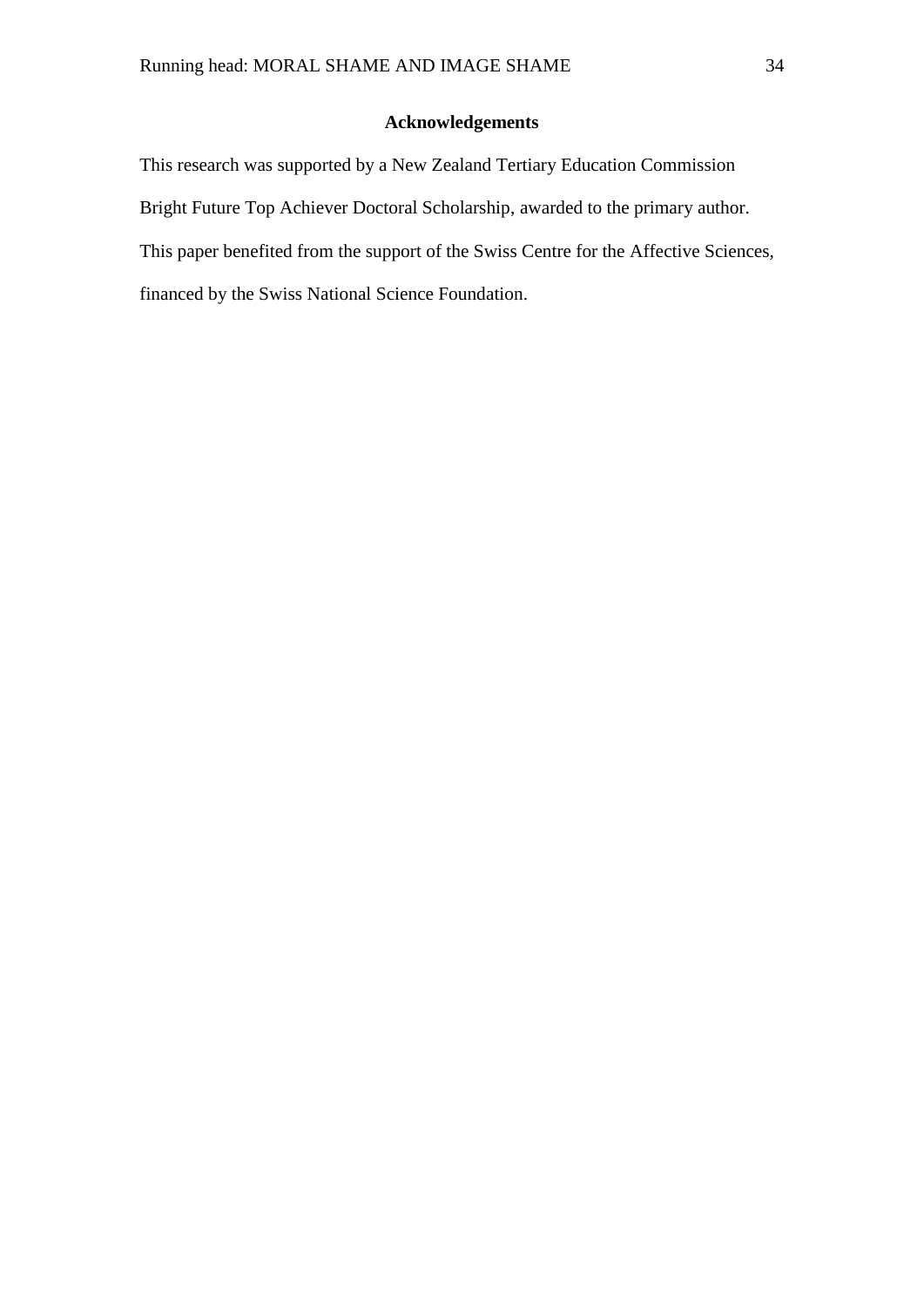#### **Footnotes**

1. We are grateful to a reviewer for making this point.

2. In the previous study, the term Essence Shame was used instead of Moral Shame. This reflects an earlier stage of theoretical development in this domain.

3. Participants were also assigned to one of five experimental conditions that asked participants to perform: a personal morality affirmation, a personal non-moral affirmation, a group morality affirmation, a group non-moral affirmation, or a control writing task. These experimental conditions did not affect any of the variables investigated in the present study, all  $Fs < 2.04$ , all  $ps > .05$ , and are not discussed further.

4. As a rule of thumb, an AIC difference of < 2 indicates no meaningful difference between models; between 4 and 7 indicates considerable evidence that the model with the lower AIC is better; and a difference of  $> 10$  indicates substantial support for the model with the lower AIC (Burnham & Anderson, 2002).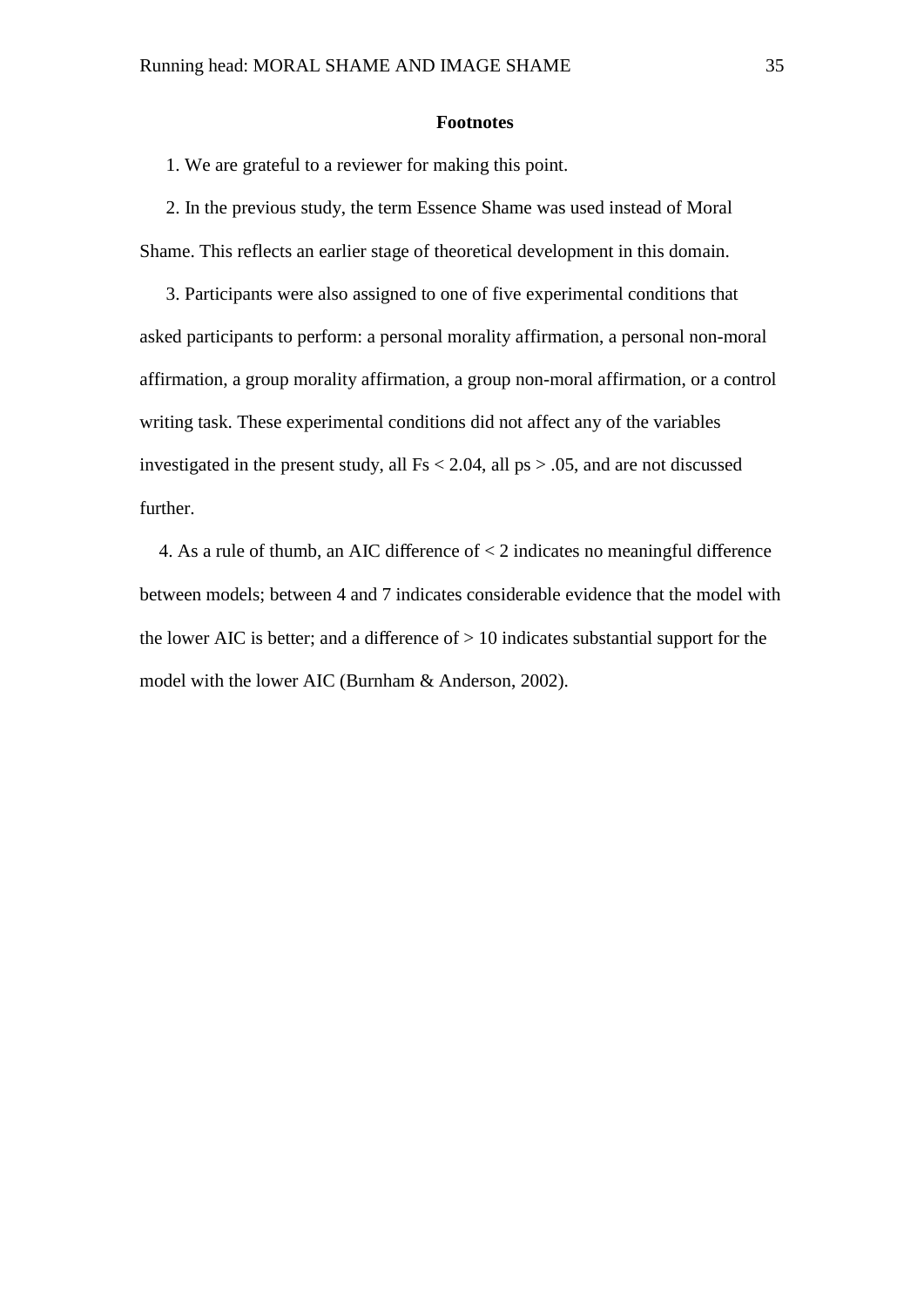#### **References**

- Allpress, J. A., Barlow, F. K., Brown, R., & Louis, W. R. (2010). Atoning for colonial injustices: Group-based shame and guilt motivate support for reparation. *International Journal of Conflict and Violence*, *4*(1), 75-88.
- Amnesty International Report: Iraq. (2007). Retrieved from http://www.amnesty.org/en/region/iraq/report-2007.
- Baumeister, R. F., Stillwell, A. M., & Heatherton, T. F. (1994). Guilt: an interpersonal approach. *Psychological Bulletin*, *115*(2), 243-267.
- Bijleveld, C. J. H., & Kamp, L. J. T. van der. (1998). *Longitudinal data analysis: designs, models and methods*. London: Sage.
- Branscombe, N. R., & Doosje, B. (2004). *Collective Guilt: international perspectives*. New York: Cambridge University Press.
- Branscombe, N., Slugoski, B., & Kappen, D. M. (2004). The measurement of collective guilt: what it is and what it is not. In N. R. Branscombe & B. Doosje (Eds.), *Collective guilt: international perspectives* (pp. 16-34). Cambridge: Cambridge University Press.
- Brown, R., & Čehajić, S. (2008). Dealing with the past and facing the future: mediators of the effects of collective guilt and shame in Bosnia and Herzegovina. *European Journal of Social Psychology*, *38*(4), 669–684.
- Brown, R., González, R., Zagefka, H., Manzi, J., & Čehajić, S. (2008). Nuestra culpa: collective guilt and shame as predictors of reparation for historical wrongdoing. *Journal of Personality and Social Psychology*, *94*(1), 75-90.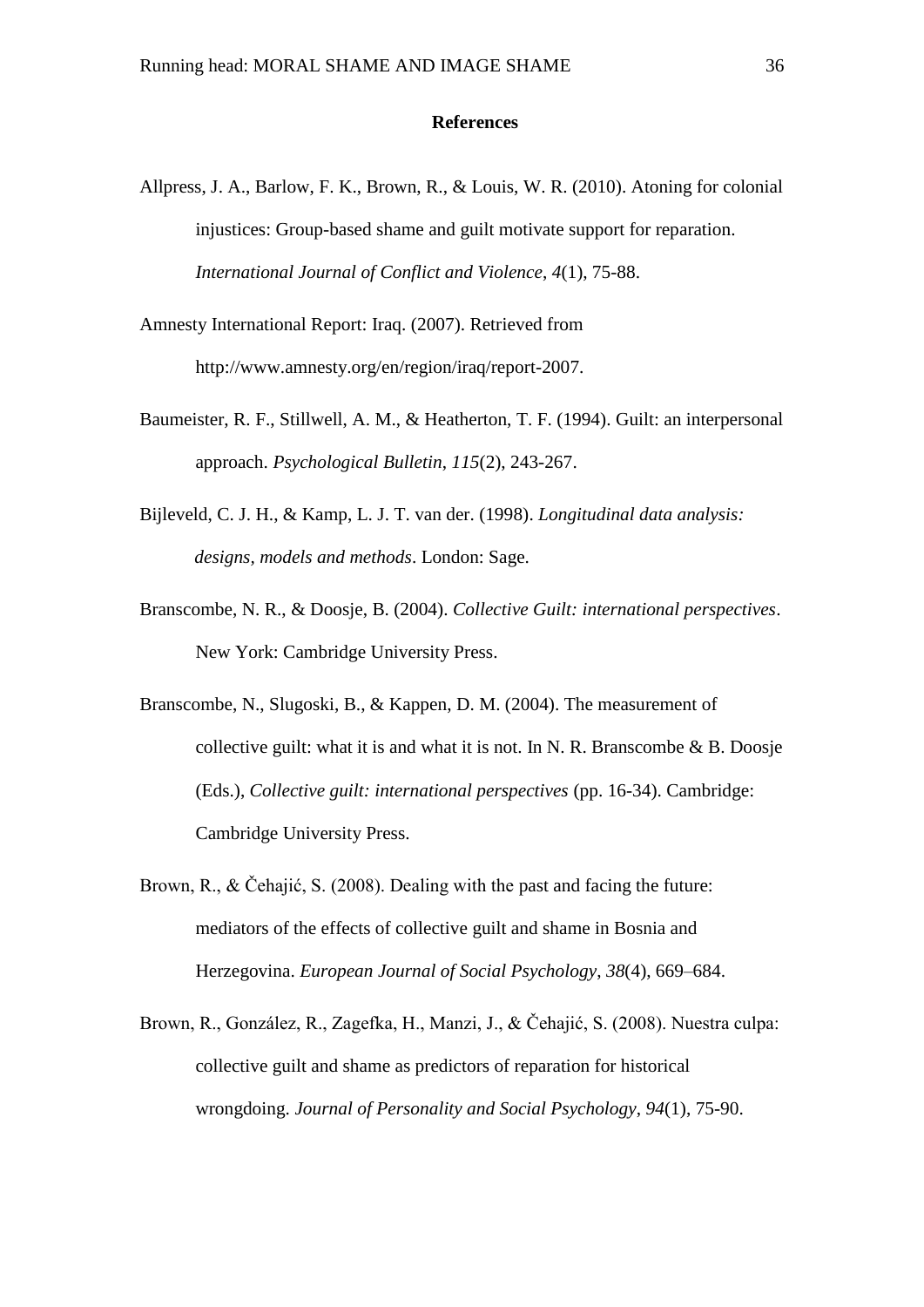- Brown, R., & Turner, J. C. (1981). Interpersonal and Intergroup Behaviour. In J. C. Turner & H. Giles (Eds.), *Intergroup Behaviour* (pp. 33-65). Oxford: Blackwell.
- Burnham, K. P., & Anderson, D.R. (2002).*Model Selection and Multimodel Inference: A Practical Information-Theoretic Approach*, 2nd ed. Springer-Verlag.
- Combs, D. J. Y., Campbell, G., Jackson, M. & Smith, R. H. (2010) Exploring the consequences of humiliating the moral transgressor. *Basic and Applied Social Psychology, 32,* 128-143.
- De Hooge, I. E., Breugelmans, S. M., & Zeelenberg, M. (2008). Not so ugly after all: When shame acts as a commitment device. *Journal of Personality and Social Psychology*, *95*(4), 933-943.
- Deonna, J. A., Rodogno, R., & Teroni, F. (2011). *In defense of shame: the faces of an emotion*, Oxford University Press.
- Doosje, B., Branscombe, N. R., Spears, R., & Manstead, A. S. R. (1998). Guilty by association: when one's group has a negative history. *Journal of Personality and Social Psychology*, *75*(4), 872-886.
- Fontaine, J. R. J., Luyten, P., De Boeck, P., Corveleyn, J., Fernandez, M., Herrera, D., IttzeS, A., et al. (2006).Untying the Gordian knot of guilt and shame: The structure of guilt and shame reactions based on situation and person variation in Belgium, Hungary, and Peru. *Journal of Cross-Cultural Psychology*, *37*(3), 273-292.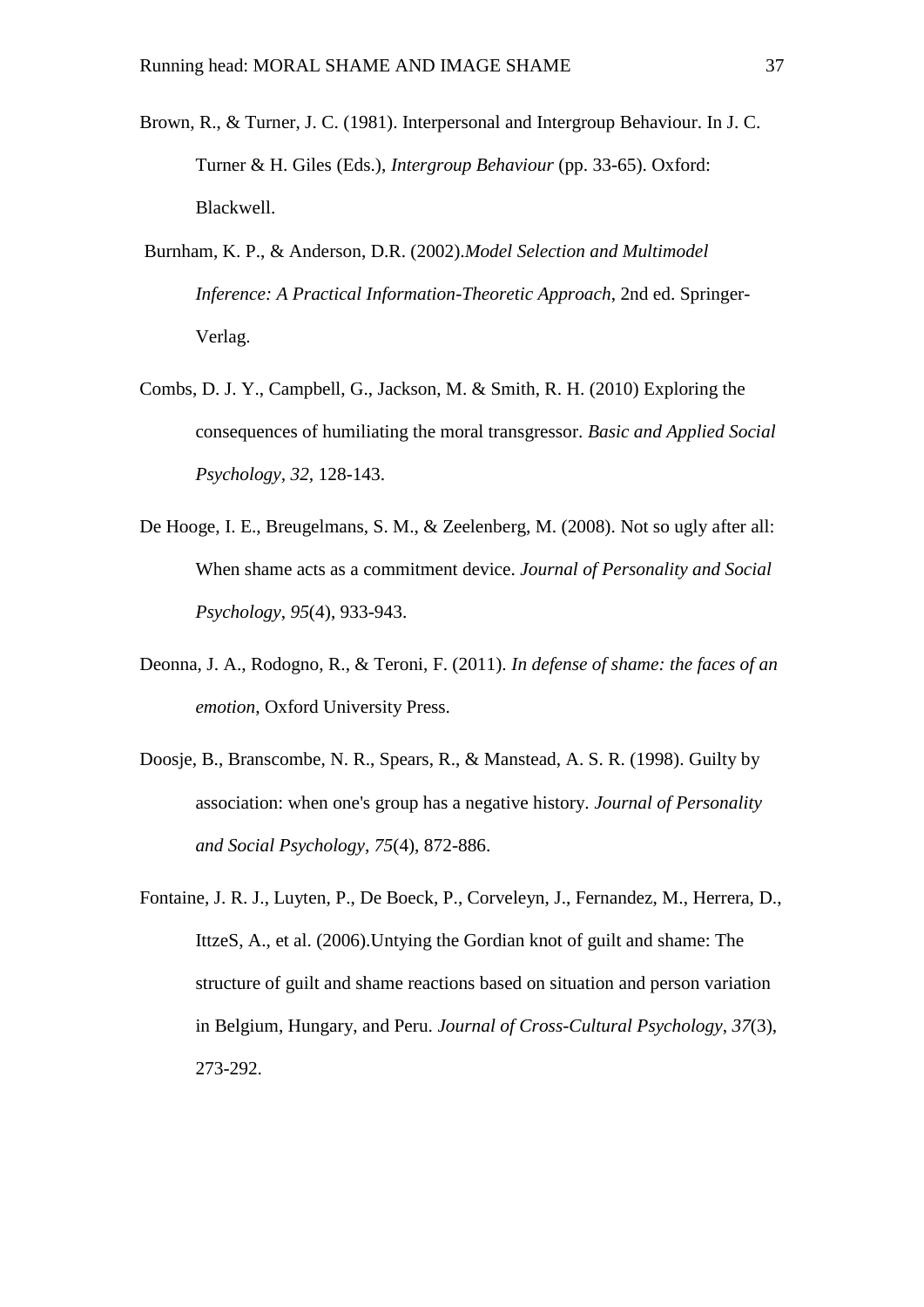- Gausel, N., & Leach, C. W. (2011). Concern for self-image and social-image in the management of moral failure: Rethinking shame. *European Journal of Social Psychology, 41*, 468-478.
- Gausel, N., Leach, C. W., Vignoles, V. L., & Brown, R. (2012). Defend or repair? Explaining responses to in-group moral failure by disentangling feelings of shame, rejection, and inferiority. *Journal of Personality and Social Psychology, 102*, 941-960.
- Gilbert, P. (2003). Evolution, social roles, and the difference in shame and guilt. *Social Research*, *70*(4), 1205–1230.
- Giner-Sorolla, R., Piazza, J., & Espinosa, P. (2011). What do the TOSCA guilt and shame scales really measure: Affect or action? *Personality and Individual Differences, 51,* 445-450*.*
- Harth, N. S., Kessler, T., & Leach, C. W. (2008). Advantaged group's emotional reactions to intergroup inequality: The dynamics of pride, guilt, and sympathy. *Personality and Social Psychology Bulletin*, *34*(1), 115-129.
- Harvey, R. D., & Oswald, D. L. (2000). Collective guilt and shame as motivation for White support for Black programs. *Journal of Applied Social Psychology*, *30*(9), 1790-1811.
- International Committee of the Red Cross. (2004). Retrieved from http://www.derechos.org/nizkor/us/doc/icrc-prisoner-report-feb-2004.pdf.
- Iyer, A., & Leach, C. W. (2008).Emotion in inter-group relations. *European Review of Social Psychology*, *19*(1), 86-125.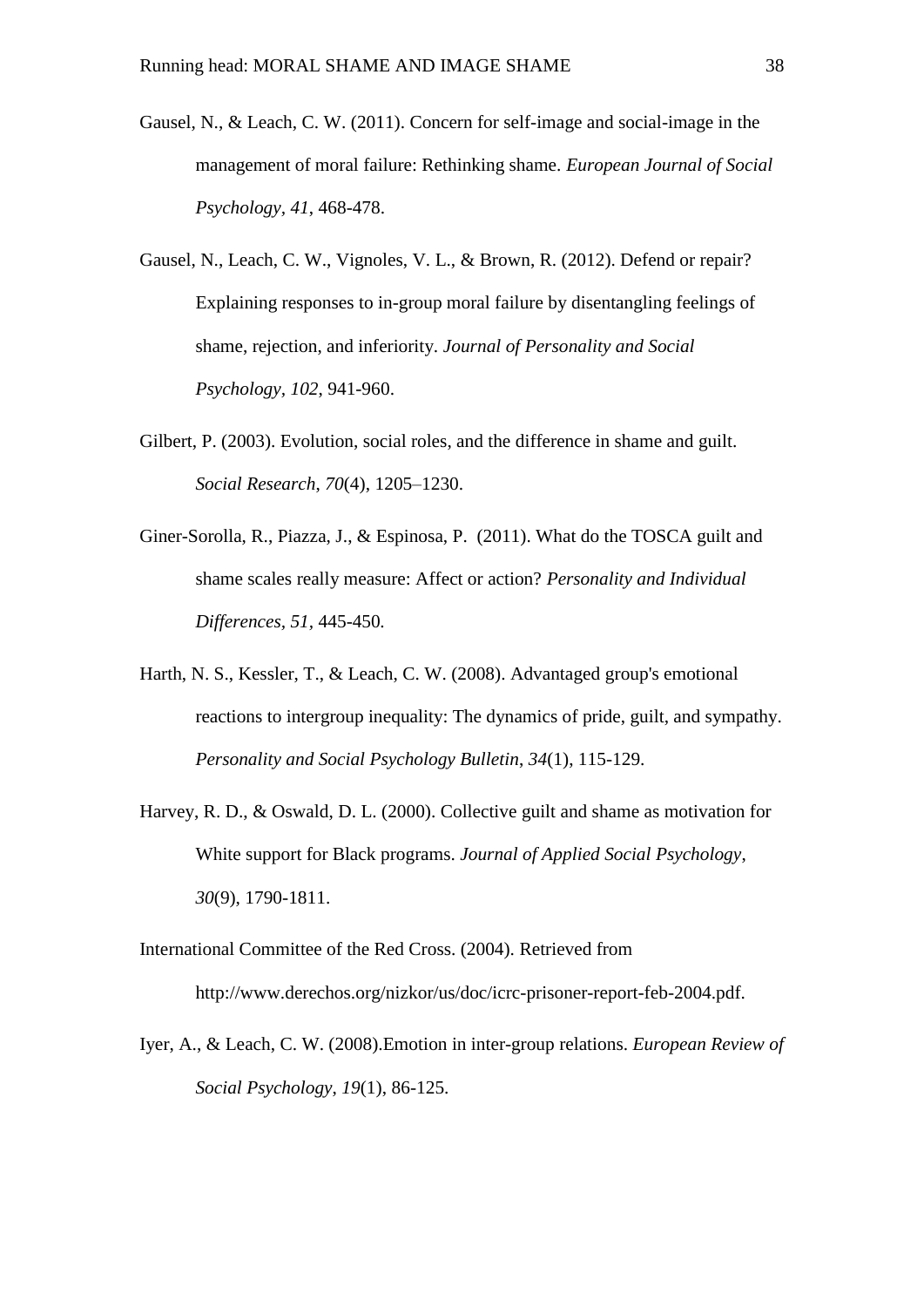- Iyer, A., Leach, C. W., & Crosby, F. (2003). White guilt and racial compensation: the benefits and limits of self-focus. *Personality and Social Psychology Bulletin*, *29*(1), 117-129.
- Iyer, A., Schmader, T., & Lickel, B. (2007). Why individuals protest the perceived transgressions of their country: the role of anger, shame and guilt. *Personality and Social Psychology Bulletin*, *33*(4), 572-587.
- Johns, M., Schmader, T., & Lickel, B. (2005).Ashamed to be an American? The role of identification in predicting vicarious shame for anti-Arab prejudice after 9– 11. *Self and Identity*, *4*(4), 331-348.
- Leach, C. W., & Ellemers, N. B., M. (2007). Group virtue: The importance of morality (vs. competence and sociability) in the positive evaluation of ingroups. *Journal of Personality and Social Psychology, 93*, 234-249.
- Leach, C. W., Iyer, A., & Pederson, A. (2006). Anger and guilt about ingroup advantage explain the willingness for political action. *Personality and Social Psychology Bulletin*, *32*(9), 1232-1245.
- Leidner, B., Sheikh, H., & Ginges, J. (2012). Affective dimensions of intergroup humiliation. *PloS ONE*, *7*(9), e46375.
- Lewis, H. B. (1971). *Shame and Guilt in Neurosis*. New York: International Universities Press.
- Lickel, B., Schmader, T., Curtis, M., Scarnier, M., & Ames, D. R. (2005). Vicarious shame and guilt.*Group Processes and Intergroup Relations*, *8*(2), 145-157.
- Luby, J., Belden, A., Sullivan, J., Hayen, R., McCadney, A., & Spitznagel, E. (2009). Shame and guilt in preschool depression: evidence for elevations in self-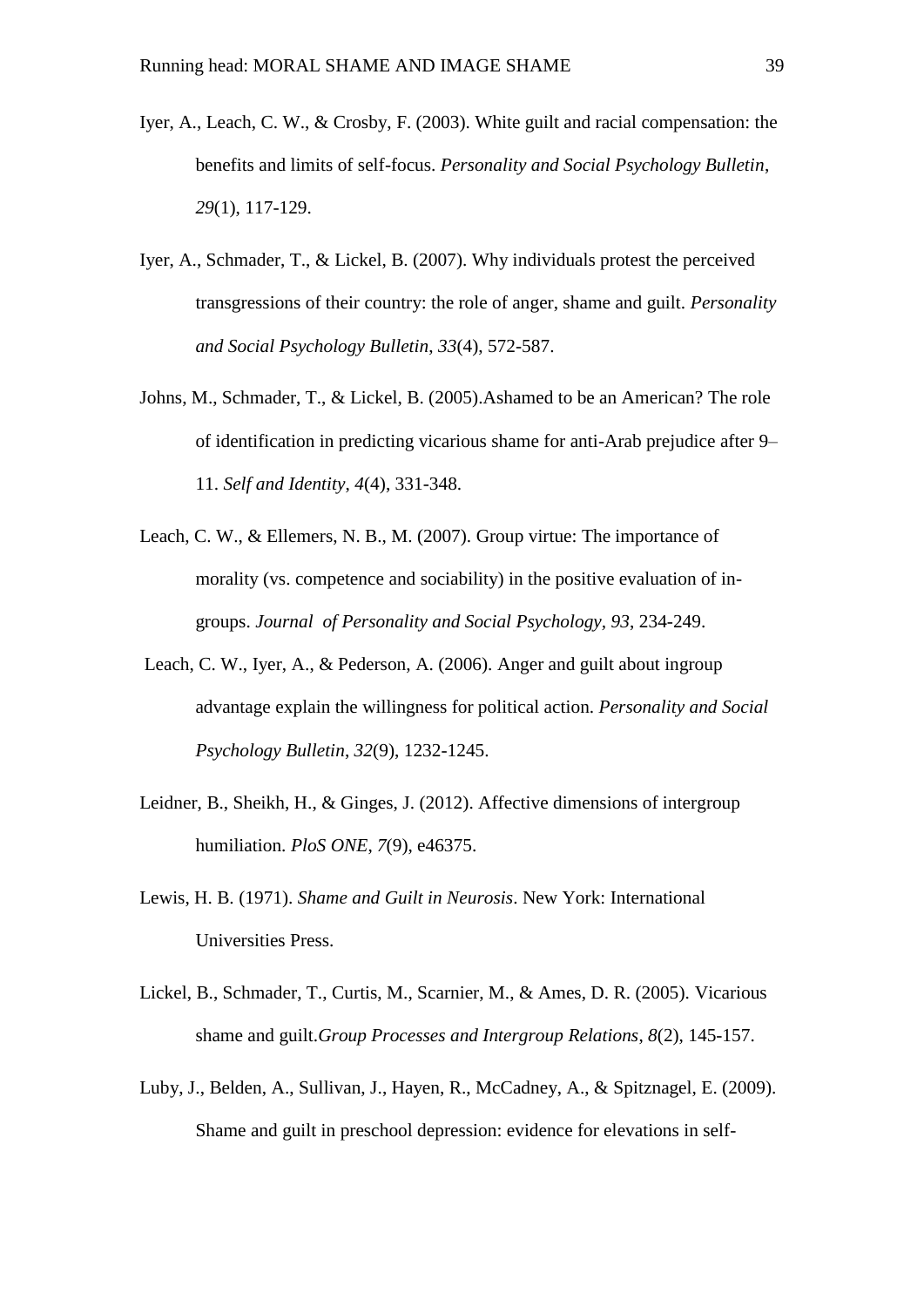conscious emotions in depression as early as age 3. *Journal of Child Psychology and Psychiatry*, *50*(9), 1156-1166.

- Lynam, D. R., Hoyle, R. H. & Newman, J. P. (2006) The perils of partialling: cautionary tales from aggression and psychopathy. *Assessment, 13,* 328-341.
- Meehan, W., O'Connor, L. E., Berry, J. W., Weiss, J., Morrison, A., & Acampora, A. (1996). Guilt, shame, and depression in clients in recovery from addiction. *Journal of Psychoactive Drugs*, *28*(2), 125-134.
- Niedenthal, P. M., Tangney, J. P., & Gavanski, I. (1994). "If only I weren't" versus "If only I hadn't": distinguishing shame and guilt in counterfactual thinking. *Journal of Personality and Social Psychology, 67(4)*, 585-595.
- O'Brien, R. M. (2007). A caution regarding rules of thumb for variance inflation factors, *Quality and Quantity*, *41*, 673-690.
- Rees, J. H., Allpress, J. A., & Brown, R. (2013). Nie Wieder: Group-Based Emotions for In-Group Wrongdoing Affect Attitudes toward Unrelated Minorities, *Political Psychology*, *34*(3), 387-407.

Rokeach, M. (1973). *The Nature of Human Values*. NY: Free Press.

- Roseman, I. J., Wiest, C., & Swartz, T. S. (1994). Phenomenology, behaviors, and goals differentiate discrete emotions. *Journal of Personality and Social Psychology*, *67*(2), 206-221.
- Schmader, T., & Lickel, B. (2006). The approach and avoidance function of guilt and shame emotions: Comparing reactions to self-caused and other-caused wrongdoing. *Motivation and Emotion*, *30*(1), 42-55.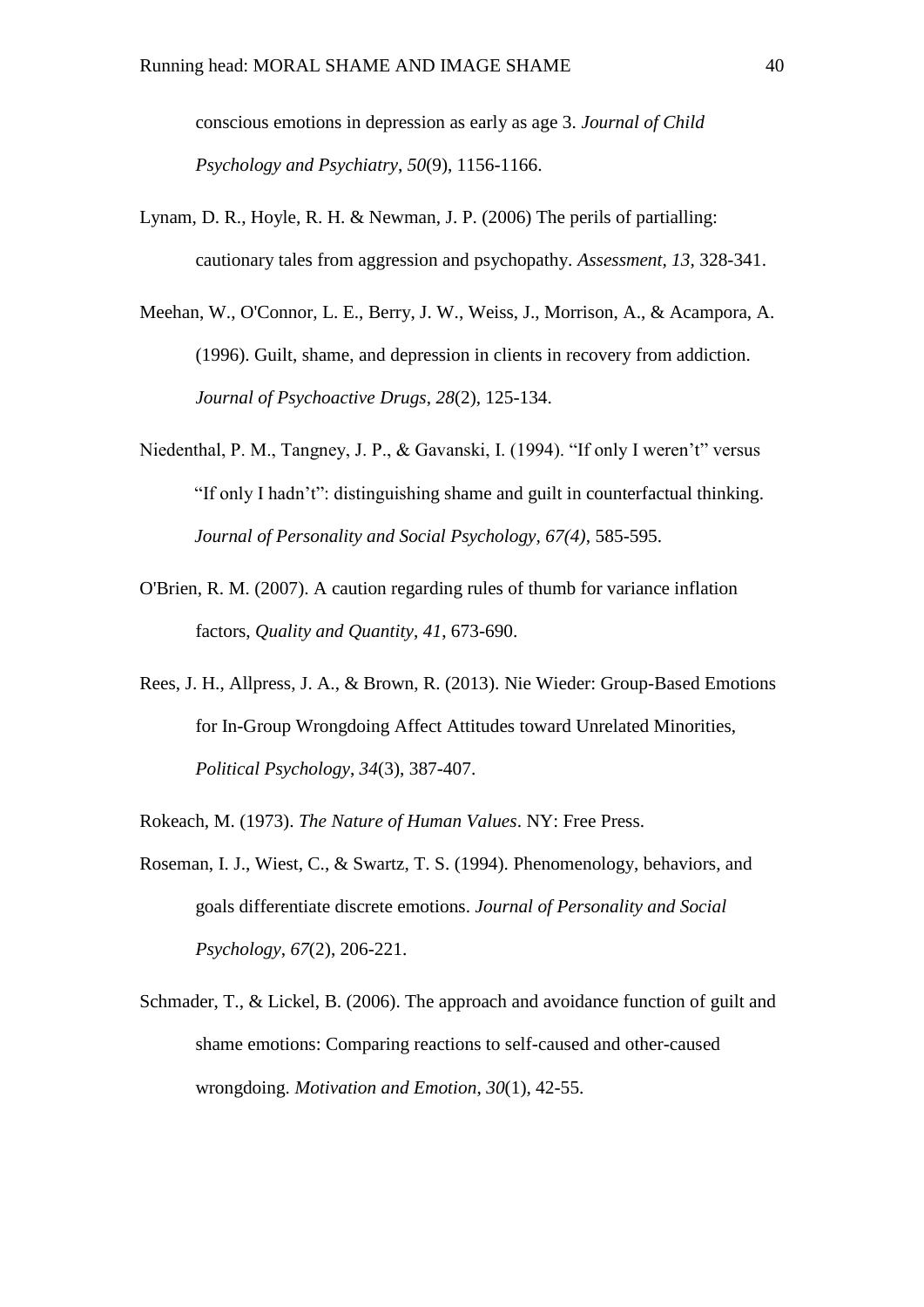- Shaver, P., Schwartz, J., Kirson, D. & O'Connor, C. (1987) Emotion knowledge: Further exploration of a prototype approach. Journal of Personality and Social Psychology, 52, 1061-1086.
- Smith, E. R. (1993). Social identity and social emotions: toward new conceptualizations of prejudice. In D. M. Mackie & D. L. Hamilton (Eds.), *Affect, cognition and stereotyping* (pp. 297-315). San Diego: Academic Press.
- Smith, E. R., Seger, C. R. & Mackie, D. M. (2007) Can emotions be truly group level? Evidence regarding four conceptual criteria. *Journal of Personality and Social Psychology, 93*, 431-446.
- Smith, R. H., Webster, M., Parrott, W. G., & Eyre, H. L. (2002).The role of public exposure in moral and non Moral Shame and guilt. *Journal of Personality and Social Psychology*, *83*(1), 138-159.
- Swim, J. K., & Miller, D. L. (1999). White guilt: its antecedents and consequences for attitudes toward affirmative action. *Personality and Social Psychology Bulletin*, *25*(4), 500-514.
- Tajfel, H. (1978). Interindividual and intergroup behaviour. In H. Tajfel (Ed.), *Differentiation between social groups: studies in the social psychology of intergroup relations* (pp. 27-60). London: Academic Press.
- Tajfel, H., & Turner, J. C. (1986). The social identity theory of intergroup behavior. In S. Worchel & W. G. Austin (Eds.), *Psychology of intergroup relations* (pp. 7-24). Chicago: Nelson Hall.
- Tangney, J. P. (1991). Moral affect: the good, the bad, and the ugly. *Journal of Personality and Social Psychology*, *61*(4), 598-607.

Tangney, J. P., & Dearing, R. L. (2002). *Shame and guilt*. The Guilford Press.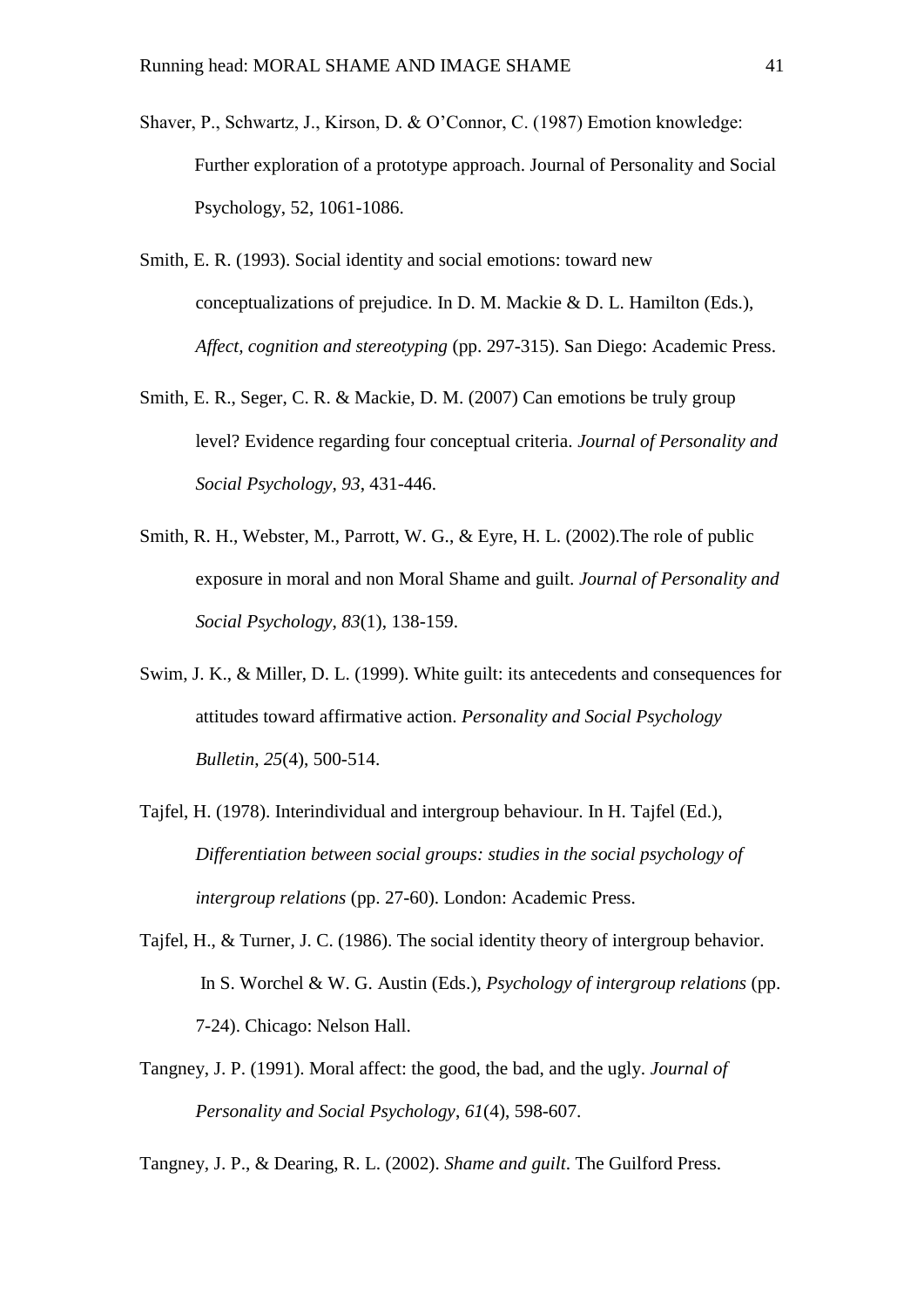- Tangney, J. P., Miller, R. S., Flicker, L., & Barlow, D. H. (1996). Are shame, guilt, and embarrassment distinct emotions? *Journal of Personality and Social Psychology*, *70*(6), 1256-1269.
- Tangney, J. P., Wagner, P., Fletcher, C., & Gramzow, R. (1992). Shamed into anger? The relation of shame and guilt to anger and self-reported aggression. *Journal of Personality and Social Psychology, 62*, 669-675.
- Teroni, F., & Deonna, J. A. (2008). Differentiating shame from guilt. *Consciousness and cognition*, *17*(3), 725-740.
- Turner, J. C., Hogg, M. A., Oakes, P. J., Reicher, S. D., & Wetherell, M. S. (1987). *Rediscovering the social group: a self-categorization theory*. Oxford: Blackwell.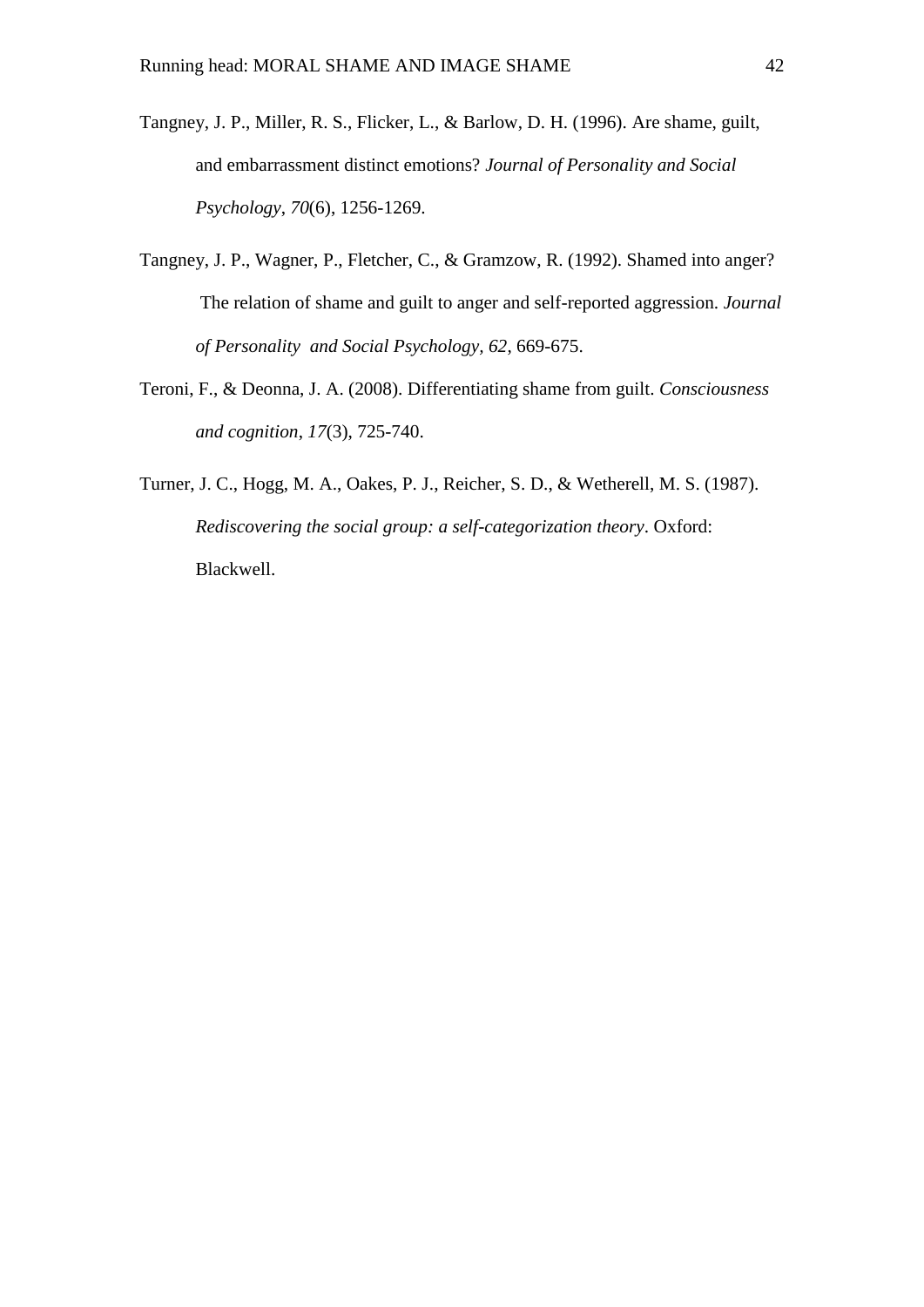|                            | M         | SD.  | 2          | 3        | $\overline{4}$ |          | 6        |             | 8         |
|----------------------------|-----------|------|------------|----------|----------------|----------|----------|-------------|-----------|
| 1. Moral shame             | 5.59      | 2.08 | $.56^{**}$ | $.67***$ | $.32***$       | $.41***$ | $.49***$ | $-.56^{**}$ | $-.44***$ |
| 2. Image shame             | 4.85      | 1.99 |            | $.57***$ | $.43***$       | $.29***$ | $.34***$ | $-.18*$     | $-.10$    |
| 3. Guilt                   | 4.78      | 2.32 |            |          | $.39***$       | $.31***$ | $.43***$ | $-.34***$   | $-.29***$ |
| 4. Rejection               | 3.20      | 1.71 |            |          |                | $.24***$ | $.29***$ | $-.08$      | $-.12$    |
| 5. Apology                 | 6.89      | 2.08 |            |          |                |          | $.61***$ | $-.48$ **   | $-.28$ ** |
| support                    |           |      |            |          |                |          |          |             |           |
| 6. Compensation 5.64 2.42  |           |      |            |          |                |          |          | $-.41***$   | $-34***$  |
| support                    |           |      |            |          |                |          |          |             |           |
| 7. Avoidance               | 3.22 2.06 |      |            |          |                |          |          |             | $.69***$  |
| 8. Anger                   | 2.95 1.97 |      |            |          |                |          |          |             |           |
| * $p < .05$ ; ** $p < .01$ |           |      |            |          |                |          |          |             |           |

# *Study 1: Means of and inter-correlations among variables*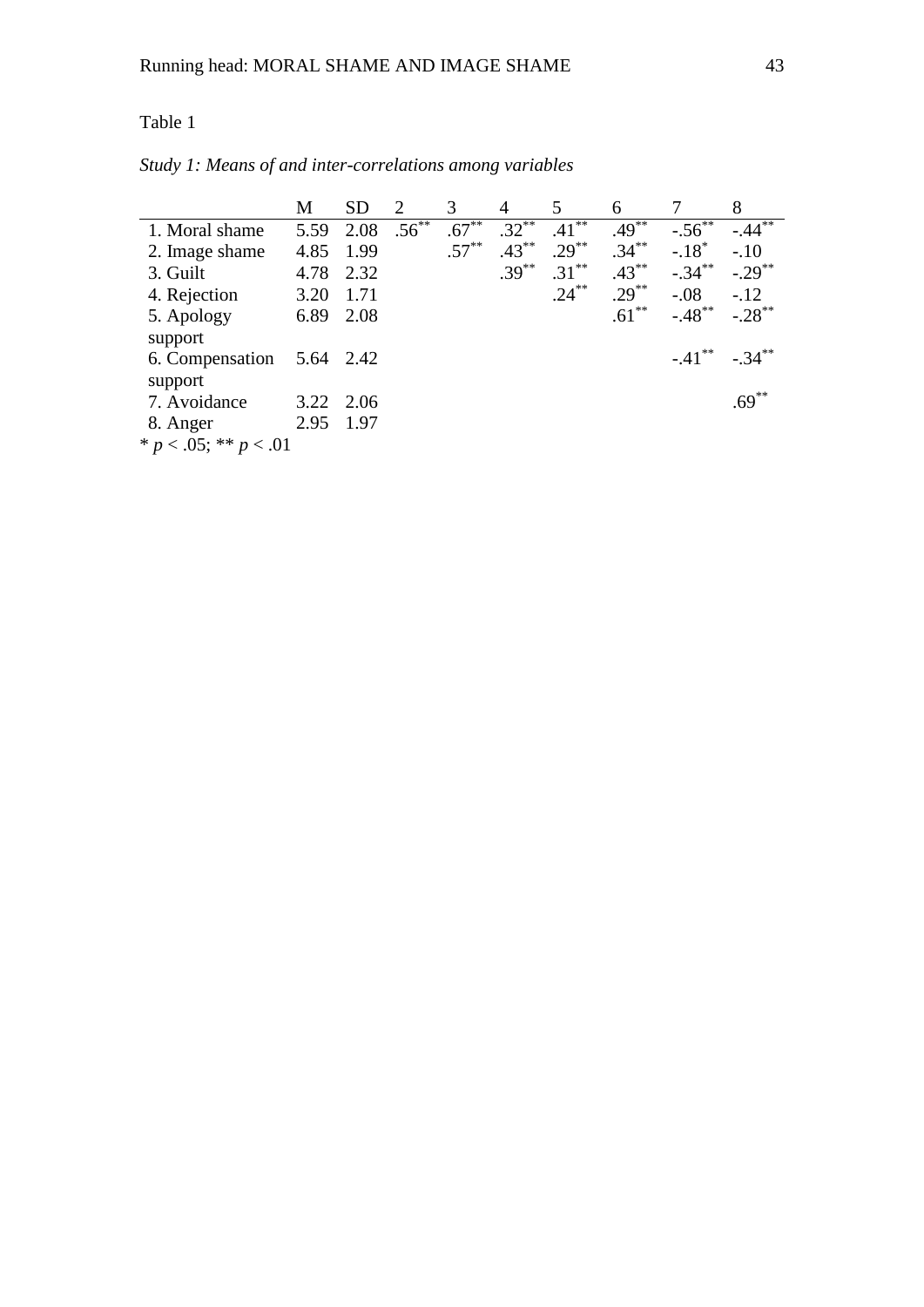|  | Study 2: Means of and inter-correlations among variables |  |
|--|----------------------------------------------------------|--|
|  |                                                          |  |

|                    | M    | <b>SD</b> | 2        | 3        | $\overline{4}$ | 5          | 6         | 7                   | 8         |
|--------------------|------|-----------|----------|----------|----------------|------------|-----------|---------------------|-----------|
| 1. Moral Shame     | 4.58 | 1.29      | $.63***$ | $.57***$ | $.44***$       | $.45***$   | $-.26***$ | $-18^{**}$          | $-21**$   |
|                    |      |           |          |          |                |            |           |                     |           |
| 2. Image Shame     | 4.15 | 1.24      |          | $.51***$ | $.21***$       | $.24***$   | $-.15*$   | .01                 | $-.05$    |
| 3. Guilt           | 4.13 | 1.54      |          |          | $.33***$       | $.37***$   | $-.24***$ | $-.13$ <sup>*</sup> | $-14*$    |
| 4. Apology support | 5.59 | 1.28      |          |          |                | $.50^{**}$ | $-.27***$ | $-.26$ **           | $-.23***$ |
| 5. Compensation    | 4.35 | 1.58      |          |          |                |            | $-.34***$ | $-.36***$           | $-.30**$  |
| Support            |      |           |          |          |                |            |           |                     |           |
| 6. Avoidance       | 3.22 | 1.39      |          |          |                |            |           | $.66***$            | $.45***$  |
| 7. Anger           | 3.11 | 1.53      |          |          |                |            |           |                     | $.51***$  |
| 8. Cover-up        | 2.85 | 1.21      |          |          |                |            |           |                     |           |

 $*_{p}$  <.05

\*\**p* < .01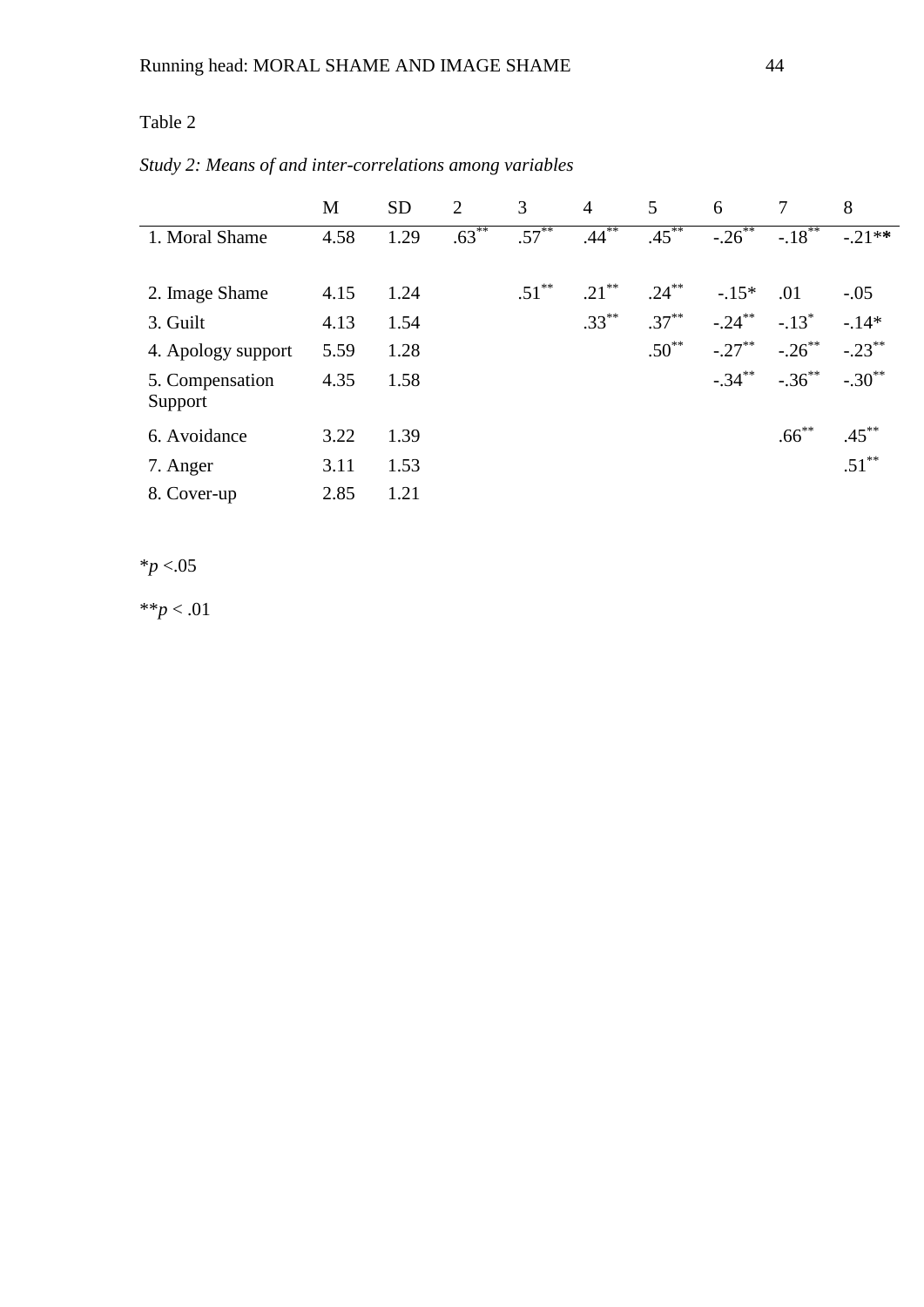*Study 3:Means of variables at Time 1 and 2*

|                                          | T1   | SD. | T2                   | <b>SD</b> |
|------------------------------------------|------|-----|----------------------|-----------|
| <b>Moral Shame</b>                       |      |     | 4.36 1.61 4.13 1.63  |           |
| Image shame                              |      |     | 4.09 1.54 3.99 1.59  |           |
| Guilt                                    | 3.68 |     | $1.62$ $3.59$ $1.59$ |           |
| Positive orientation 4.01 1.80 3.88      |      |     |                      | 1.74      |
| Negative orientation 3.48 1.30 3.46 1.29 |      |     |                      |           |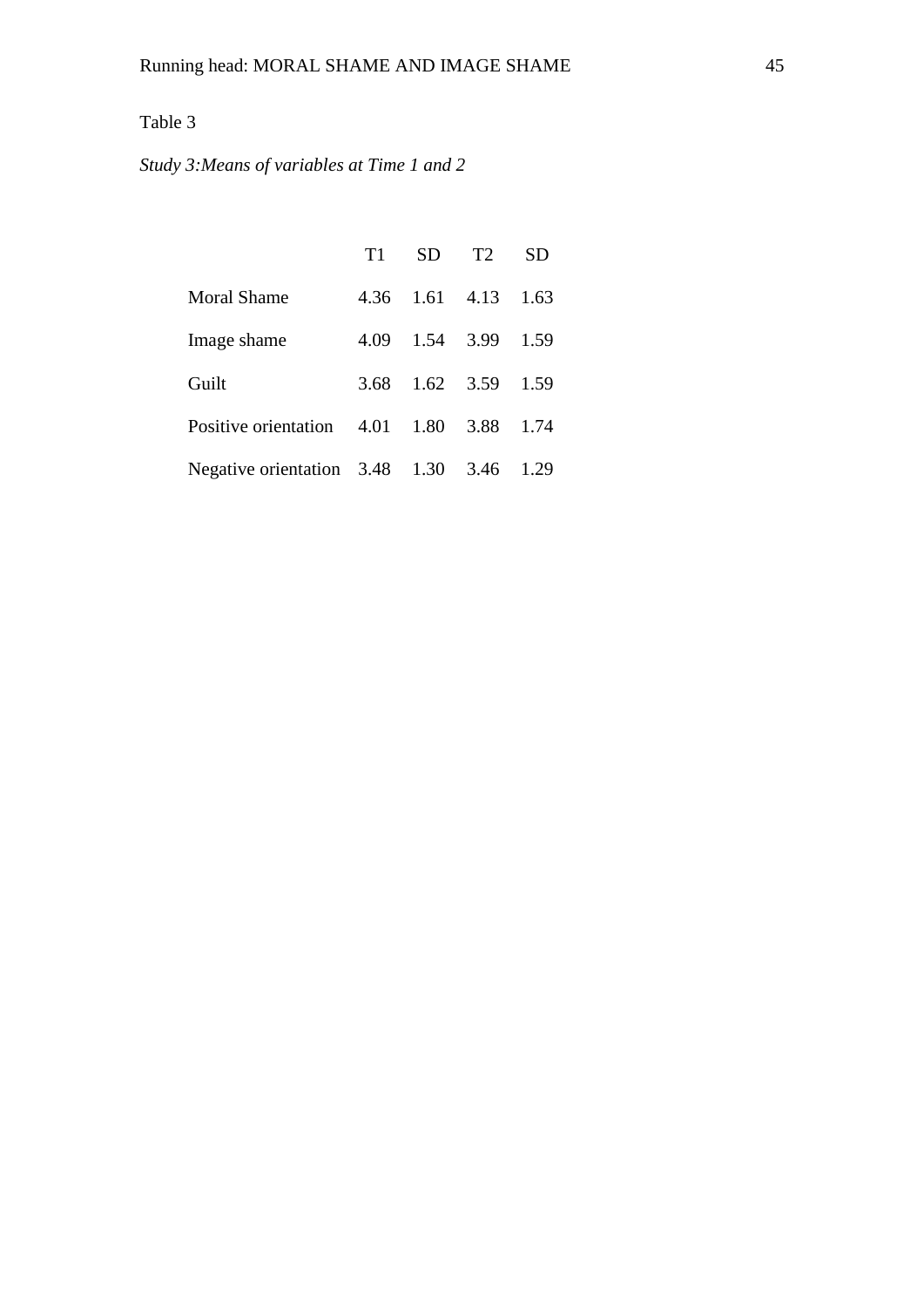*Study 3: Cross-sectional intercorrelations at T1 and T2*

| 1. Moral Shame                       |          | .85   | .72   | .65    | $-.36$ |
|--------------------------------------|----------|-------|-------|--------|--------|
| 2. Image Shame                       | .86      |       | .74   | .58    | $-.31$ |
| 3. Guilt                             | .80      | .81   |       | .52    | $-.24$ |
| 4. Positive orient.                  | .66      | .58   | .65   |        | $-.51$ |
| 5. Negative orient.                  | - 36     | $-20$ | $-29$ | $-.53$ |        |
| $\lambda$ 11 $\lambda$ 1 $\lambda$ 1 | $\Omega$ |       |       |        |        |

All correlations significant, *p* < .01

Above diagonal, correlations at T1; below diagonal, correlations at T2.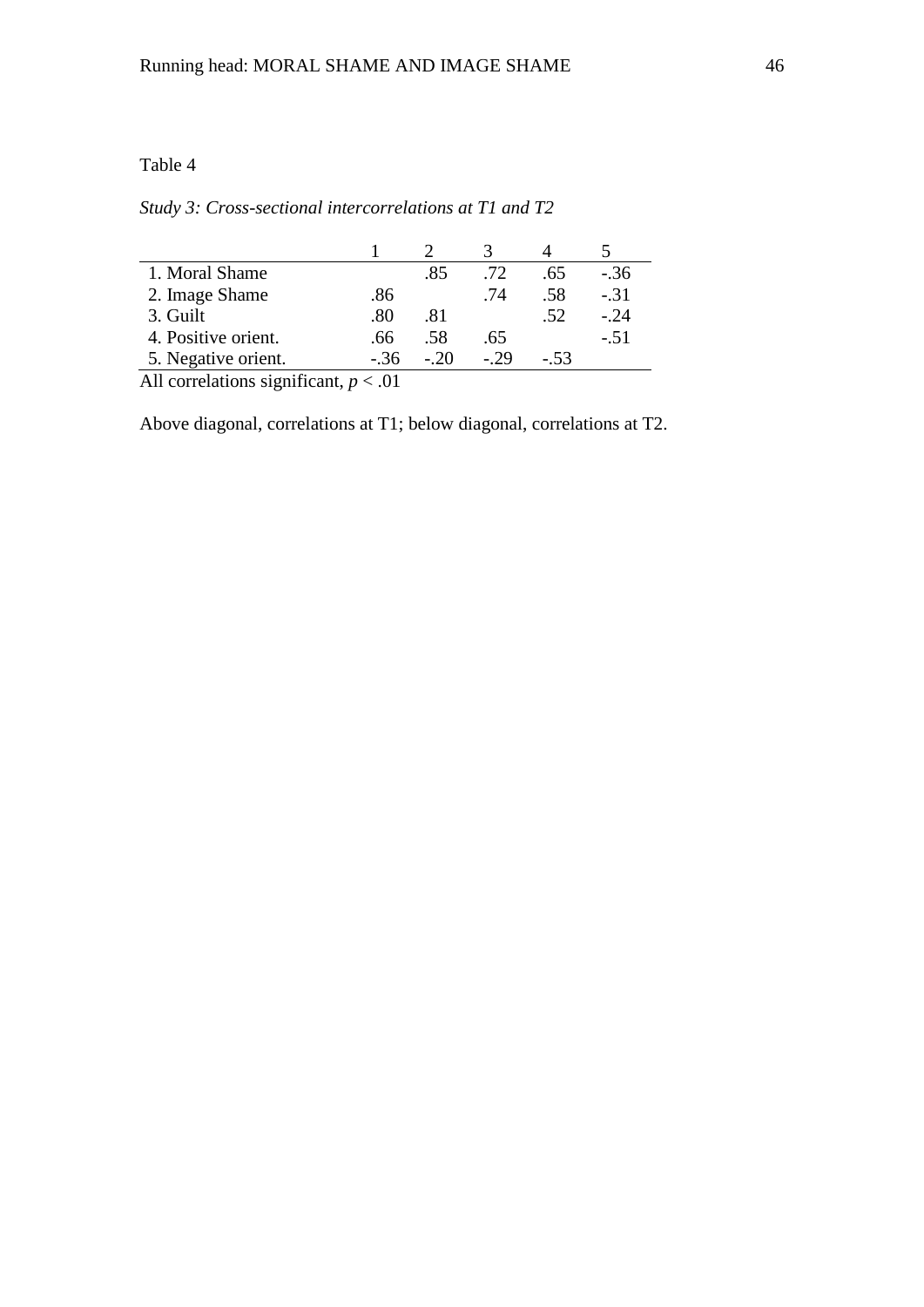# *Study 3: longitudinal correlations*

|                                    | Time 1                |                |        |                           |                     |  |  |
|------------------------------------|-----------------------|----------------|--------|---------------------------|---------------------|--|--|
|                                    | Moral<br><b>Shame</b> | Image<br>Shame |        | Guilt Positive<br>Orient. | Negative<br>Orient. |  |  |
| T <sub>2</sub> Moral Shame         | .78                   | .74            | .66    | .61                       | $-.34$              |  |  |
| T2 Image Shame                     | .67                   | .73            | .65    | .51                       | $-.26$              |  |  |
| T <sub>2</sub> Guilt               | .66                   | .65            | .72    | .59                       | $-.30$              |  |  |
| T <sub>2</sub> Positive<br>orient. | .60                   | .55            | .51    | .83                       | $-.49$              |  |  |
| T <sub>2</sub> Negative<br>orient. | $-.38$                | $-.28$         | $-.21$ | $-.52$                    | .75                 |  |  |

All correlations, *p* < .01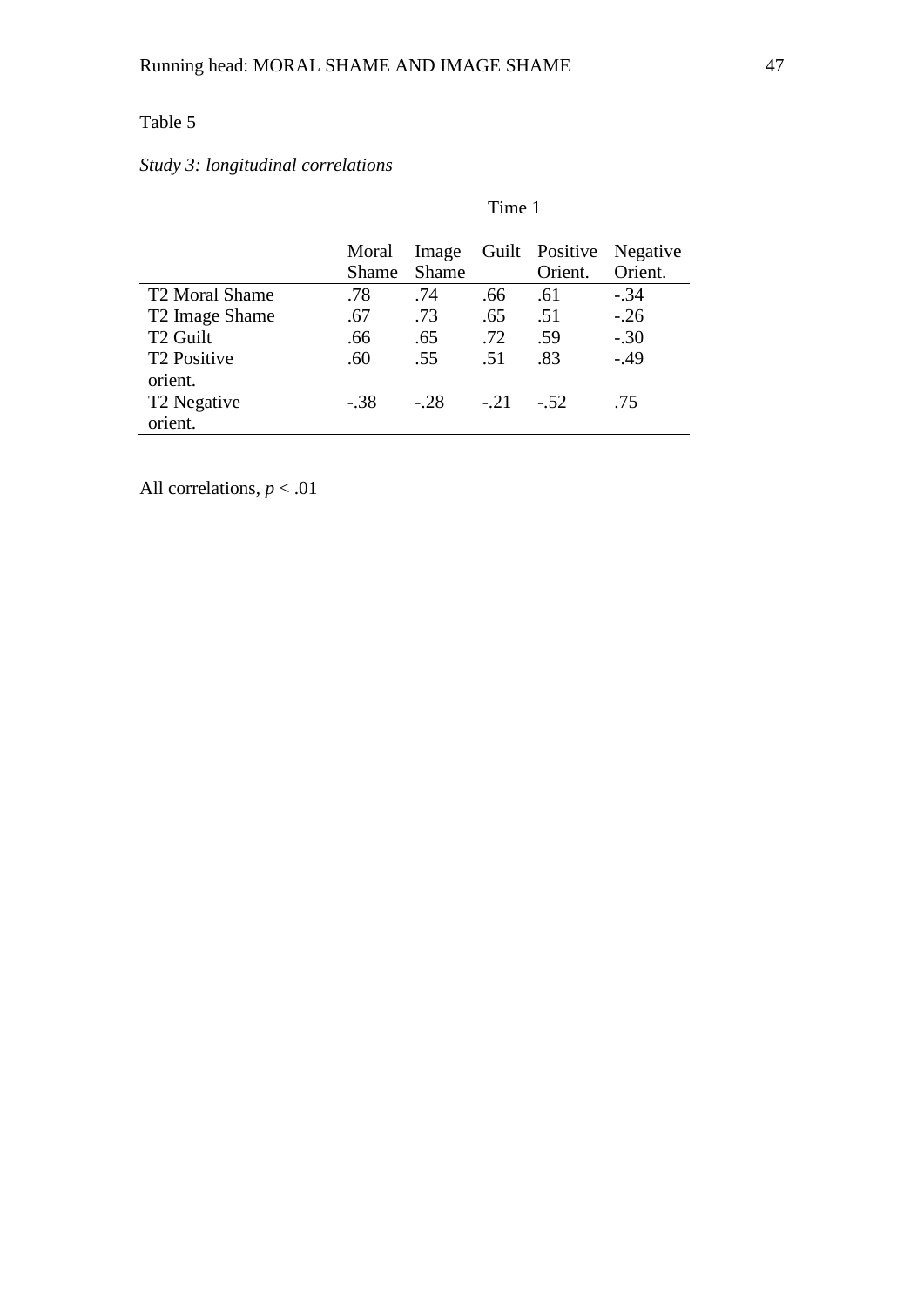## **Figure captions**

*Figure 1.Study 1: Relationships among emotions and positive and negative* 

orientations.

*\* p <* .05, \**\* p <* .001

*Figure 2***.** Study 2: Relationships among emotions and positive and negative

orientations.

*\* p* ≤ .05, \**\* p <* .001

*Figure 3***.** Study 3: Longitudinal relationships among emotions and positive and negative orientations.

*\* p* ≤ .05, \**\* p <* .001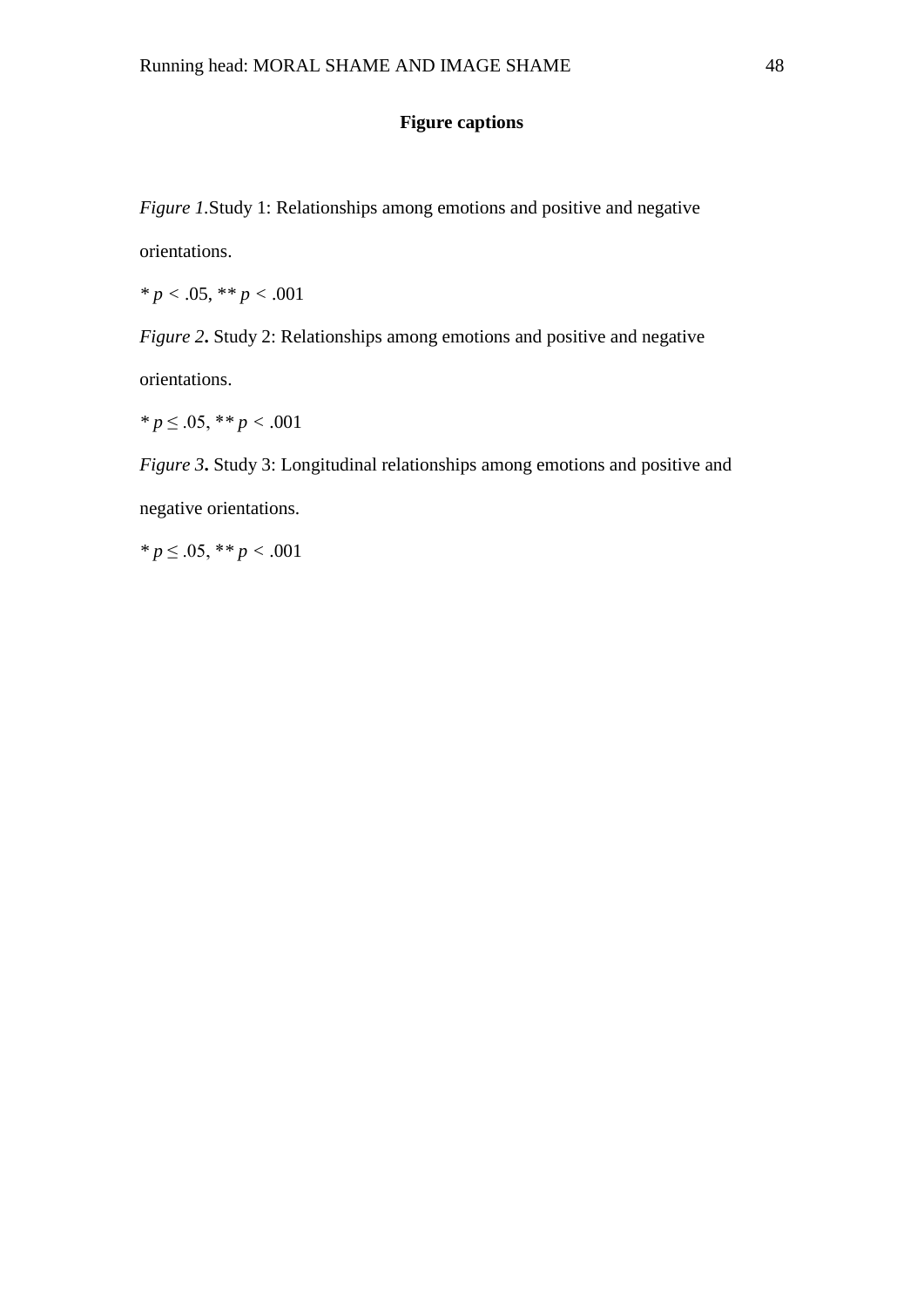

**Figure 1**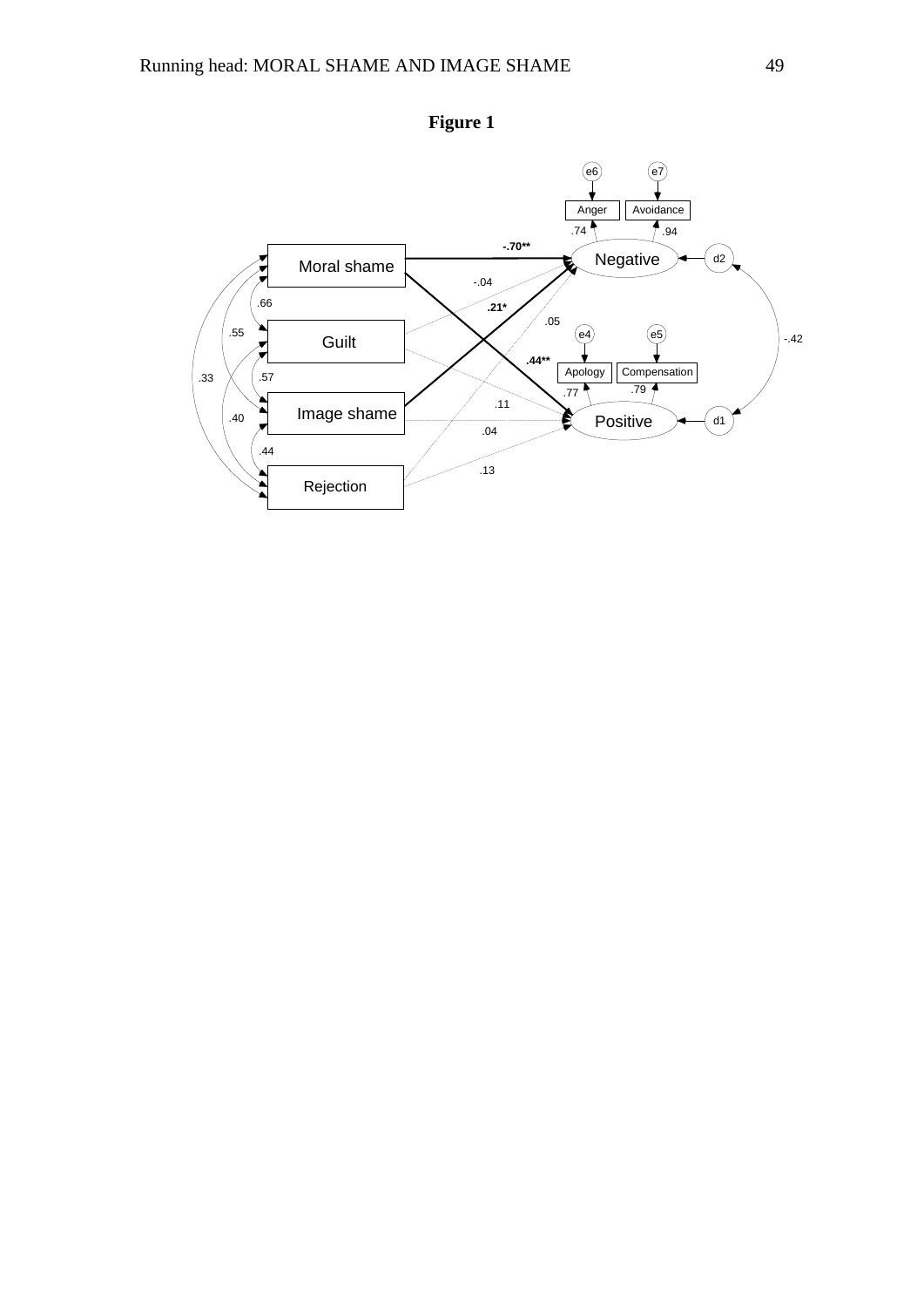